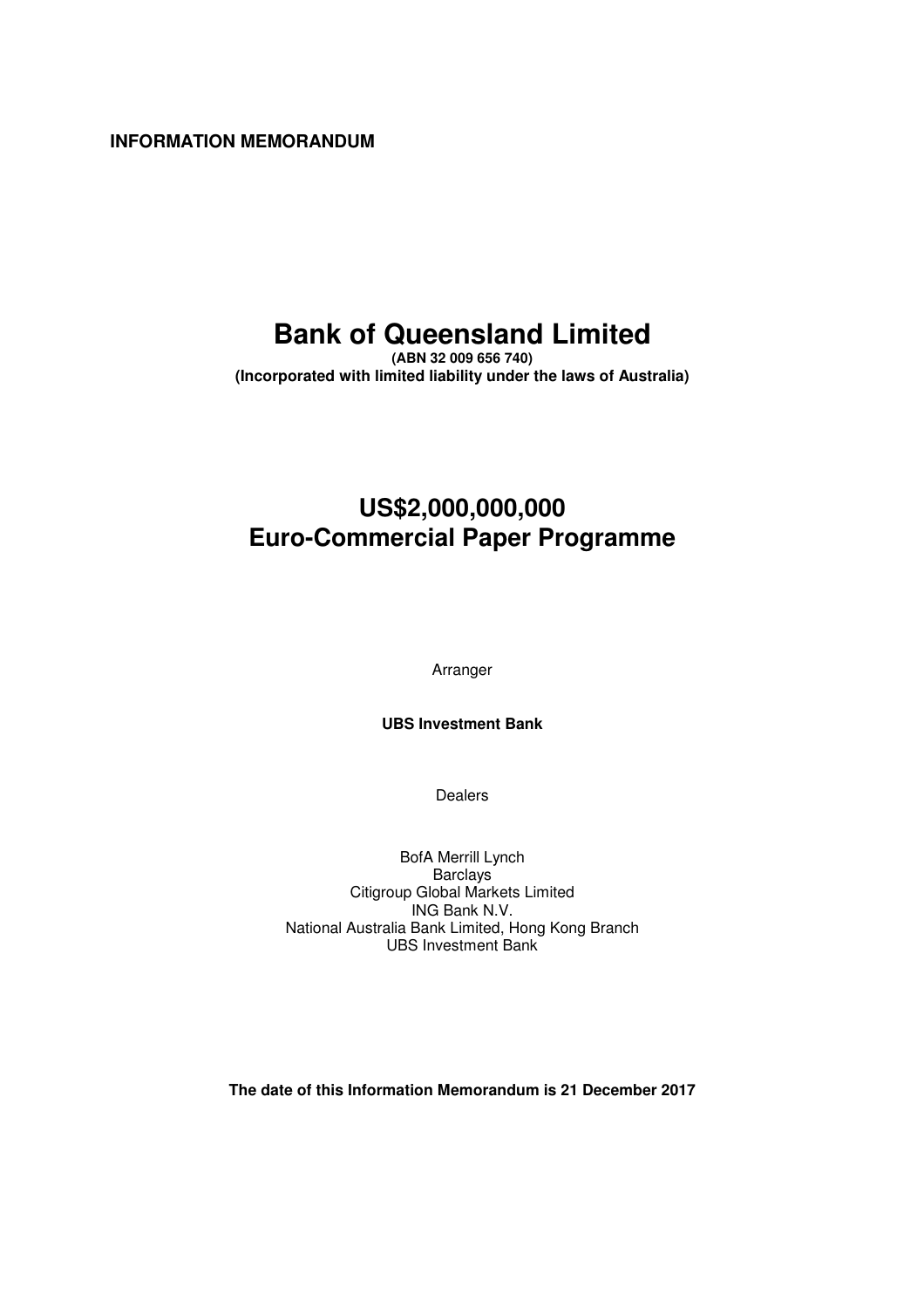# **Contents**

| <b>IMPORTANT NOTICE</b>                                                                     | $\mathbf{2}$   |
|---------------------------------------------------------------------------------------------|----------------|
| <b>INFORMATION RELATING TO THE ISSUER</b>                                                   | $\overline{7}$ |
| <b>SUMMARY OF THE PROGRAMME</b>                                                             | 8              |
| <b>TAXATION</b>                                                                             | 11             |
| <b>U.S. FOREIGN ACCOUNT TAX COMPLIANCE ACT AND OECD COMMON</b><br><b>REPORTING STANDARD</b> | 15             |
| <b>SELLING RESTRICTIONS</b>                                                                 | 16             |
| <b>FORMS OF NOTES</b>                                                                       | 21             |
| <b>DIRECTORY</b>                                                                            | 38             |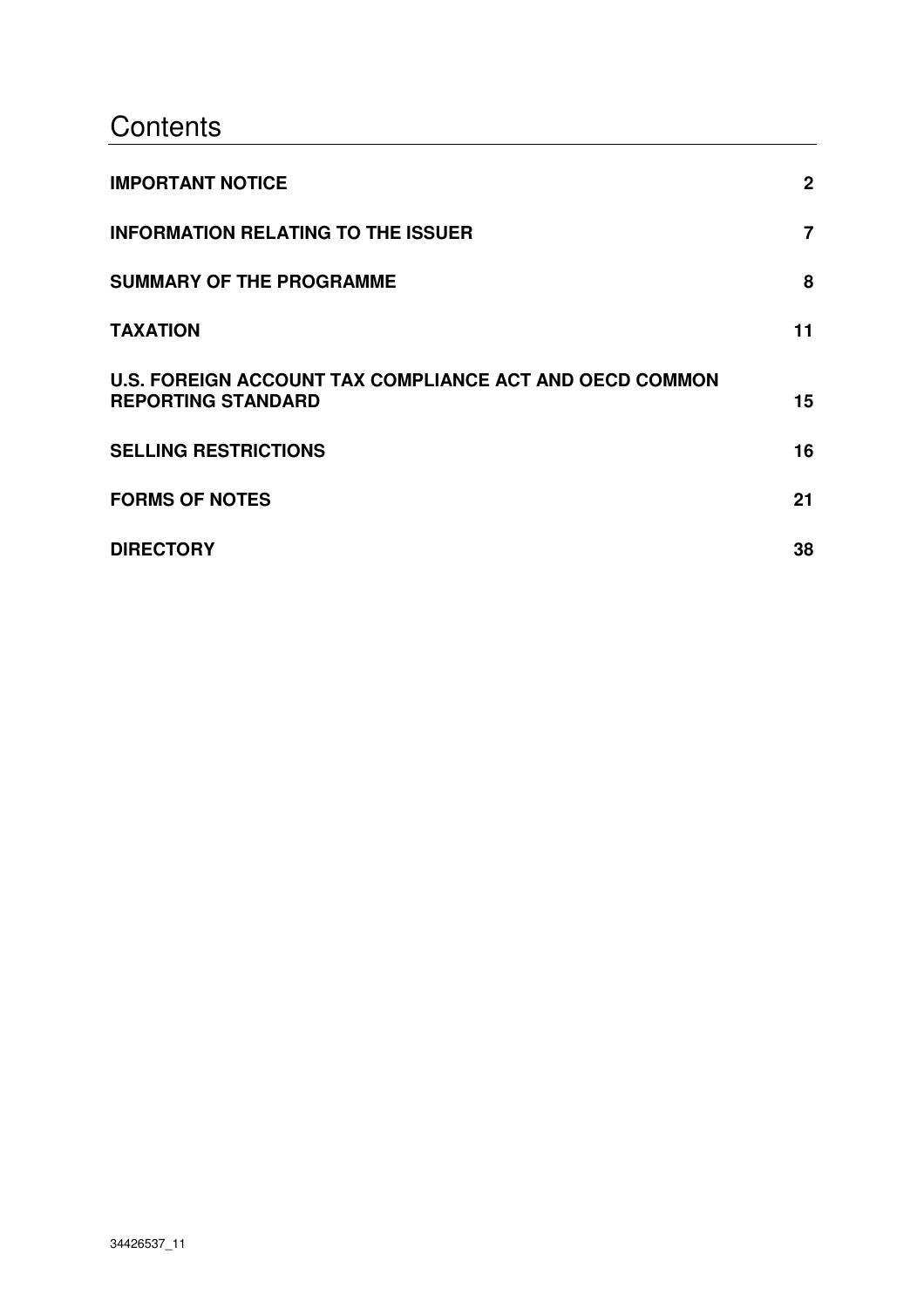## Important Notice

### **This Information Memorandum replaces the Information Memorandum dated 14 August 2009 in its entirety.**

### **Introduction**

This Information Memorandum (together with any supplementary information memorandum and information incorporated herein by reference, the "**Information Memorandum**") contains summary information provided by Bank of Queensland Limited ("**Issuer**") in connection with a euro-commercial paper programme ("**Programme**") under which the Issuer may issue and have outstanding at any time euro-commercial paper ("**Notes**") up to a maximum aggregate amount of US\$2,000,000,000 or its equivalent in other currencies.

Under the Programme, the Issuer may issue Notes outside the United States pursuant to Regulation S ("**Regulation S**") of the United States Securities Act of 1933, as amended (the "**Securities Act**"). The Issuer has, pursuant to a dealer agreement dated 28 February 2005, as amended and restated by an amending and restating agreement dated 21 December 2017, and as may be amended, replaced or supplemented from time to time (the "**Dealer Agreement**"), appointed UBS Limited as arranger for the Programme (the "**Arranger**"), appointed Bank of America Merrill Lynch International Limited, Barclays Capital Asia Limited, Citigroup Global Markets Limited, ING Bank N.V., National Australia Bank Limited and UBS Limited as dealers for the Notes (the "**Dealers**") and authorised and requested the Dealers to circulate the Information Memorandum in connection with the Programme on their behalf to purchasers or potential purchasers of the Notes.

**THE NOTES HAVE NOT BEEN AND WILL NOT BE REGISTERED UNDER THE SECURITIES ACT OR ANY U.S. STATE SECURITIES LAWS AND MAY NOT BE OFFERED, SOLD OR DELIVERED WITHIN THE UNITED STATES OR TO, OR FOR THE ACCOUNT OR BENEFIT OF, U.S. PERSONS (AS DEFINED IN REGULATION S) ("U.S. PERSONS") UNLESS AN EXEMPTION FROM THE REGISTRATION REQUIREMENTS OF THE SECURITIES ACT IS AVAILABLE AND IN ACCORDANCE WITH ALL APPLICABLE SECURITIES LAWS OF ANY STATE OF THE UNITED STATES AND ANY OTHER JURISDICTION.** 

**The Notes have not been approved or disapproved by the United States Securities and Exchange Commission or any other securities commission or other regulatory authority in the United States, nor have the foregoing authorities approved this Information Memorandum or confirmed the accuracy or determined the adequacy of the information contained in this Information Memorandum. Any representation to the contrary is unlawful.** 

**MIFID II PRODUCT GOVERNANCE / TARGET MARKET – The Notes may include a legend entitled "MiFID II Product Governance" which will outline the outcome of the target market assessment in respect of the Notes and which channels for distribution of the Notes are appropriate. Any person subsequently offering, selling or recommending the Notes (a "distributor") should take into consideration the target market assessment; however, a distributor subject to Directive 2014/65/EU (as amended, "MiFID II") is responsible for undertaking its own target market assessment in respect of the Notes (by either adopting or refining the target market assessment) and determining appropriate distribution channels.** 

**For the avoidance of doubt, a determination will only be required to be made in relation to each issue of Notes about whether, for the purpose of the MiFID Product Governance rules under EU Delegated Directive 2017/593 (the "MiFID Product Governance Rules"), the relevant Dealer subscribing, or procuring subscribers, for any Notes is a manufacturer in respect of such Notes where such Dealer is required to make such a determination for the purposes of compliance with the MIFID Product Governance Rules, but otherwise neither the Arranger nor the Dealers nor any of their respective affiliates will be a manufacturer for the purpose of the MIFID Product Governance Rules.**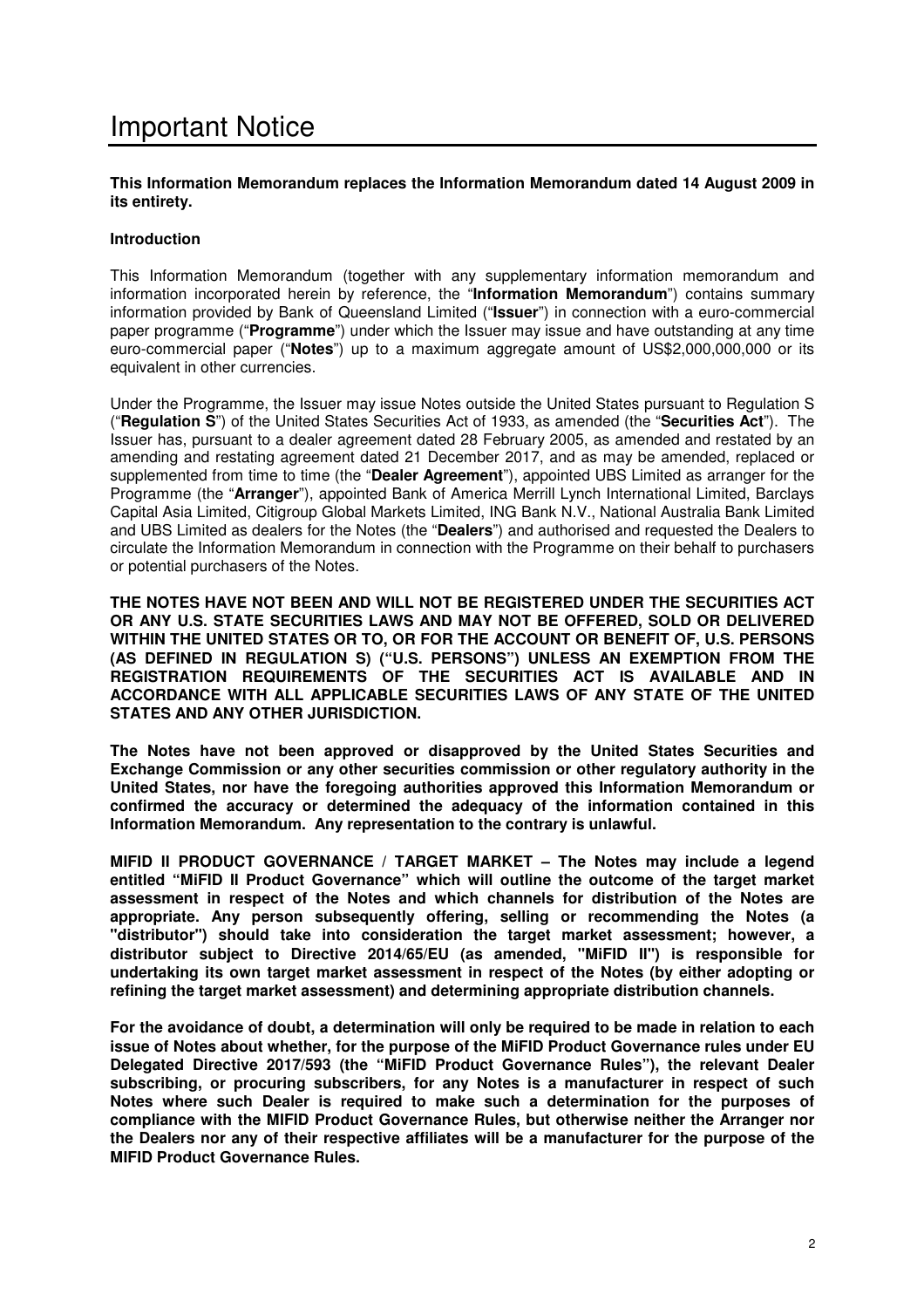This Information Memorandum has been prepared by and issued with the authority of the Issuer. The Issuer accepts responsibility for the information contained in this Information Memorandum other than the information provided by the Arranger, the Dealers and the Issuing and Paying Agent (each as defined below) in relation to their respective details in the sections entitled "*Summary of the Programme*" and "*Directory*" below.

The Issuer has confirmed to the Arranger and the Dealers that the information contained or incorporated by reference in the Information Memorandum is true and accurate in all material respects and not misleading and that there are no other facts the omission of which makes the Information Memorandum as a whole or any such information contained or incorporated by reference therein misleading.

Neither the Issuer, the Arranger nor the Dealers accept any responsibility, express or implied, for updating the Information Memorandum and neither the delivery of the Information Memorandum nor any offer or sale made on the basis of the information in the Information Memorandum shall under any circumstances create any implication that the Information Memorandum is accurate at any time subsequent to the date thereof with respect to the Issuer or that there has been no change in the business, financial condition or affairs of the Issuer since the date thereof.

No person is authorised by the Issuer to give any information or to make any representation not contained in the Information Memorandum and any information or representation not contained therein must not be relied upon as having been authorised.

Neither the Arranger nor any Dealer has independently verified the information contained in the Information Memorandum. Accordingly, no representation or warranty or undertaking (express or implied) is made, and no responsibility or liability is accepted by the Arranger or the Dealers as to the authenticity, origin, validity, accuracy or completeness of, or any errors in or omissions from, any information or statement contained in the Information Memorandum or in or from any accompanying or subsequent material or presentation.

The information contained in this Information Memorandum is not and should not be construed as a recommendation or a statement of opinion (or a report of either of these things) by the Arranger, the Dealers or the Issuer that any recipient should purchase Notes. Each such recipient must make and shall be deemed to have made its own independent assessment and investigation of the financial condition, affairs and creditworthiness of the Issuer and of the Programme as it may deem necessary and must base any investment decision as to the suitability of any such purchases with particular reference to its own investment objectives and experience, its own independent assessment and investigation and not on the Information Memorandum.

Neither the Arranger nor any Dealer undertakes to review the business or financial condition or affairs of the Issuer or its affiliates during the life of the Programme, nor undertakes to advise any recipient of the Information Memorandum or any holder of Notes of any information or change in such information coming to the Arranger's or any Dealer's attention, nor represents as to the ability of the Issuer to comply with its obligations under the Notes.

Neither the Arranger nor any of the Dealers accepts any liability in relation to this Information Memorandum or its distribution by any other person. This Information Memorandum does not, and is not intended to, constitute an offer or invitation by or on behalf of the Issuer, the Arranger, the Dealers or the Issuing and Paying Agent to any person to subscribe for, purchase or otherwise deal in any Notes nor is it intended to be used for the purpose of or in connection with offers or invitations to subscribe for, purchase or otherwise deal in any Notes. The distribution of this Information Memorandum and the offering for sale of Notes or any interest in such Notes or any rights in respect of such Notes, in certain jurisdictions, may be restricted by law. Persons obtaining this Information Memorandum or any Notes or any interest in such Notes or any rights in respect of such Notes are required by the Issuer, the Arranger and the Dealers to inform themselves about and to observe any such restrictions. In particular, but without limitation, such persons are required to comply with the restrictions on offers or sales of Notes and on distribution of this Information Memorandum and other information in relation to the Notes and the Issuer set out under the section entitled "*Selling Restrictions*" below.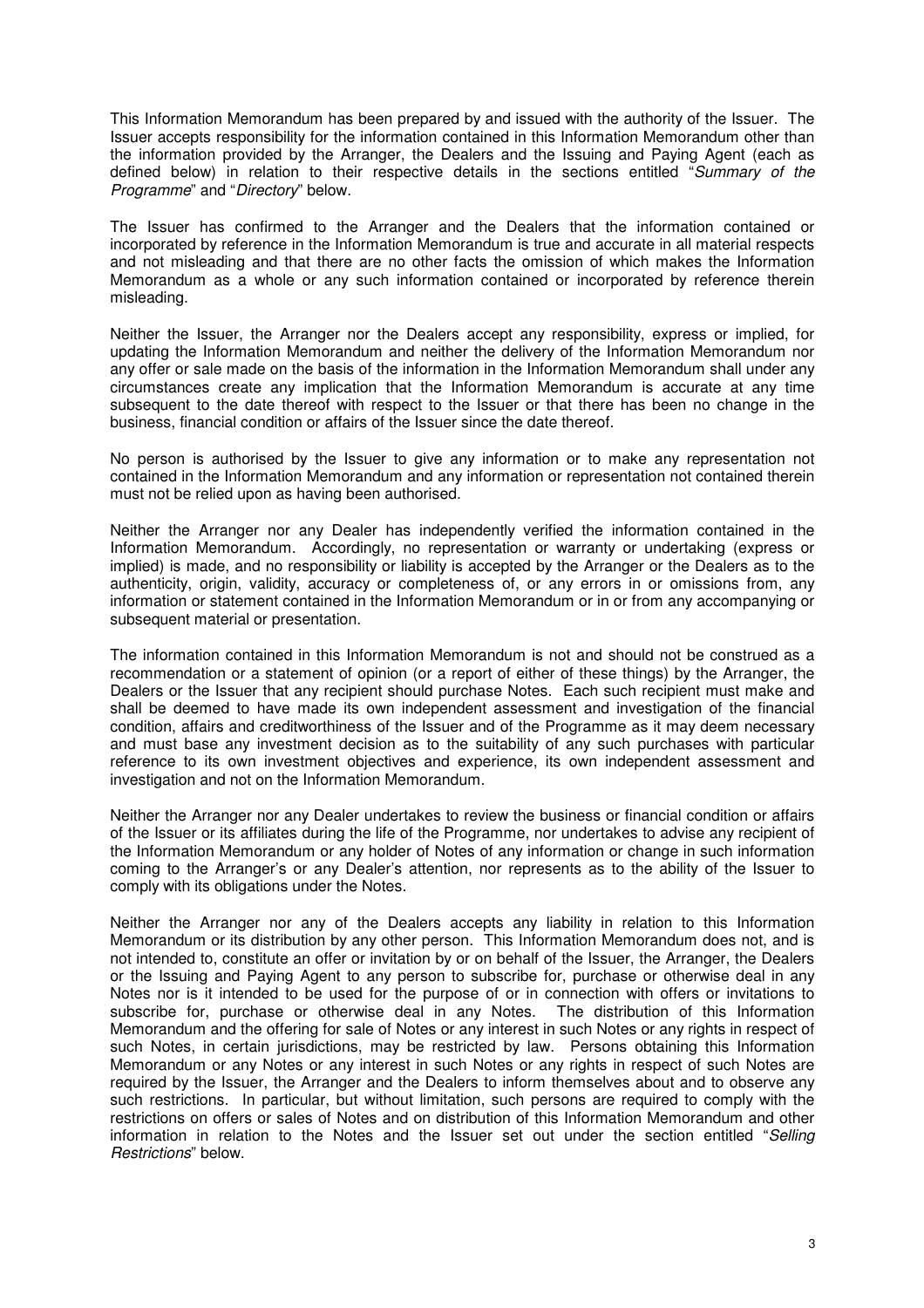Neither this Information Memorandum nor any other disclosure document in relation to the Notes or the Programme has been, or will be, lodged with the Australian Securities and Investments Commission ("**ASIC**") or any other government agency. The Information Memorandum is not a prospectus or other disclosure document for the purposes of the Corporations Act 2001 of Australia ("**Corporations Act**").

No application will be made at any time to list the Notes on any stock exchange. A communication of an invitation or inducement to engage in investment activity (within the meaning of Section 21 of the U.K. Financial Services and Markets Act 2000 ("**FSMA**")) received in connection with the issue or sale of any Notes will only be made in circumstances in which Section 21(1) of the FSMA does not apply to the Issuer.

## **Ratings**

This Information Memorandum contains references to ratings. A rating is not a recommendation to buy, sell or hold Notes and may be subject to suspension, cancellation, reduction or withdrawal at any time by the assigning rating agency. Each rating should be evaluated independently of any other rating.

## **Fees**

The Arranger, each Dealer, and their respective subsidiaries, directors and employees may have pecuniary or other interests in the Notes and may also have interests pursuant to other arrangements and may receive fees, brokerage and commissions and may act as a principal in dealing in any Notes.

### **Australian banking legislation**

The Issuer is an "authorised deposit-taking institution" ("**ADI**") as that term is defined under the Banking Act 1959 of Australia ("**Banking Act**"). Section 13A of the Banking Act provides that if an ADI becomes unable to meet its obligations or suspends payment, the assets of the ADI in Australia are to be available to meet the ADI's liabilities in the following order, in priority to all other liabilities of that ADI:

- first, certain obligations of the ADI to Australian Prudential Regulation Authority ("**APRA**") arising under the financial claims scheme established by Division 2 of Part II of the Banking Act in respect of amounts payable by APRA to holders of protected accounts (within the meaning of the Banking Act);
- second, APRA's costs in exercising its powers and performing its functions relating to the ADI in connection with the financial claims scheme described in the paragraph above;
- third, the ADI's deposit liabilities in Australia (other than any liabilities described under the first paragraph above) in relation to protected accounts;
- fourth, the ADI's liabilities to the Reserve Bank of Australia;
- fifth, the ADI's liabilities under an industry support contract that is certified in accordance with the Banking Act; and
- sixth, the ADI's other liabilities.

Under section 16 of the Banking Act, other debts due to APRA shall in a winding-up of an ADI have, subject to section 13A of the Banking Act, priority over all other unsecured debts of that ADI. Further, under section 86 of the Reserve Bank Act 1959 of Australia ("**Reserve Bank Act**"), debts due by a bank (which includes the Issuer) to the Reserve Bank of Australia shall in a winding-up of that bank have, subject to section 13A of the Banking Act, priority over all other debts of that bank.

The Notes would **not** constitute deposit liabilities in Australia under such statutory provisions.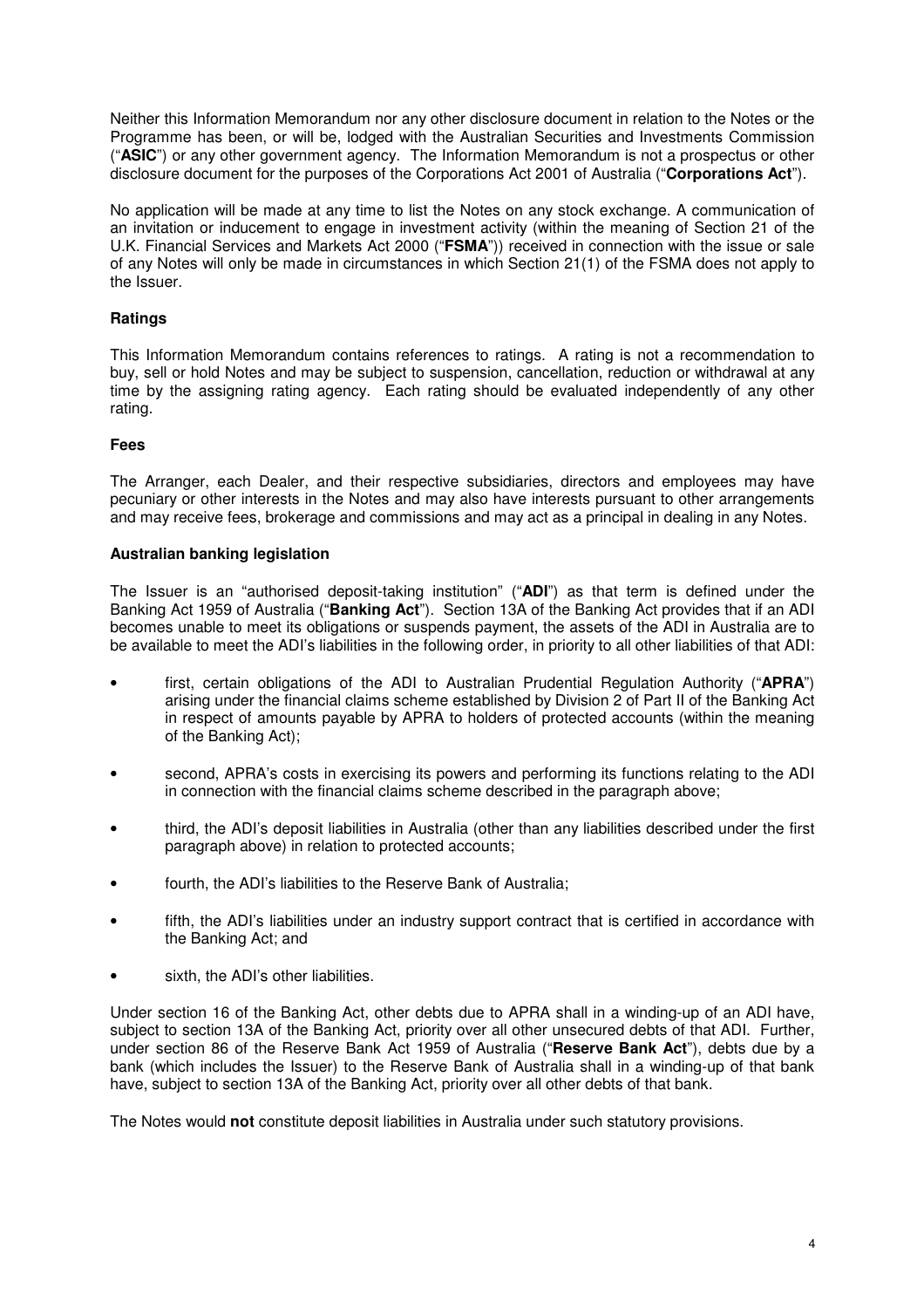## **Interpretation**

In this Information Memorandum, unless otherwise specified or the context otherwise requires:

- references to "**euro**" and "**€**" are to the lawful currency introduced at the start of the third stage of European Economic and Monetary Union pursuant to the Treaty on the Functioning of the European Union, as amended from time to time;
- references to "**Sterling**" and "**£**" are to pounds sterling;
- references to "**US Dollars**" and "**US\$**" are to United States dollars; and
- references to "**Australian Dollars**" and "**A\$**" are to Australian dollars.

The terms and conditions applicable to the Notes ("**Conditions**") are set out in the relevant Global Note (as defined below). Each Global Note will be substantially in the form as set out in the section entitled "*Form of Notes*" below.

Where the Information Memorandum refers to the provisions of any other document, such reference should not be relied upon and the document must be referred to for its full effect.

### **Date and currency of information**

The information contained in this Information Memorandum is prepared as of the Preparation Date. Neither the delivery of this Information Memorandum or any other offering material nor any offer, purchase, sale or other dealing in Notes made in connection with this Information Memorandum at any time implies that the information contained in this Information Memorandum is correct at any time subsequent to the Preparation Date or that any other information supplied in connection with the Notes or the Programme is correct as of any time subsequent to the Preparation Date. In particular, none of the Issuer, the Arranger nor any Dealer nor any of their affiliates is under any obligation to the holders of Notes issued by the Issuer to update this Information Memorandum at any time after an issue of such Notes.

In this Information Memorandum, "**Preparation Date**" means:

- in relation to this Information Memorandum, the date indicated on its face or, if the Information Memorandum has been amended or supplemented, the date indicated on the face of that amendment or supplement;
- in relation to the Annual Report or any financial statements incorporated in this Information Memorandum, the date up to, or as at, the date on which that Annual Report or statement relates; and
- in relation to any other item of information which is to be read in conjunction with this Information Memorandum, the date indicated on its face as being its date of release.

None of the Arranger, the Dealers and the Issuing and Paying Agent undertakes to review the financial condition or affairs of the Issuer during the life of the Programme or to advise any holders of Notes of any information coming to their attention with respect to the Issuer. Investors should review, amongst other things, the documents deemed to be incorporated in this Information Memorandum by reference when deciding whether or not to purchase any Notes. In addition, the Issuer makes filings with ASIC and the Australian Securities Exchange ("**ASX**") from time to time, which may include information material to investors. Copies of such filings are available from the Issuer on request.

### **Documents incorporated by reference**

This Information Memorandum is to be read in conjunction with all documents which are deemed to be incorporated by reference. This Information Memorandum shall, unless otherwise expressly stated, be read and construed on the basis that such documents are so incorporated and form part of this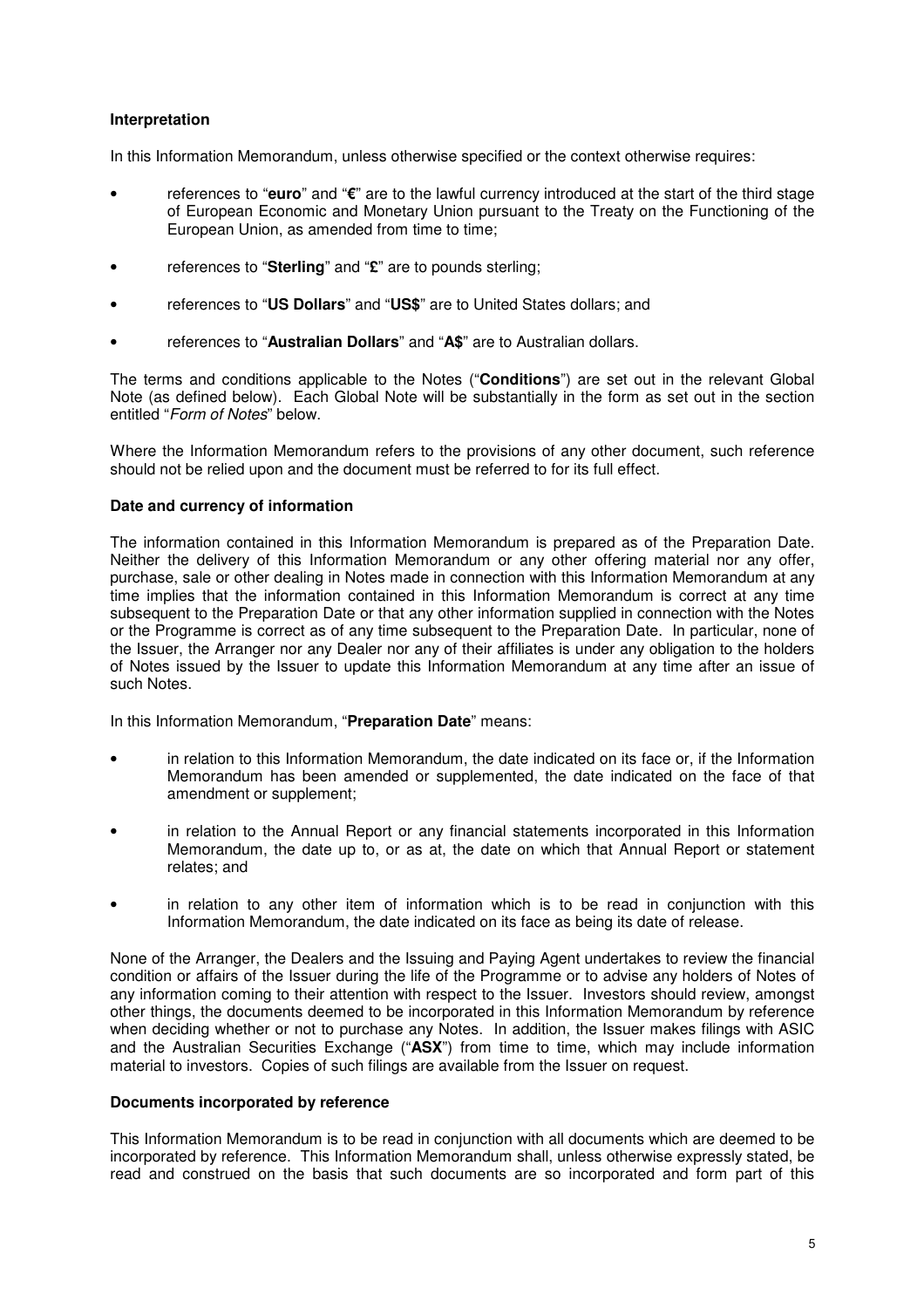Information Memorandum. References to "**Information Memorandum**" are to this Information Memorandum and to any other document incorporated by reference collectively and to any of them individually.

The following documents are incorporated in, and taken to form part of, this Information Memorandum:

- all amendments and supplements to this Information Memorandum prepared by the Issuer from time to time;
- the most recently published Annual Report and financial statements of the Issuer from time to time which are publicly available;
- the announcements released by the Issuer on the ASX; and
- all documents issued by the Issuer and stated to be incorporated in this Information Memorandum by reference.

Any statement contained in a document incorporated by reference in this Information Memorandum or contained in any supplementary information memorandum or in any document incorporated by reference therein shall, to the extent applicable (whether expressly, by implication or otherwise), be deemed to modify or supersede earlier statements contained in this Information Memorandum or in a document which is incorporated by reference in this Information Memorandum. Any statement so modified or superseded shall not be deemed, except as so modified or superseded, to constitute a part of this Information Memorandum.

Except as provided above, no other information, including information on the web sites of the Issuer, is incorporated by reference into this Information Memorandum.

Each Dealer will, following receipt of such documentation from the Issuer, provide to each person to whom a copy of this Information Memorandum has been delivered, upon request of such person, a copy of any or all the documents incorporated herein by reference unless such documents have been modified or superseded as specified above. Written requests for such documents should be directed to the relevant Dealer at its office as set out at the end of the Information Memorandum.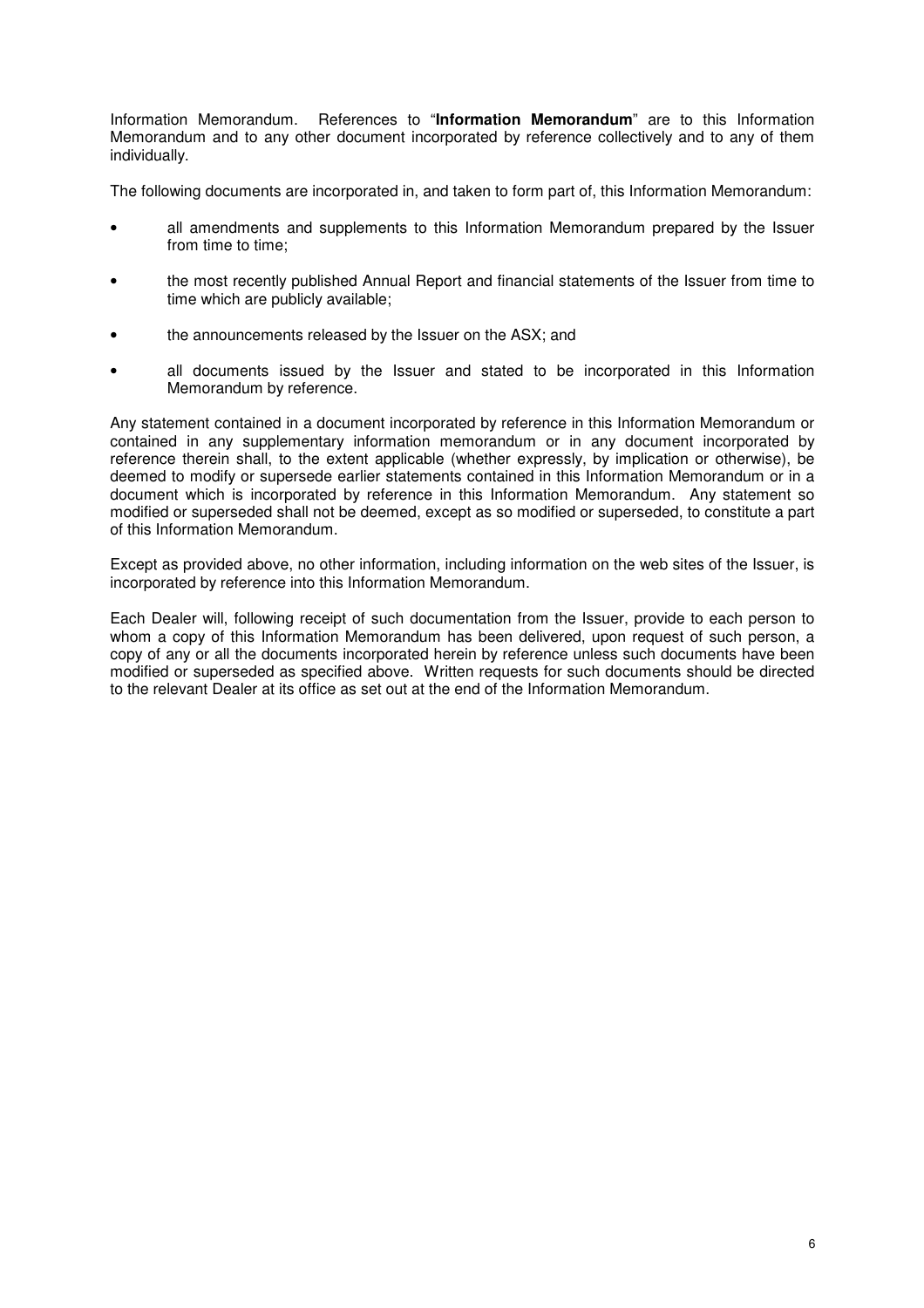## **Bank of Queensland Limited**

The Bank of Queensland Limited ("**Bank**") is a public company incorporated with limited liability in the Commonwealth of Australia. The Bank is domiciled in Australia, listed on the Australian Securities Exchange ("**ASX**") and is regulated by the Australian Prudential Regulation Authority ("**APRA**") as an authorised deposit-taking institution.

The Bank has its origins in the Brisbane Permanent Benefit Building and Investment Society which was formed in 1874. Brisbane Permanent converted from a building society into a bank in 1887. Following various mergers and acquisitions the Bank was granted a formal commercial banking licence in 1941 and changed its name to Bank of Queensland Limited in 1970.

Whilst the Bank historically operated exclusively in Queensland, the Bank has diversified its operations and has branches in each State and Territory in Australia. To support this interstate branch network, customers have access to ATMs across Australia.

The majority of branches are owner-managed using the Bank's innovative OMB® model ("**OMB®s**"). OMB®s are a relatively unique concept in the provision of face-to-face banking services in Australia. The OMB® model involves sharing revenues generated through upfront commissions, trail commissions, net interest income and fee income which provide an incentive for the OMB® to write profitable business. Unlike brokers, OMB®s are also provided incentives to bring in deposits. While the Bank tightly controls brand, credit policy, pricing, compliance and procedures, OMB®s are encouraged to build their own business and manage their local market, and are full service branches.

### **Product Overview**

The Bank has a comprehensive product offering for both retail and business customers. Unlike other Australian regional banks which have their recent origins in building societies, the Bank, with its long history as a fully licensed commercial bank, has for some time had a significant proportion of its lending portfolio in the small to medium business sector. Its history of exposure to this sector has offered some protection to the Bank against an over-reliance on residential lending, and also afforded the Bank the experience necessary to deal with the more complex credit decisions and on-going management required when lending to the small business sector.

The Bank's retail products encompass transactional and saving accounts, mortgages and personal lending. An extensive suite of products is offered to business customers and includes transactional accounts, foreign exchange hedging, merchant services and lending products such as factoring, leasing, overdrafts, commercial loans and trade finance facilities.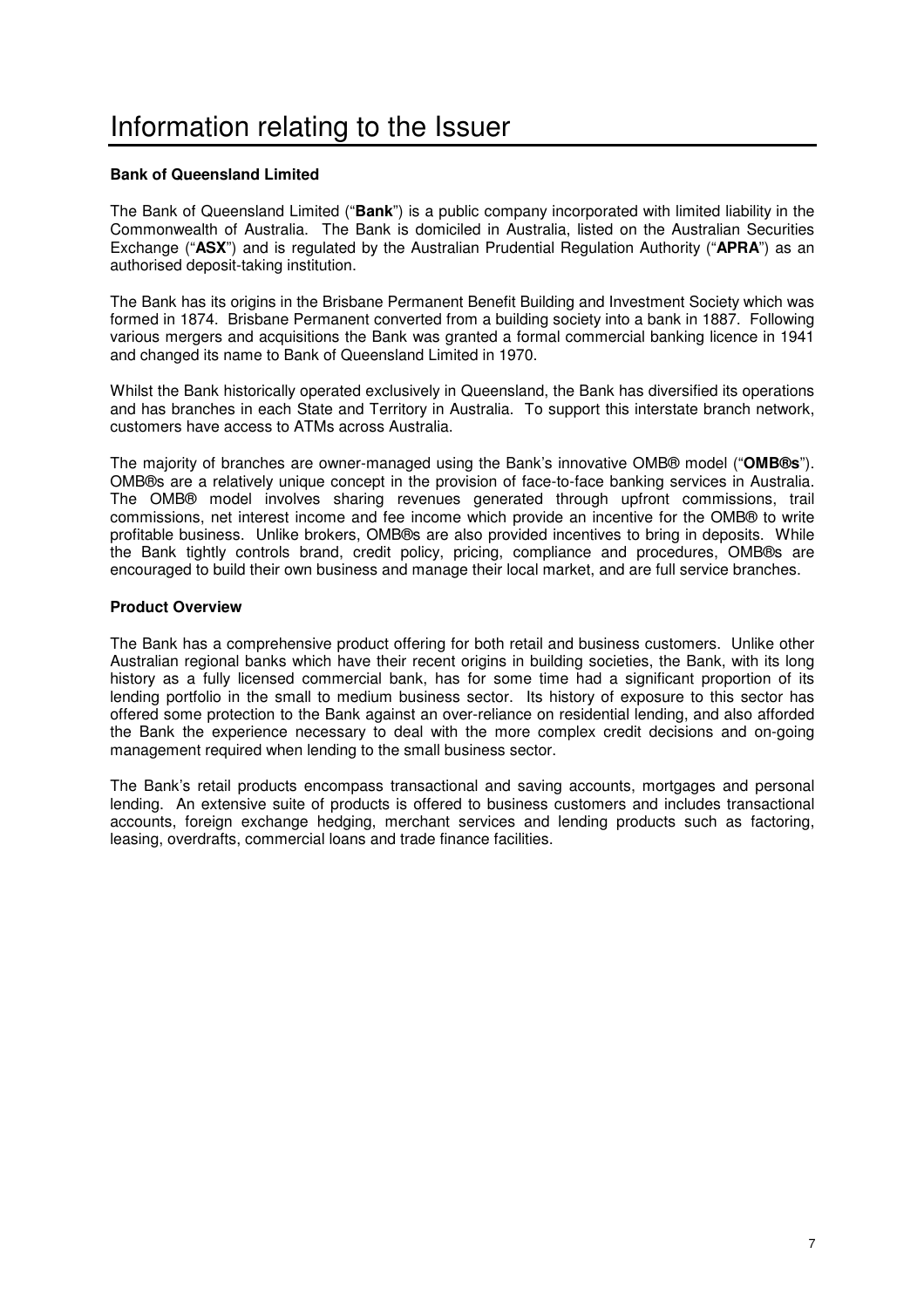## Summary of the Programme

*The following is a brief summary only and is qualified in its entirety by the remainder of this Information Memorandum. It should be read in conjunction with the rest of this Information Memorandum and, to the extent applicable, the terms and conditions of the Notes.*

| <b>Issuer:</b>                      | Bank of Queensland Limited (ABN 32 009 656 740)                                                                                                                                                                                                                                                                                                                                                                                                                                                                                                                                                                                                                        |  |  |
|-------------------------------------|------------------------------------------------------------------------------------------------------------------------------------------------------------------------------------------------------------------------------------------------------------------------------------------------------------------------------------------------------------------------------------------------------------------------------------------------------------------------------------------------------------------------------------------------------------------------------------------------------------------------------------------------------------------------|--|--|
| Arranger:                           | <b>UBS Limited</b>                                                                                                                                                                                                                                                                                                                                                                                                                                                                                                                                                                                                                                                     |  |  |
| Dealers:                            | Bank of America Merrill Lynch International Limited<br><b>Barclays Capital Asia Limited</b><br>Citigroup Global Markets Limited<br>ING Bank N.V.<br>National Australia Bank Limited, Hong Kong Branch<br><b>UBS Limited</b>                                                                                                                                                                                                                                                                                                                                                                                                                                            |  |  |
|                                     | Contact details and, if relevant, particulars of the Australian Business<br>Number and Australian Financial Services Licence number for the Arranger<br>and each Dealer are set out in the section entitled "Directory" below.                                                                                                                                                                                                                                                                                                                                                                                                                                         |  |  |
|                                     | The Issuer may, from to time to time, terminate the appointment of any<br>Dealer under the Programme and/or appoint additional dealers either in<br>respect of one or more issues of Notes or in respect of the Programme in<br>general.                                                                                                                                                                                                                                                                                                                                                                                                                               |  |  |
| <b>Issuing and Paying</b><br>Agent: | Deutsche Bank AG, London Branch                                                                                                                                                                                                                                                                                                                                                                                                                                                                                                                                                                                                                                        |  |  |
| <b>Programme Limit:</b>             | The outstanding principal amount of the Notes will not exceed<br>US\$2,000,000,000 (or its equivalent in other currencies) at any time. The<br>Programme Limit may be increased from time to time in accordance with<br>the provisions of the Dealer Agreement dated 28 February 2005, as<br>amended and restated by the Amending and Restating Agreement dated 21<br>December 2017, and as may be amended, replaced or supplemented from<br>time to time.                                                                                                                                                                                                             |  |  |
| Ratings:                            | The Issuer expects that Notes issued under the Programme will be rated by<br>S&P Global Ratings.                                                                                                                                                                                                                                                                                                                                                                                                                                                                                                                                                                       |  |  |
|                                     | A rating is not a recommendation to buy, sell or hold Notes and may<br>be subject to suspension, reduction or withdrawal at any time by the<br>relevant rating agency.<br>Each<br>rating<br>should be evaluated<br>independently of any other rating.                                                                                                                                                                                                                                                                                                                                                                                                                  |  |  |
|                                     | Credit ratings are for distribution only to a person (a) who is not a "retail<br>client" within the meaning of section 761G of the Corporations Act and is<br>also a person in respect of whom disclosure is not required under Parts<br>6D.2 or 7.9 of the Corporations Act, and (b) who is otherwise permitted to<br>receive credit ratings in accordance with applicable law in any jurisdiction in<br>which the person may be located. Anyone who is not such a person is not<br>entitled to receive this Information Memorandum and anyone who receives<br>this Information Memorandum must not distribute it to any person who is not<br>entitled to receive it. |  |  |
| Form of the Notes:                  | The Notes will be in bearer form. The Notes will initially be in global form<br>("Global Notes"). A Global Note will be exchangeable into definitive notes<br>"Definitive Notes") only in the circumstances set out in that Global Note.                                                                                                                                                                                                                                                                                                                                                                                                                               |  |  |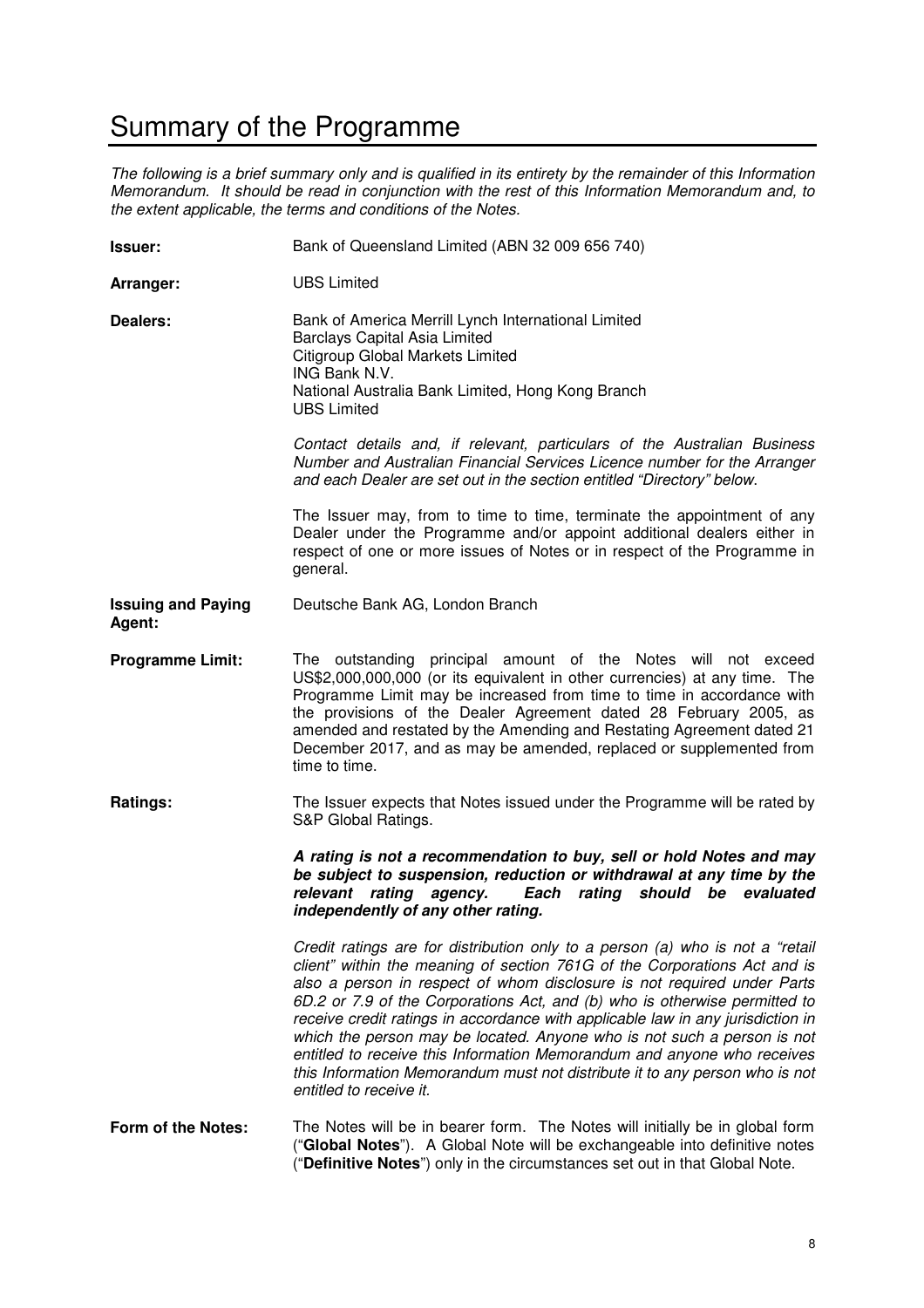| Delivery:                     | Global Notes will be deposited with a common depository for Euroclear<br>Bank SA/NV ("Euroclear") and Clearstream Banking S.A. ("Clearstream,<br>Luxembourg") or with any other clearing system.                                                                                                                                                                                                                                                                                                                                                                      |  |  |
|-------------------------------|-----------------------------------------------------------------------------------------------------------------------------------------------------------------------------------------------------------------------------------------------------------------------------------------------------------------------------------------------------------------------------------------------------------------------------------------------------------------------------------------------------------------------------------------------------------------------|--|--|
|                               | Accountholders will, in respect of Global Notes, have the benefit of a Deed<br>of Covenant given by the Issuer dated 28 February 2005 ("Deed of<br><b>Covenant</b> "), copies of which may be inspected during normal business<br>hours at the specified office of the Issuing and Paying Agent. Definitive<br>Notes (if any are printed) will be available in London for collection or for<br>delivery to Euroclear, Clearstream, Luxembourg or any other applicable<br>clearing system.                                                                             |  |  |
| <b>Currencies:</b>            | Notes may be denominated in Australian Dollars, euro, US Dollars, Sterling<br>and any other currency which is freely transferable and freely convertible<br>into Australian Dollars, euro or US Dollars or as may be otherwise agreed<br>subject, in all cases, to compliance with any applicable legal and regulatory<br>requirements.                                                                                                                                                                                                                               |  |  |
| <b>Term of the Notes:</b>     | The tenor of the Notes shall be not less than one day or more than 364 days<br>from and including the date of issue, to (but excluding) the maturity date,<br>subject to compliance with any applicable legal and regulatory requirements.                                                                                                                                                                                                                                                                                                                            |  |  |
| Denomination of the<br>Notes: | Notes may have any denomination, subject to compliance with any<br>applicable legal and regulatory requirements.                                                                                                                                                                                                                                                                                                                                                                                                                                                      |  |  |
|                               | minimum denominations for Notes are A\$1,000,000,<br>The initial<br>EUR500,000, US\$500,000, £100,000 (or a denomination not less than the<br>equivalent in any other currency) or such other amount as the Issuer and<br>the relevant Dealer(s) may agree, subject to any applicable legal and<br>regulatory requirements.                                                                                                                                                                                                                                           |  |  |
|                               | Minimum denominations may be changed from time to time.                                                                                                                                                                                                                                                                                                                                                                                                                                                                                                               |  |  |
| Listing:                      | The Notes will not be listed on any stock exchange.                                                                                                                                                                                                                                                                                                                                                                                                                                                                                                                   |  |  |
| <b>Yield Basis:</b>           | The Notes may be issued at a discount or bear interest at a fixed or floating<br>rate.                                                                                                                                                                                                                                                                                                                                                                                                                                                                                |  |  |
| <b>Redemption:</b>            | The Notes may be redeemed as specified in the Notes.                                                                                                                                                                                                                                                                                                                                                                                                                                                                                                                  |  |  |
| <b>Status of the Notes:</b>   | The Issuer's obligations under the Notes will rank at least pari passu with all<br>present and future unsecured and unsubordinated obligations of the Issuer,<br>other than obligations mandatorily preferred by law applying to companies<br>generally (including the claims referred to in section 13A of the Banking Act<br>and section 86 of the Reserve Bank Act).                                                                                                                                                                                               |  |  |
| <b>Selling restrictions:</b>  | Offers and sales of Notes and the distribution of this Information<br>Memorandum and other information relating to the Issuer and the Notes are<br>subject to certain selling restrictions, details of which are set out under the<br>section entitled "Selling Restrictions" below.                                                                                                                                                                                                                                                                                  |  |  |
| <b>Taxation:</b>              | All payments in respect of the Notes shall be made without withholding or<br>deduction for or on account of any taxes imposed by the Commonwealth of<br>Australia or the State of Queensland, unless such withholding or deduction<br>is required by law. If such withholding or deduction is required by law, the<br>Issuer shall, subject to certain exceptions, be required to pay such additional<br>amounts as shall result in receipt by the holder of such amounts as would<br>have been received by it had no such withholding or deduction been<br>required. |  |  |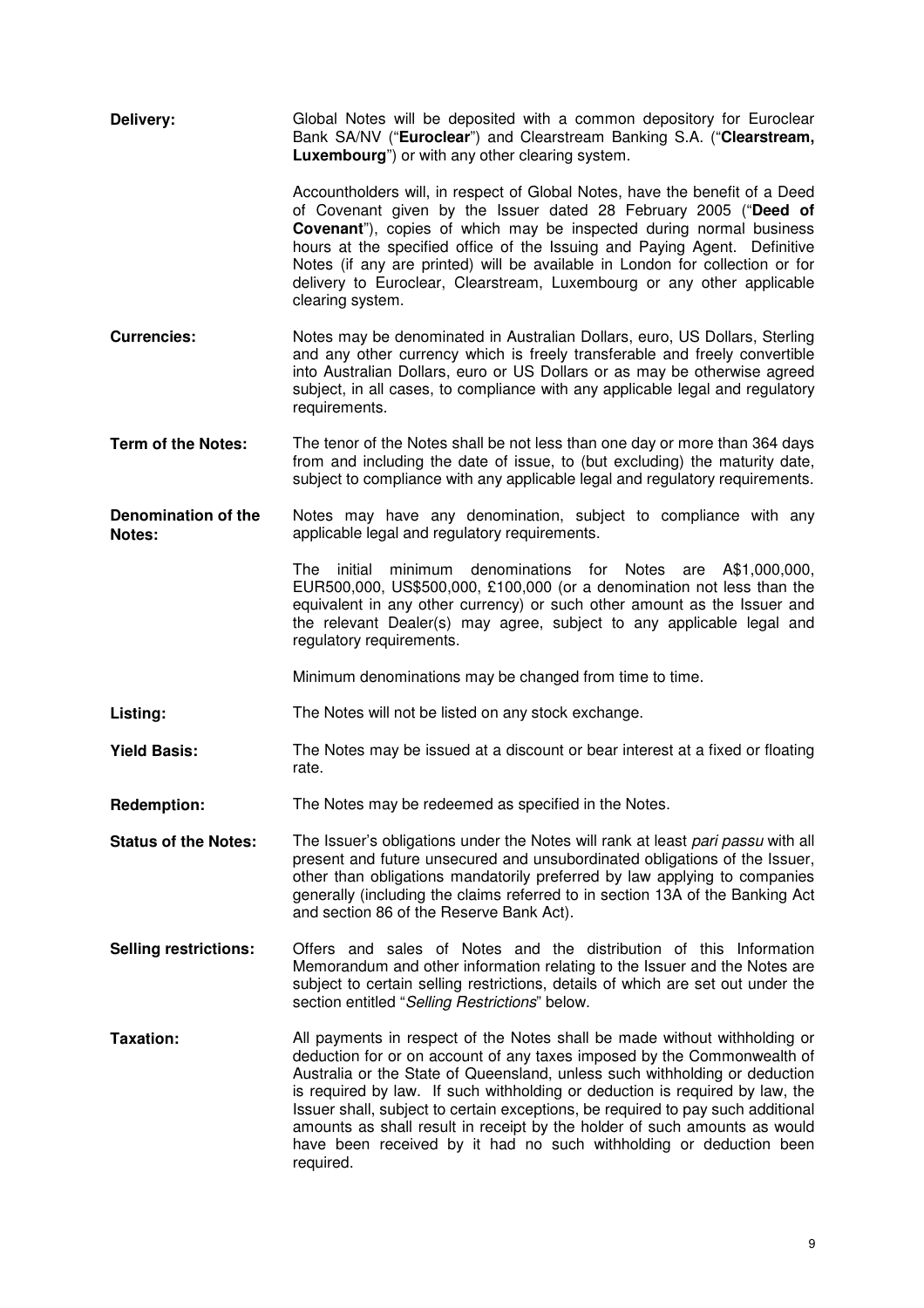A brief overview of the Australian taxation treatment of payments of interest on Notes is set out in the section entitled "*Taxation*" below.

#### **Investors should obtain their own independent taxation and other applicable advice regarding the taxation and other fiscal status of investing in any Notes.**

Governing law: The Notes, the Deed of Covenant and any non-contractual obligations arising out of or in connection with them will be governed by and construed in accordance with English law.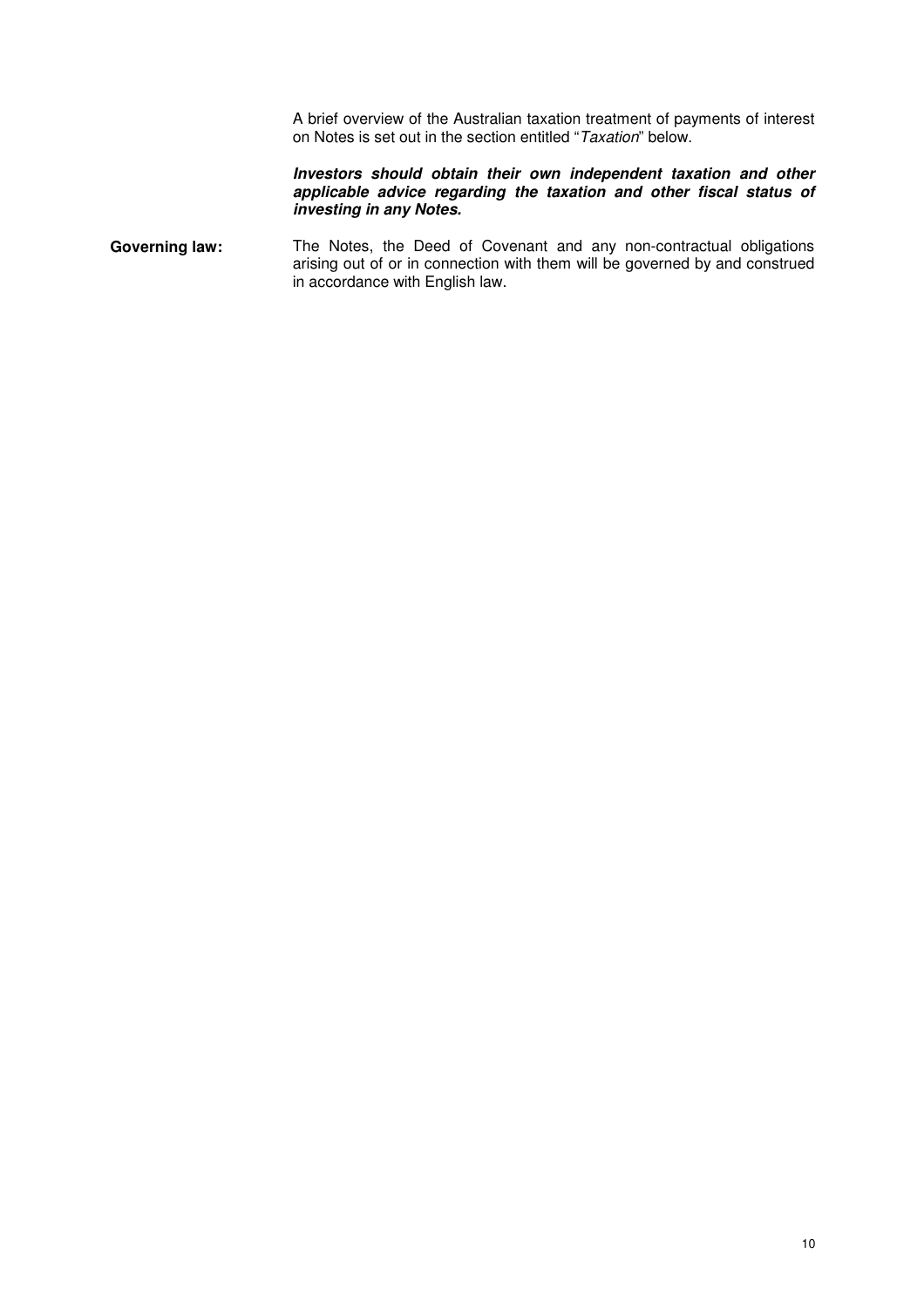# Taxation

*The following is a summary of the Australian withholding tax treatment under the Income Tax Assessment Acts of 1936 and 1997 of Australia (together, "***Australian Tax Act***") and the Taxation Administration Act 1953 of Australia, at the date of this Information Memorandum, of payments of interest (as defined in the Australian Tax Act) by the Issuer on the Notes and certain other Australian tax matters.* 

*A term used below but not otherwise defined has the meaning given to it in the Conditions.* 

*This summary applies to holders that are:* 

- *residents of Australia for tax purposes that do not hold their Notes, and do not derive any payments under the Notes, in carrying on a business at or through a permanent establishment outside of Australia, and non-residents of Australia for tax purposes that hold their Notes, and derive all payments under the Notes, in carrying on a business at or through a permanent establishment in Australia ("***Australian Holders***"); and*
- *non-residents of Australia for tax purposes that do not hold their Notes, and do not derive any payments under the Notes, in carrying on a business at or through a permanent establishment in Australia, and residents of Australia for tax purposes that hold their Notes, and derive all payments under the Notes, in carrying on a business at or through a permanent establishment outside of Australia ("***Non-Australian Holders***").*

*The summary is not exhaustive and, in particular, does not deal with the position of certain classes of holders (including, without limitation, dealers in securities, custodians or other third parties who hold Notes on behalf of any person). Information regarding taxes in respect of Notes may also be set out in a relevant supplement.* 

*This summary is not intended to be, nor should it be construed as, legal or tax advice to any particular holder of Notes. Each holder should consult their professional advisers on the tax implications of an investment in the Notes for their particular circumstances.* 

## **1 Australian interest withholding tax**

The Australian Tax Act characterises securities as either "debt interests" (for all entities) or "equity interests" (for companies), including for the purposes of Australian interest withholding tax imposed under Division 11A of Part III of the Australian Tax Act ("**Australian IWT**") and dividend withholding tax. For Australian IWT purposes, "interest" is defined to include amounts in the nature of, or in substitution for, interest and certain other amounts. The Issuer intends to issue Notes which are to be characterised as "debt interests" for the purposes of the tests contained in Division 974 and the returns paid on the Notes are to be "interest" for the purpose of section 128F of the Australian Tax Act.

### **Australian Holders**

Payments of interest in respect of the Notes to Australian Holders will not be subject to Australian IWT.

### **Non-Australian Holders**

Australian IWT is payable at a rate of 10% of the gross amount of interest paid by the Issuer to a Non-Australian Holder, unless an exemption is available.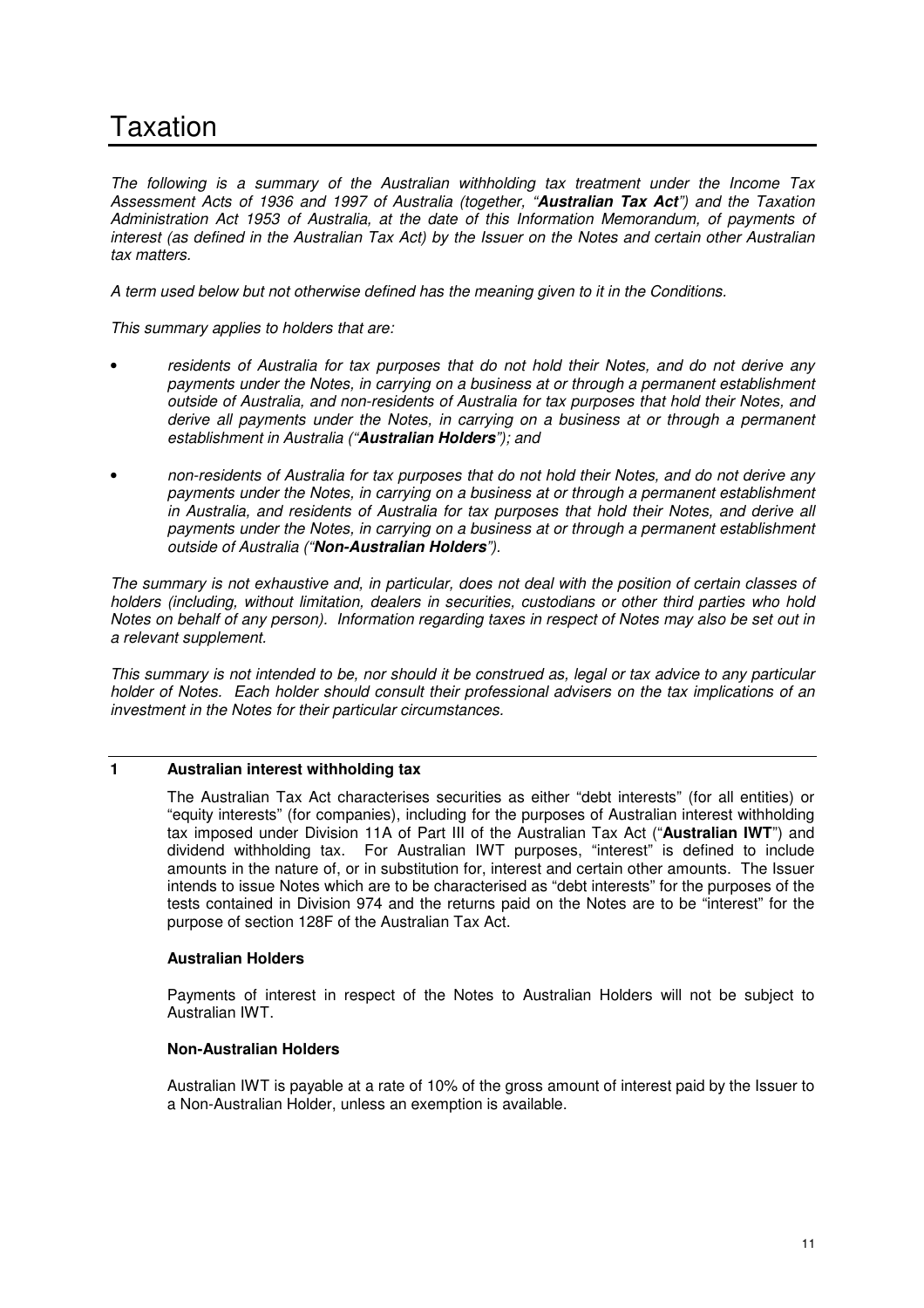#### *(a) Section 128F exemption from Australian IWT*

An exemption from Australian IWT is available in respect of interest paid on the Notes if the requirements of section 128F of the Australian Tax Act are satisfied.

Unless otherwise specified in any relevant supplement to this Information Memorandum, the Issuer intends to issue the Notes in a manner which will satisfy the requirements of section 128F of the Australian Tax Act.

In broad terms, the requirements are as follows:

- (i) the Issuer is a resident of Australia and a company (as defined in section 128F(9) of the Australian Tax Act) when it issues the Notes and when interest is paid;
- (ii) the Notes are issued in a manner which satisfies the "public offer" test in section 128F of the Australian Tax Act.

In relation to the Notes, there are five principal methods of satisfying the public offer test, the purpose of which is to ensure that lenders in capital markets are aware that the Issuer is offering the Notes for issue. In summary, the five methods are:

- offers to 10 or more unrelated financiers or securities dealers that carry on the business of providing finance, or investing or dealing in securities in the course of operating in financial markets;
- offers to 100 or more investors of a certain type;
- offers of listed Notes;
- offers via publicly available information sources; or
- offers to a dealer, manager or underwriter who offers to sell the Notes within 30 days by one of the preceding methods.

A Note may also satisfy the public offer test if it qualifies as a "global bond" within the meaning of section 128F(10) of the Australian Tax Act;

- (iii) the Issuer does not know, or have reasonable grounds to suspect, at the time of issue, that the Notes (or interests in the Notes) were being, or would later be, acquired, directly or indirectly, by an "associate" of the Issuer, except as permitted by section 128F(5) of the Australian Tax Act (see below); and
- (iv) at the time of the payment of interest, the Issuer does not know, or have reasonable grounds to suspect, that the payee is an "associate" of the Issuer, except as permitted by section 128F(6) of the Australian Tax Act (see below).

An "associate" of the Issuer for the purposes of section 128F of the Australian Tax Act includes:

- (i) a person or entity which holds more than 50% of the voting shares of, or otherwise controls, the Issuer;
- (ii) an entity in which more than 50% of the voting shares are held by, or which is otherwise controlled by, the Issuer;
- (iii) a trustee of a trust where the Issuer is capable of benefiting (whether directly or indirectly) under that trust; and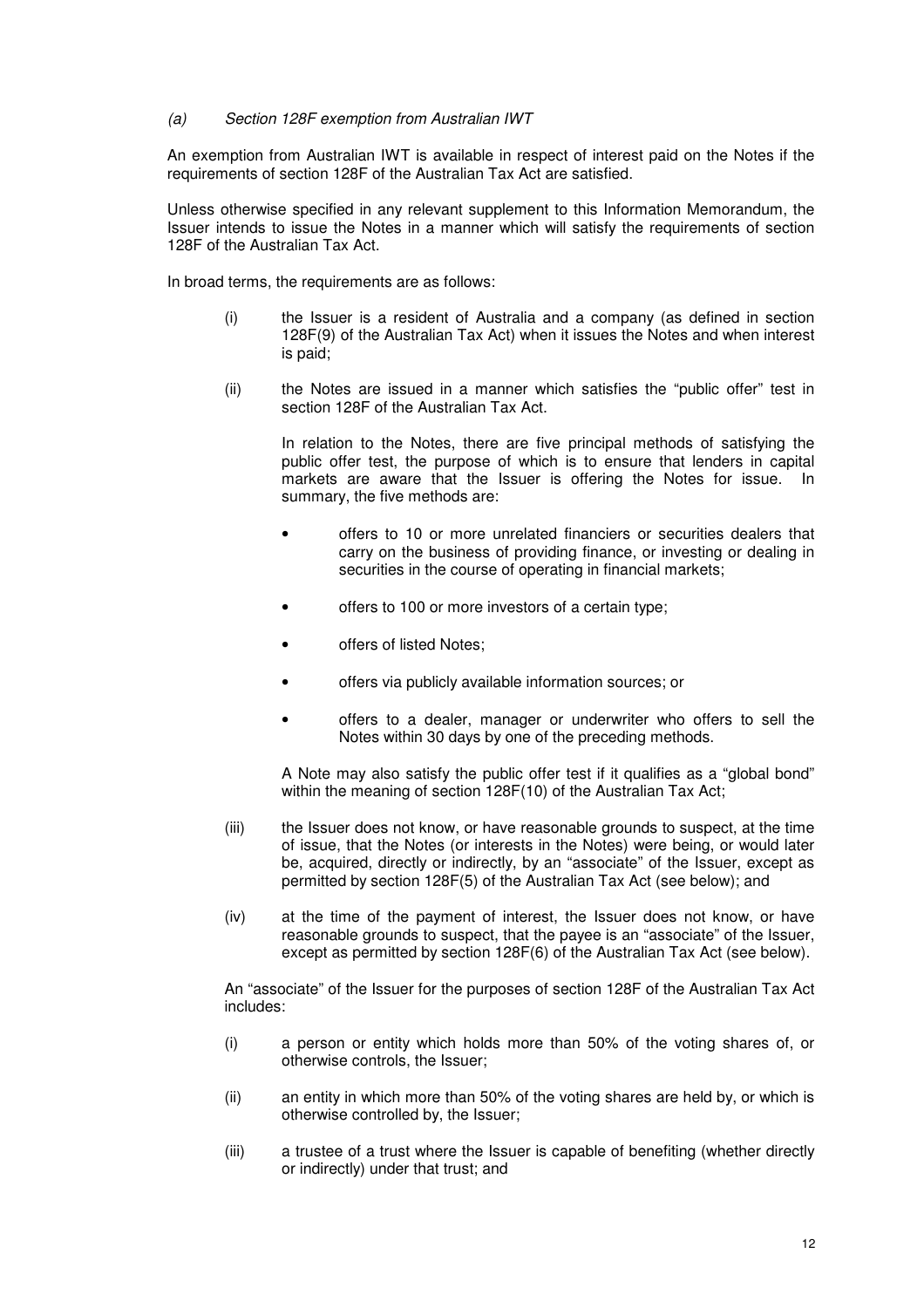(iv) a person or entity who is an "associate" of another person or company which is an "associate" of the Issuer under paragraph (i) above.

However, for the purposes of sections 128F(5) and (6) of the Australian Tax Act (see paragraphs (iii) and (iv) above), an "associate" of the Issuer does not include:

- (A) an Australian Holder; or
- (B) a Non-Australian Holder that is acting in the capacity of:
	- (I) in the case of section 128F(5), a dealer, manager or underwriter in relation to the placement of the relevant Notes, or a clearing house, custodian, funds manager or responsible entity of a registered scheme (for the purposes of the Corporations Act); or
	- $(II)$  in the case of section 128F $(6)$ , a clearing house, paying agent, custodian, funds manager or responsible entity of a registered scheme (for the purposes of the Corporations Act).
- *(b) Exemptions under certain double tax conventions*

The Australian government has signed new or amended double tax conventions ("**New Treaties**") with a number of countries (each a "**Specified Country**"). The New Treaties apply to interest derived by a resident of a Specified Country.

Broadly, the New Treaties effectively prevent Australian IWT applying to interest derived by:

- governments of the Specified Countries and certain governmental authorities and agencies in a Specified Country; and
- a "financial institution" resident in a Specified Country which is unrelated to and dealing wholly independently with the Issuer. The term "financial institution" refers to either a bank or any other enterprise which substantially derives its profits by carrying on a business of raising and providing finance. However, interest paid under a back to back loan or an economically equivalent arrangement will not qualify for this exemption.
- *(c) Bearer Notes section 126 of the Australian Tax Act*

Section 126 of the Australian Tax Act imposes a type of withholding tax (see below in relation to the rate of withholding tax) on the payment of interest on bearer Notes if the Issuer fails to disclose the names and addresses of the holders of those bearer Notes to the Australian Taxation Office. However, as the Australian Taxation Office has confirmed that for the purpose of section 126 of the Australian Tax Act, the holder of debentures in bearer form is the person in possession of the debentures, section 126 of the Australian Tax Act is limited in its application to persons in possession of the bearer Notes who are residents of Australia or non-residents who are engaged in carrying on business in Australia at or through a permanent establishment in Australia. Where interests in the relevant Notes are held through Euroclear or Clearstream, Luxembourg or another clearing system, the Issuer intends to treat the operators of those clearing systems as the holder of those Notes for the purposes of section 126 of the Australian Tax Act.

The rate of withholding tax is currently 45%.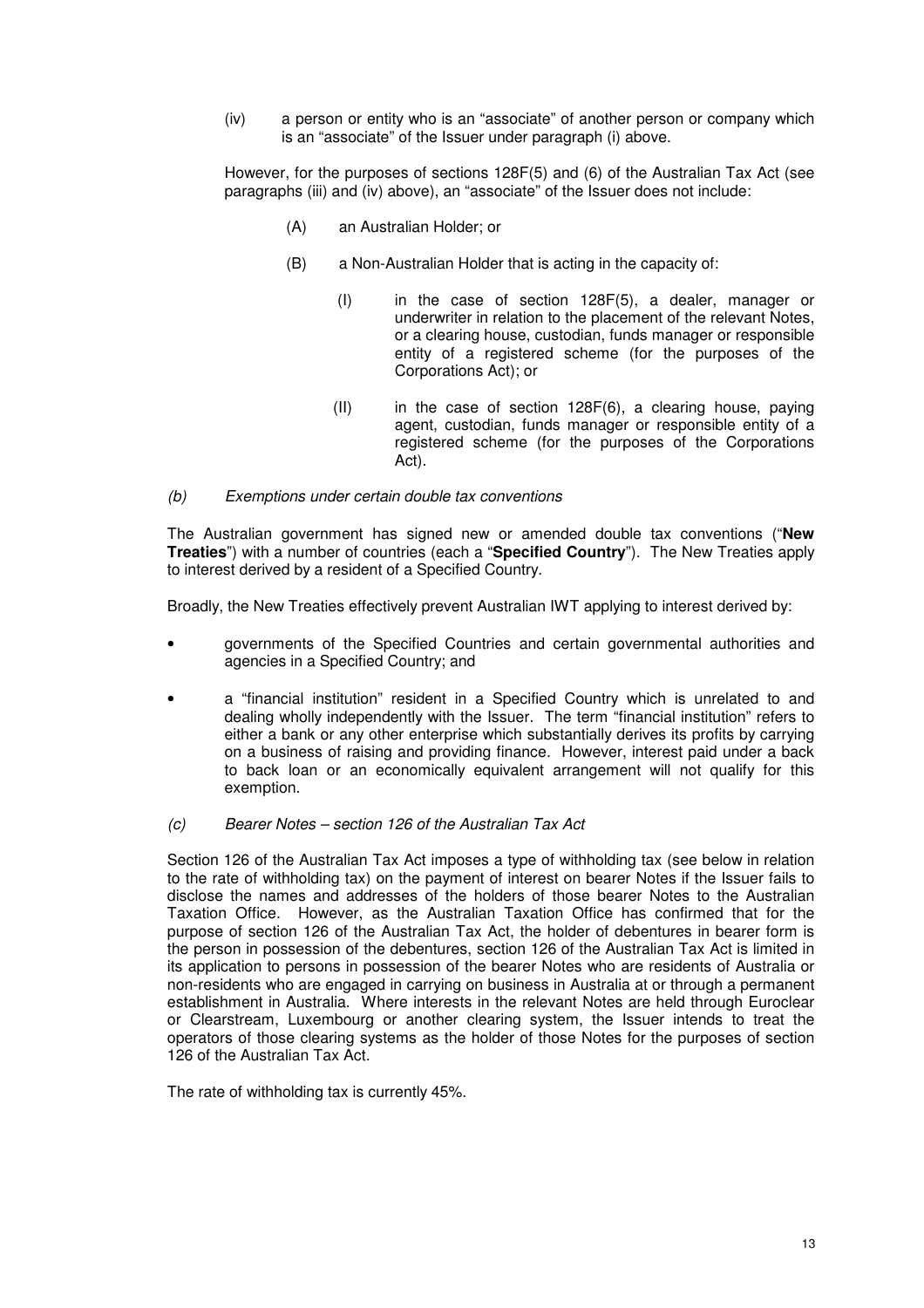### *(d) Payment of additional amounts*

As set out in more detail in the terms and conditions for the Notes, and unless expressly provided to the contrary in a relevant supplement to this Information Memorandum, if the Issuer is at any time compelled by law to withhold or deduct an amount in respect of any Australian withholding taxes imposed or levied by the Commonwealth of Australia or the State of Queensland in respect of the Notes, the Issuer must, subject to certain exceptions, pay such additional amounts as may be necessary in order to ensure that each holder is entitled to receive (at the time the payment is due) the amount it would have received if no withholdings or deductions had been required to be made.

### **2 Other Australian tax matters in relation to Notes**

Under Australian laws as presently in effect:

- (a) *death duties* no Notes will be subject to death, estate or succession duties imposed by Australia, or by any political subdivision or authority therein having power to tax, if held at the time of death;
- (b) *stamp duty and other taxes* no *ad valorem* stamp duty, issue, registration or similar taxes are payable in Australia on the issue or the transfer of any Note;
- (c) *supply withholding tax* payments by the Issuer in respect of the Notes can be made free and clear of any "supply withholding tax";
- (d) *garnishee directions by the Commissioner of Taxation* the Commissioner of Taxation may give a direction requiring the Issuer to deduct from any payment to a holder of the Notes any amount in respect of Australian tax payable by the holder. If the Issuer is served with such a direction, then the Issuer will comply with that direction and make any deduction required by that direction;
- (e) *additional withholdings from certain payments to non-residents* the Governor-General may make regulations requiring withholding from certain payments to nonresidents of Australia (other than payments of interest and other amounts which are already subject to the current Australian IWT rules or specifically exempt from those rules). Regulations may only be made if the responsible Minister is satisfied the specified payments are of a kind that could reasonably relate to assessable income of foreign residents. The possible application of any future regulations to the proceeds of any sale of the Notes will need to be monitored; and
- (f) *goods and services tax ("***GST***")* none of the issue or receipt of the Notes will give rise to a liability for GST in Australia on the basis that the supply of Notes will comprise either an input taxed financial supply or (in the case of an offshore subscriber that is a non-resident) a GST-free supply. Furthermore, neither the payment of principal or interest by the Issuer, nor the disposal of the Notes, would give rise to any GST liability in Australia.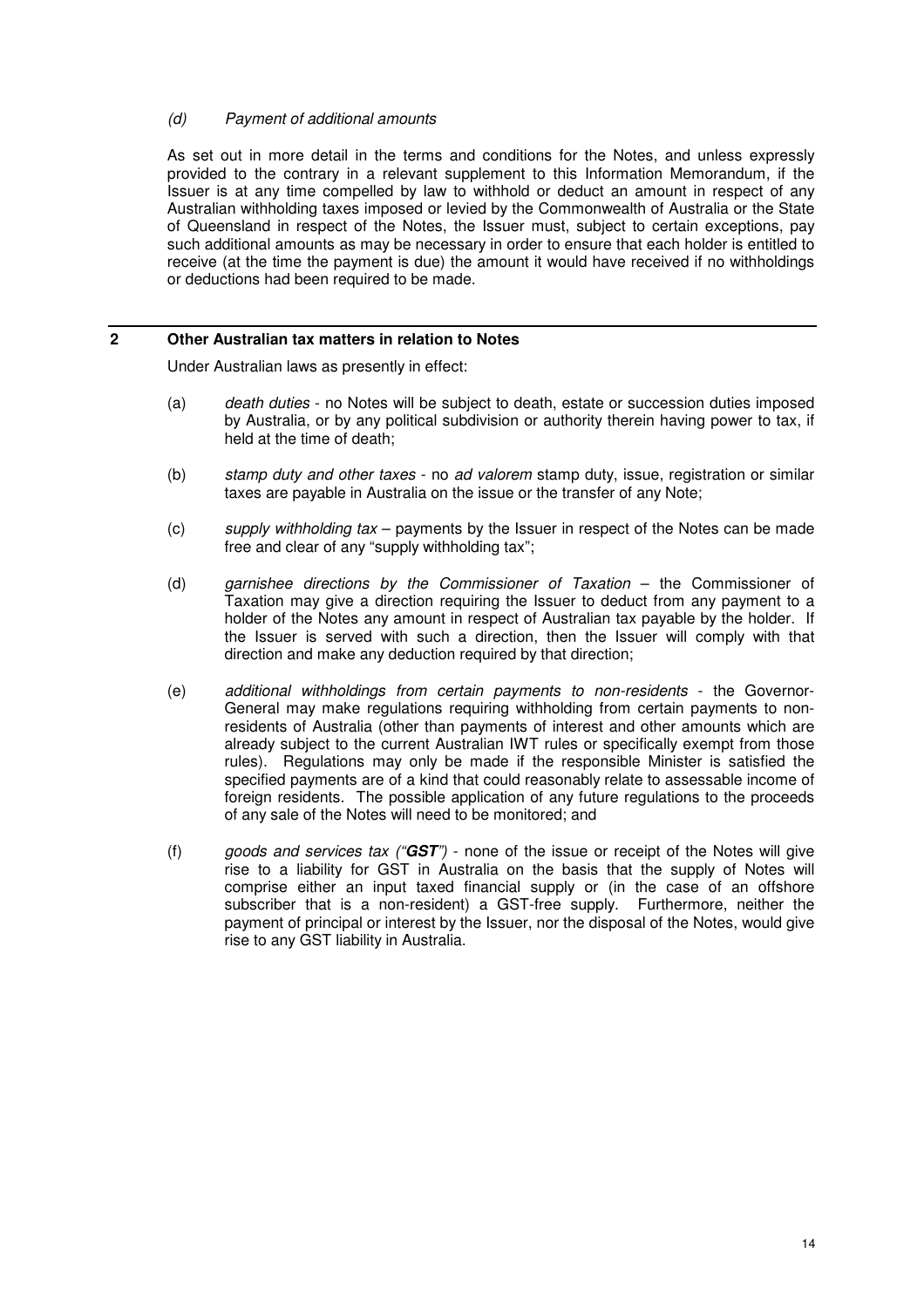# U.S. Foreign Account Tax Compliance Act and OECD Common Reporting Standard

Under sections 1471 through 1474 of the U.S. Internal Revenue Code of 1986 ("**FATCA**"), a 30% withholding ("**FATCA withholding**") may be required if (i)(A) an investor does not provide information sufficient for the Issuer or any other non-U.S. financial institution ("**FFI**") through which payments on the Notes are made to determine the Noteholder's status under FATCA, or (B) an FFI to or through which payments on the Notes are made is a "non-participating FFI"; and (ii) the Notes are treated as debt for U.S. federal income tax purposes and the payment is made in respect of Notes issued or modified after the date that is six months after the date on which final regulations defining the term "foreign passthru payment" are filed with the U.S. Federal Register, or the Notes are treated as equity for U.S. federal income tax purposes, whenever issued. This withholding is not expected to apply prior to 1 January 2019.

Reporting Australian Financial Institutions ("**RAFIs**") under the Australia–U.S. FATCA Intergovernmental Agreement dated 28 April 2014 ("**Australian IGA**") must comply with specific due diligence procedures to identify their account holders and provide the Australian Taxation Office ("**ATO**") with information on financial accounts held by U.S. persons and recalcitrant account holders. The ATO is required to provide such information to the U.S. Internal Revenue Service. Consequently, Noteholders may be requested to provide certain information and certifications to the Issuer and to any other financial institutions through which payments on the Notes are made. A RAFI that complies with its obligations under the Australian IGA will not be subject to FATCA withholding on amounts it receives, and will not be required to deduct FATCA withholding from payments it makes, other than in certain prescribed circumstances.

In the event that any amount is required to be withheld or deducted from a payment on the Notes as a result of FATCA, pursuant to the terms and conditions of the Notes, no additional amounts will be paid by the Issuer as a result of the deduction or withholding.

### **Common Reporting Standard**

The OECD Common Reporting Standard for Automatic Exchange of Financial Account Information ("**CRS**") requires certain financial institutions to report information regarding certain accounts (which may include the Notes) to their local tax authority and follow related due diligence procedures. Noteholders may be requested to provide certain information and certifications to ensure compliance with the CRS. A jurisdiction that has signed a CRS Competent Authority Agreement may provide this information to other jurisdictions that have signed the CRS Competent Authority Agreement. The Australian Government has enacted legislation amending, among other things, the Taxation Administration Act 1953 of Australia to give effect to the CRS.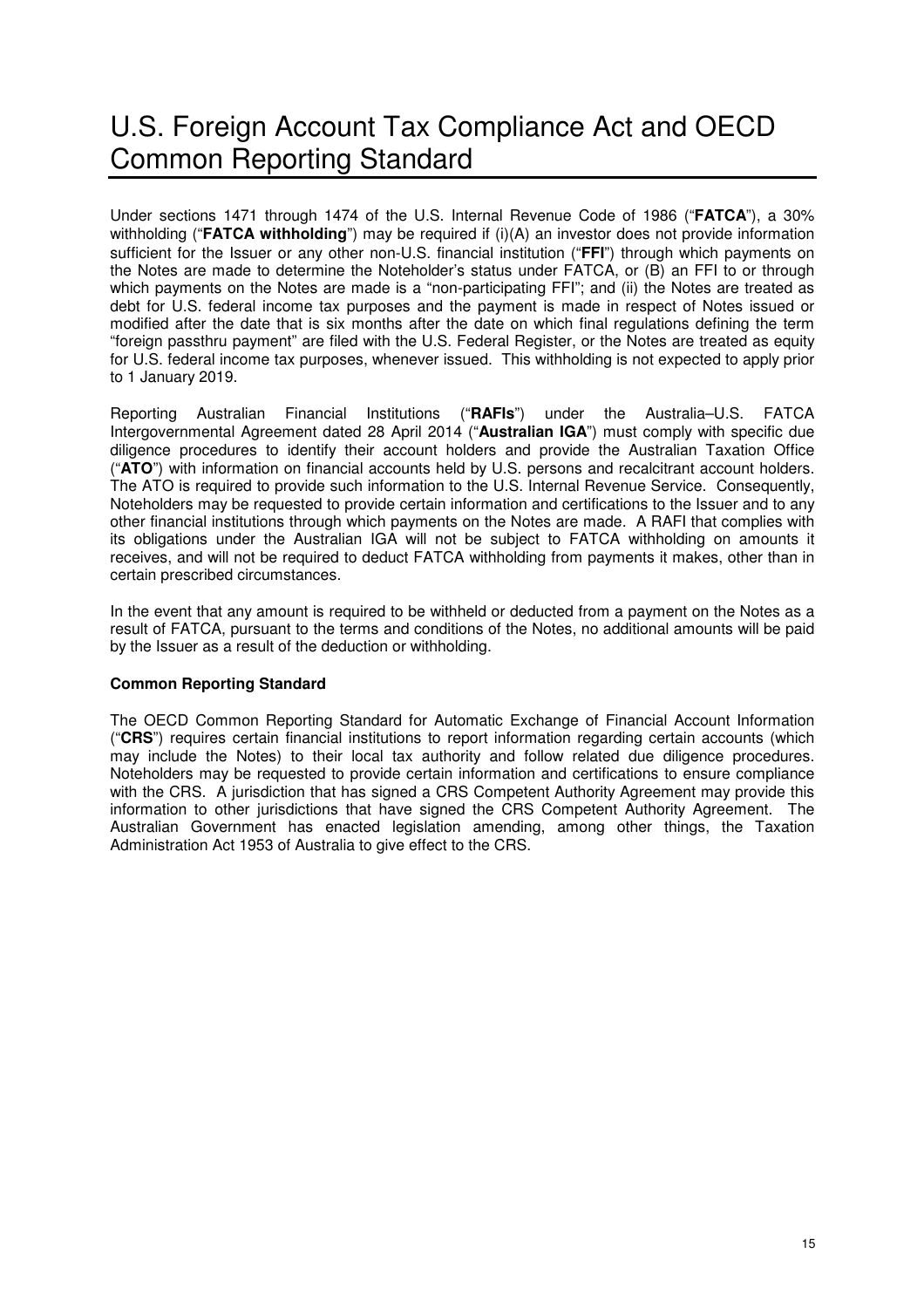## **1 General**

Each Dealer has represented and agreed (and each further Dealer appointed under the Programme will be required to represent and agree) that it will observe all applicable laws and regulations in any jurisdiction in which it may offer, sell, re-offer or deliver Notes and that it will not directly or indirectly offer, sell, resell, re-offer or deliver Notes or distribute the Information Memorandum, circular, advertisement or other offering material in any country or jurisdiction except under circumstances that will result, to the best of its knowledge and belief, in compliance with all applicable laws and regulations.

## **2 Australia**

No prospectus or other disclosure document (as defined in the Corporations Act 2001 of Australia ("**Corporations Act**")) in relation to the Programme or the Notes has been or will be lodged with the Australian Securities and Investments Commission ("**ASIC**"). Each Dealer has represented and agreed, and each further Dealer appointed under the Programme will be required to represent and agree, that it:

- (a) has not offered or invited applications, and will not offer or invite applications, for the issue, sale or purchase of any Notes in Australia (including an offer or invitation which is received by a person in Australia); and
- (b) has not distributed or published, and will not distribute or publish, the Information Memorandum or any other offering material or advertisement relating to any Notes in Australia,

unless:

- (i) the aggregate consideration payable by each offeree is at least A\$500,000 (or its equivalent in other currencies, in either case, disregarding moneys lent by the offeror or its associates) or the offer or invitation otherwise does not require disclosure to investors in accordance with Parts 6D.2 or 7.9 of the Corporations Act;
- (ii) the offer or invitation does not constitute an offer to a "retail client" as defined for the purposes of Section 761G of the Corporations Act;
- (iii) such action complies with all applicable laws, regulations and directives; and
- (iv) such action does not require any document to be lodged with ASIC.

In addition, each Dealer has agreed, and each further Dealer appointed under the Programme will be required to agree that, in connection with the offering and primary distribution of any issue of Notes issued by the Issuer, it will not offer or sell any Notes (or any interest in any Notes) to any person who is known or suspected, by the relevant officer(s) or employee(s) of the Dealer making the offer, effecting the sale or otherwise directly involved in the offer, invitation or sale to be an Offshore Associate of the Issuer or to any person who is notified in writing by the Issuer to it as being an Offshore Associate of the Issuer.

"**Offshore Associate**" means an associate (as defined in section 128F(9) of the Income Tax Assessment Act 1936 of Australia) that is either:

(a) a non-resident of Australia for Australian tax purposes which does not acquire the Note in the course of carrying on a business at or through a permanent establishment in Australia; or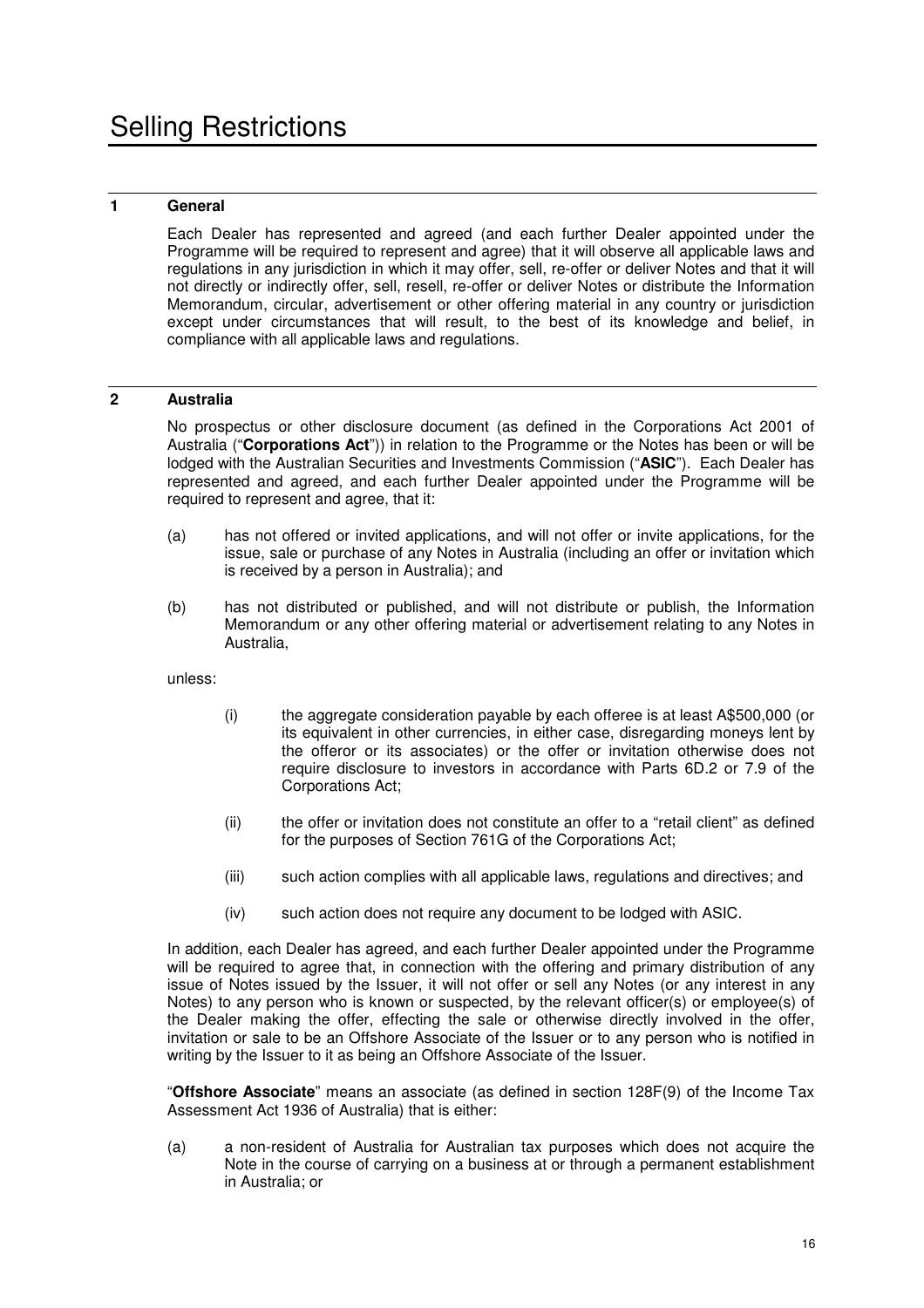(b) a resident of Australia for Australian tax purposes that acquires the Note in the course of carrying on a business at or through a permanent establishment outside Australia,

which is not:

- (c) acquiring the Note in the capacity of a dealer, manager or underwriter in relation to the placement of the Notes or in the capacity of a clearing house, custodian, funds manager or responsible entity of a registered scheme; or
- (d) receiving payment under the Note in the capacity of a clearing house, paying agent, custodian, fund manager or responsible entity of a registered scheme.

Section 708(19) of the Corporations Act provides that an offer of debentures for issue or sale does not need disclosure to investors under Part 6D.2 of the Corporations Act if the issuer is an Australian authorised deposit-taking institution ("**ADI**"). As at the date of this Information Memorandum, the Issuer is an ADI.

#### **3 The United States of America**

This Information Memorandum may not be released or distributed in the United States. This Information Memorandum does not constitute an offer to sell, or a solicitation of an offer to buy, securities in the United States.

The Notes have not been and will not be registered under the U.S. Securities Act of 1933, as amended ("**Securities Act**") and may not be offered or sold within the United States or to, or for the account or benefit of, U.S. persons except in certain transactions exempt from, or not subject to, the registration requirements of the Securities Act and applicable U.S. state securities laws.

Terms used in this paragraph have the meanings given to them by Regulation S under the Securities Act ("**Regulation S**").

Each Dealer has represented and agreed, and each further Dealer appointed under the Programme will be required to represent and agree, that it has offered and sold and it will offer and sell the Notes only outside the United States to non-U.S. persons in accordance with Rule 903 of Regulation S.

Accordingly, each Dealer has represented and agreed, and each further Dealer appointed under the Programme will be required to represent and agree, that neither it, nor any of its affiliates nor any persons acting on its or their behalf has engaged or will engage in any directed selling efforts with respect to any Notes, and that it and they have complied and will comply with the offering restrictions requirements of Regulation S.

Each Dealer has also agreed, and each further Dealer appointed under the Programme will be required to agree, that, at or prior to confirmation of sale of Notes, it will have sent to each distributor, dealer or person receiving a selling commission, fee or other remuneration that purchases Notes from it a confirmation or notice to substantially the following effect:

"**The Securities covered hereby have not been registered under the U.S. Securities Act of 1933, as amended (the "Securities Act") and may not be offered or sold within the United States or to, or for the account or benefit of U.S. persons. Terms used above have the meaning given to them by Regulation S under the Securities Act.**"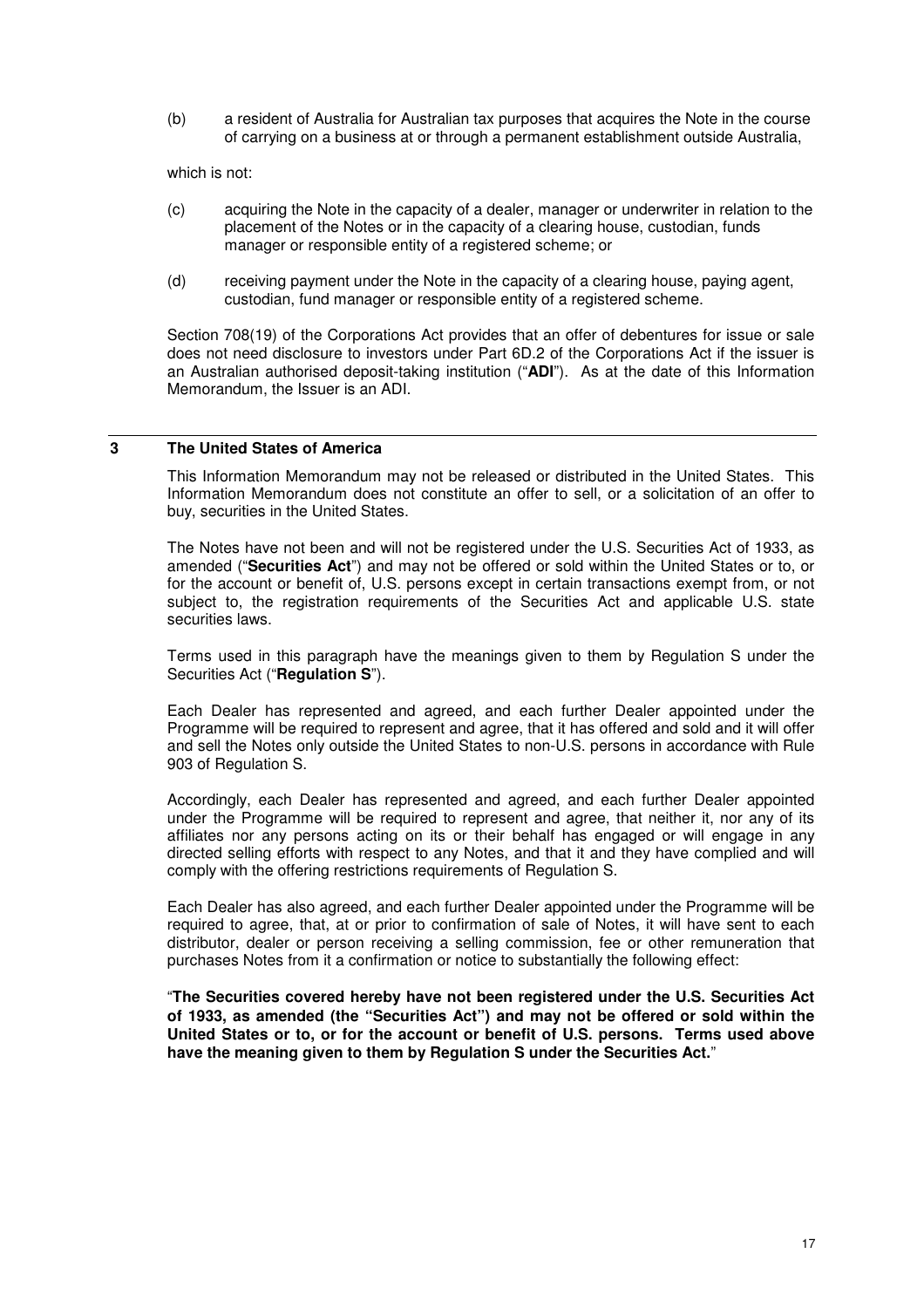#### **4 The United Kingdom**

Each Dealer has represented and agreed, and each further Dealer appointed under the Programme will be required to represent and agree, that:

- (a) it is a person whose ordinary activities involve it in acquiring, holding, managing or disposing of investments (as principal or agent) for the purposes of its business;
- (b) it has not offered or sold and will not offer or sell any Notes other than to persons whose ordinary activities involve them in acquiring, holding, managing or disposing of investments (as principal or as agent) for the purposes of their businesses or who it is reasonable to expect will acquire, hold, manage or dispose of investments (as principal or agent) for the purposes of their businesses where the issue of the Notes would otherwise constitute a contravention of section 19 of the Financial Services and Markets Act 2000 (the "**FSMA**") by the Issuer;
- (c) it has only communicated or caused to be communicated and will only communicate or cause to be communicated an invitation or inducement to engage in investment activity (within the meaning of section 21(1) of the FSMA) received by it in connection with the issue or sale of any Notes in circumstances in which section 21(1) of the FSMA does not apply to the Issuer; and
- (d) it has complied and will comply with all applicable provisions of the FSMA with respect to anything done by it in relation to such Notes in, from or otherwise involving the United Kingdom.

## **5 Hong Kong**

Each Dealer has represented and agreed, and each further Dealer appointed under the Programme will be required to represent and agree, that:

- (a) it has not offered or sold, and will not offer or sell, in Hong Kong, by means of any document, any Notes other than:
	- (i) to "professional investors" within the meaning of the Securities and Futures Ordinance (Cap. 571) (as amended) of Hong Kong ("**SFO**") and any rules made under the SFO; or
	- (ii) in other circumstances which do not result in the document being a "prospectus" as defined in the Companies (Winding Up and Miscellaneous Provisions) Ordinance (Cap. 32) (as amended) of Hong Kong ("**CO**") or which do not constitute an offer to the public within the meaning of the CO; and
- (b) it has not issued, or had in its possession for the purposes of issue, and will not issue or have in its possession for the purposes of issue (in each case, whether in Hong Kong or elsewhere), any advertisement, invitation, information memorandum or other offering material or other document relating to the Notes which is directed at, or the contents of which are likely to be accessed or read by, the public of Hong Kong (except if permitted to do so under the securities laws of Hong Kong) other than with respect to Notes which are or are intended to be disposed of only to persons outside Hong Kong or only to "professional investors" within the meaning of the SFO and any rules made under the SFO.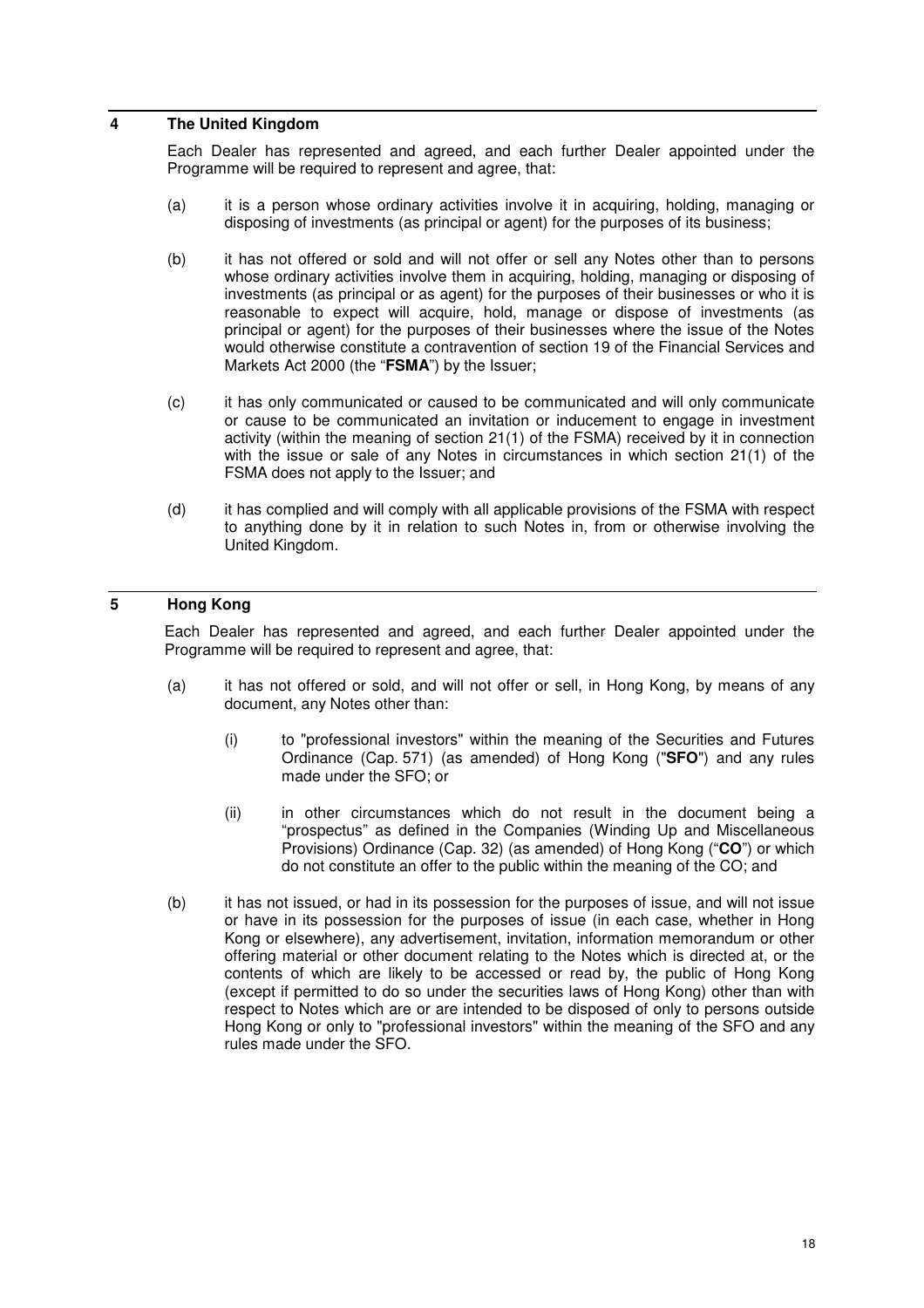## **6 Japan**

The Notes have not been and will not be registered under the Financial Instruments and Exchange Act of Japan (Act No. 25 of 1948, as amended, the "**FIEA**"). Accordingly, each Dealer has represented and agreed, and each further Dealer appointed under the Programme will be required to represent and agree, that it has not, directly or indirectly, offered or sold and will not, directly or indirectly, offer or sell any Notes in Japan or to, or for the benefit of, any resident of Japan (which term as used herein means any person resident in Japan, including any corporation or other entity organised under the laws or Japan) or to others for re-offering or resale, directly or indirectly, in Japan or to, or for the benefit of a resident of Japan, except pursuant to an exemption from the registration requirements of, and otherwise in compliance with, the FIEA and any other applicable laws, regulations and ministerial guidelines of Japan.

## **7 Singapore**

The Information Memorandum has not been and will not be registered as a prospectus with the Monetary Authority of Singapore under the Securities and Futures Act, Chapter 289 of Singapore (as amended) ("**Securities and Futures Act**").

Each Dealer has represented and agreed, and each further Dealer appointed under the Programme will be required to represent and agree, that it will not offer or sell the Notes nor make the Notes the subject of an invitation for subscription or purchase, nor will it circulate or distribute the Information Memorandum or any other document or material in connection with the offer or sale, or invitation for subscription or purchase, of the Notes, whether directly or indirectly, to the public or any member of the public in Singapore other than:

- (a) to an institutional investor pursuant to Section 274 of the Securities and Futures Act;
- (b) to a relevant person pursuant to Section 275(1) of the Securities and Futures Act, or any person pursuant to Section 275(1A) of the Securities and Futures Act, and in accordance with the conditions specified in Section 275 of the Securities and Futures Act; or
- (c) otherwise pursuant to, and in accordance with the conditions of, any other applicable provision of the Securities and Futures Act.

Each Dealer has further represented and agreed, and each further Dealer appointed under the Programme will be required to represent and agree, to notify (whether through the distribution of this Information Memorandum or any other document or material in connection with the offer or sale or invitation for subscription or purchase of any Notes or otherwise) each of the following relevant persons specified in Section 275 of the Securities and Futures Act which has subscribed or purchased Notes, namely a person who is:

- (i) a corporation (which is not an accredited investor) (as defined in Section 4A of the Securities and Futures Act) the sole business of which is to hold investments and the entire share capital of which is owned by one or more individuals, each of whom is an accredited investor; or
- (ii) a trust (where the trustee is not an accredited investor) whose sole purpose is to hold investments and each beneficiary is an individual who is an accredited investor,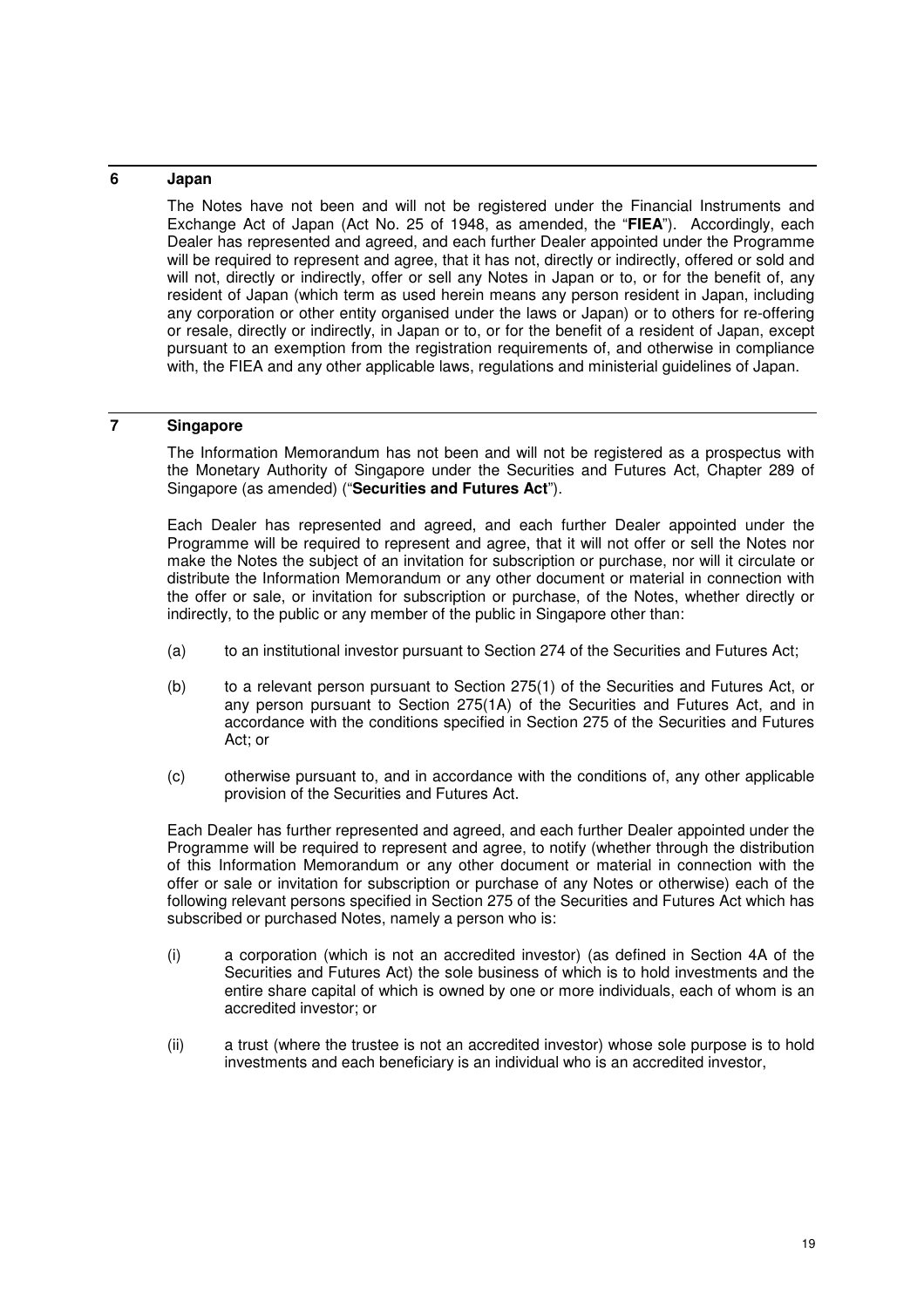that securities (as defined in Section 239(1) of the Securities and Futures Act) of that corporation or the beneficiaries' rights and interest (however described) in that trust shall not be transferable for 6 months after that corporation or that trust has acquired the Notes under Section 275 of the Securities and Futures Act except:

- (A) to an institutional investor (under Section 274 of the Securities and Futures Act) or to a relevant person (as defined in Section 275(2) of the Securities and Futures Act) and in accordance with the conditions specified in Section 275 of the Securities and Futures Act;
- (B) (in the case of a corporation) where the transfer arises from an offer referred to in Section 276(3)(i)(B) of the Securities Futures Act or (in the case of a trust) where the transfer arises from an offer referred to in Section 276(4)(i)(B) of the Securities and Futures Act;
- (C) where no consideration is given for the transfer;
- (D) where the transfer is by operation of law;
- (E) as specified in Section 276(7) of the Securities and Futures Act; or
- (F) as specified in Regulation 32 of the Securities and Futures (Offers of Investments) (Shares and Debentures) Regulations 2005 of Singapore.

#### **8 Variation**

These selling restrictions may be amended, varied, replaced or otherwise updated from time to time in accordance with the Dealer Agreement.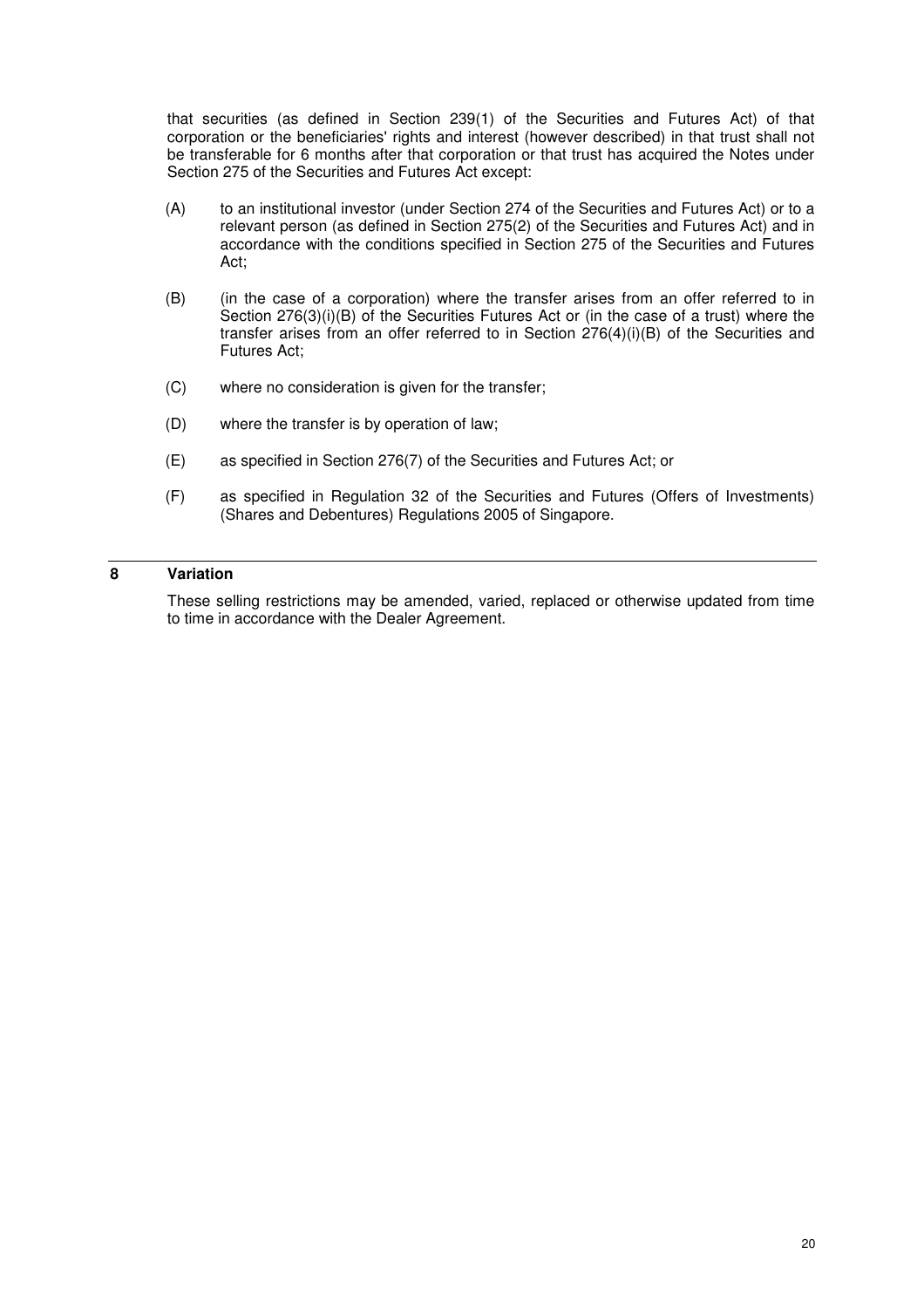**Part 1 - Form of Global Note**

#### **BANK OF QUEENSLAND LIMITED ABN 32 009 656 740**  *(Incorporated with limited liability in Australia)*

THE SECURITIES REPRESENTED BY THIS GLOBAL NOTE HAVE NOT BEEN AND WILL NOT BE REGISTERED UNDER THE UNITED STATES SECURITIES ACT OF 1933, AS AMENDED ("**SECURITIES ACT**") OR ANY U.S. STATE SECURITIES LAWS AND MAY NOT BE OFFERED, SOLD OR DELIVERED WITHIN THE UNITED STATES OR TO, OR FOR THE ACCOUNT OR BENEFIT OF, U.S. PERSONS (AS DEFINED IN REGULATION S UNDER THE SECURITIES ACT ("**REGULATION S**")) UNLESS AN EXEMPTION FROM THE REGISTRATION REQUIREMENTS OF THE SECURITIES ACT IS AVAILABLE AND IN ACCORDANCE WITH ALL APPLICABLE SECURITIES LAWS OF ANY STATE OF THE UNITED STATES AND ANY OTHER JURISDICTION. TERMS USED IN THIS PARAGRAPH HAVE THE MEANINGS GIVEN TO THEM IN REGULATION S.

**[MIFID II PRODUCT GOVERNANCE / PROFESSIONAL INVESTORS AND ECPS ONLY TARGET MARKET** – SOLELY FOR THE PURPOSES OF THE RELEVANT MANUFACTURER'S PRODUCT APPROVAL PROCESS, THE TARGET MARKET ASSESSMENT IN RESPECT OF THE SECURITIES REPRESENTED BY THIS GLOBAL NOTE HAS LED TO THE CONCLUSION THAT: (I) THE TARGET MARKET FOR THE SECURITIES IS ELIGIBLE COUNTERPARTIES AND PROFESSIONAL CLIENTS ONLY, EACH AS DEFINED IN DIRECTIVE 2014/65/EU (AS AMENDED, "**MIFID II**"); AND (II) ALL CHANNELS FOR DISTRIBUTION OF THE SECURITIES TO ELIGIBLE COUNTERPARTIES AND PROFESSIONAL CLIENTS ARE APPROPRIATE. ANY PERSON SUBSEQUENTLY OFFERING, SELLING OR RECOMMENDING THE SECURITIES (A "**DISTRIBUTOR**") SHOULD TAKE INTO CONSIDERATION THE MANUFACTUER'S TARGET MARKET ASSESSMENT; HOWEVER, A DISTRIBUTOR SUBJECT TO MIFID II IS RESPONSIBLE FOR UNDERTAKING ITS OWN TARGET MARKET ASSESSMENT IN RESPECT OF THE SECURITIES (BY EITHER ADOPTING OR REFINING THE MANUFACTURER'S TARGET MARKET ASSESSMENT) AND DETERMINING APPROPRIATE DISTRIBUTION CHANNELS.]<sup>1</sup>

ISIN: ....................................................................

l

<sup>1</sup> To be used where the Dealer on a trade is a MiFID II firm.

 $\overline{2}$  Not to be more than 364 days from (and including) the Issue Date. For Hong Kong dollar denominated Fixed Rate Notes consider applying modified following business day convention to the Interest Payment Date and the Maturity Date.

<sup>3</sup> Use words and figures if a Sterling denominated Note.

<sup>4</sup> Complete/delete as appropriate.

<sup>5</sup> Complete for floating rate interest bearing Notes only if a Reference Rate other than LIBOR, EURIBOR is specified. If the specified Reference Rate is LIBOR OR EURIBOR leave blank as these provisions are covered in Condition 11.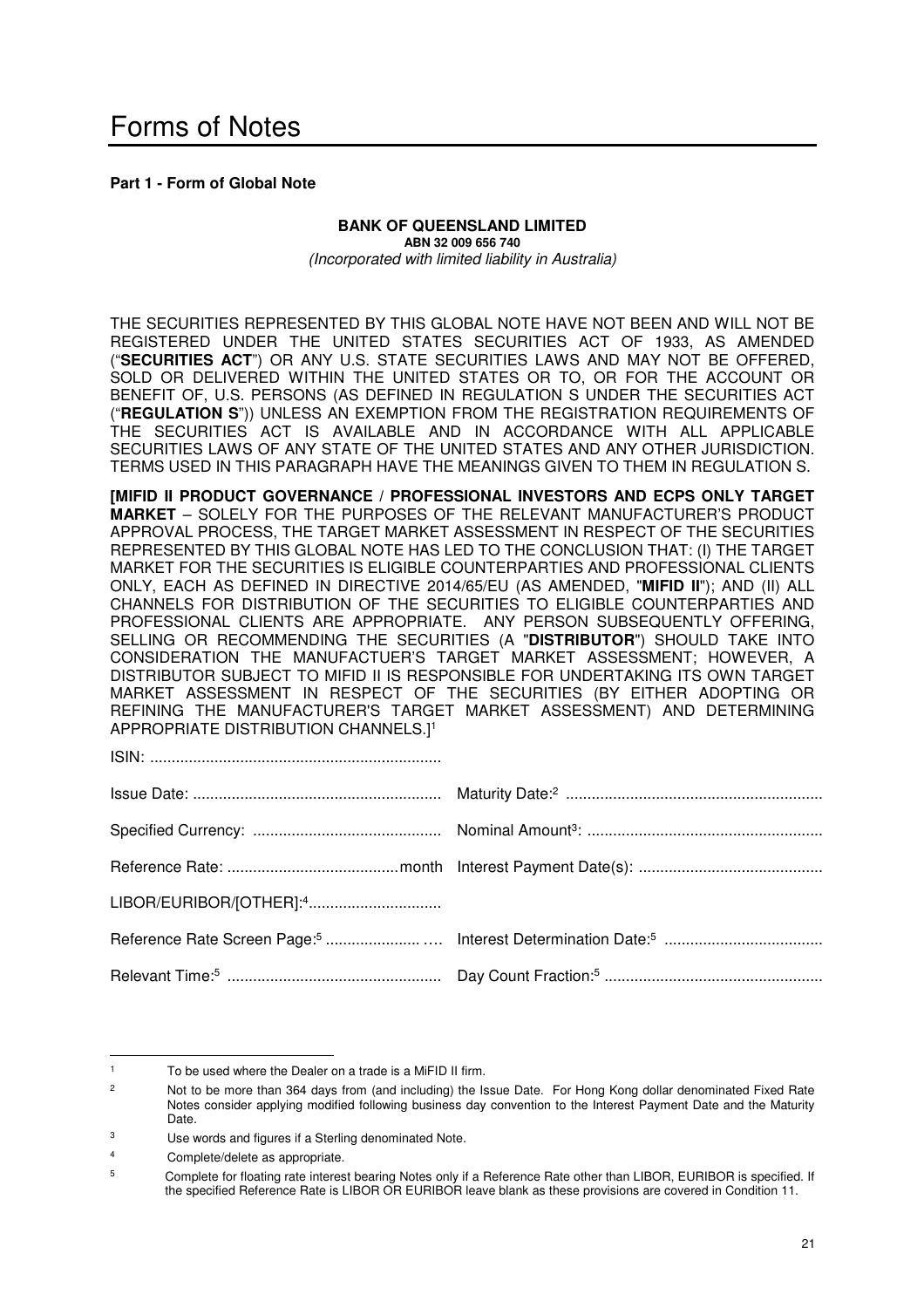Calculation Agent:<sup>8</sup> ..............................................

1. For value received, Bank of Queensland Limited (ABN 32 009 656 740) ("**Issuer**") promises to pay to the bearer of this Global Note on the Maturity Date the Nominal Amount, together with interest thereon at the rate and at the times (if any) specified herein.

All such payments shall be made in accordance with an Issuing and Paving Agency Agreement dated 28 February 2005 (as amended, replaced or supplemented from time to time) between, inter alia, the Issuer and Deutsche Bank AG, London Branch as principal paying agent and as issuing agent ("**Issuing and Paying Agent**"), a copy of which is available for inspection at the office of the Issuing and Paying Agent at Winchester House, 1 Great Winchester Street, London EC2N 2DB, and subject to and in accordance with the terms and conditions set forth below. All such payments shall be made upon presentation and surrender, of this Global Note at the office of the Issuing and Paying Agent referred to above by transfer to an account denominated in the Specified Currency maintained by the bearer with (a) a bank in the principal financial centre in the country of the Specified Currency or (b) if this Global Note is denominated in or payable in euro by transfer to a euro account (or any other account to which euro may be credited or transferred) maintained by the payee with a bank in the principal financial centre of any member state of the European Union.

Notwithstanding the foregoing, presentation and surrender of this Global Note shall be made outside the United States and no amount shall be paid by transfer to an account in the United States, or mailed to an address in the United States. In the case of a Global Note denominated in U.S. Dollars, payments shall be made by transfer to an account denominated in U.S. Dollars in the principal financial centre of any country outside of the United States that the Issuer or Issuing and Paying Agent so chooses.

- 2. This Global Note is issued in representation of an issue of Notes in the aggregate Nominal Amount.
- 3. All payments in respect of this Global Note by or on behalf of the Issuer shall be made without set-off, counterclaim, fees, liabilities or similar deductions and free and clear of, and without deduction or withholding for or on account of taxes, levies, duties, assessments or charges of any nature now or hereafter imposed, levied, collected, withheld or assessed by or on behalf of the Commonwealth of Australia or the State of Queensland or any political subdivision thereof or by any taxing authority therein or thereof having power to tax and/or any jurisdiction through or from which payments are made ("**Taxes**"), unless the withholding or deduction of Taxes is required by law. In that event, the Issuer shall pay such additional amounts ("**Additional Amounts**") as shall be necessary in order that the net amounts received by the bearer of this Global Note after such deduction or withholding shall equal the respective amount which would have been receivable hereunder in the absence of such deduction or withholding, except that no such Additional Amounts shall be payable with respect to any Note:
	- (a) presented for payment by or on behalf of a holder who is liable for such Taxes in respect of such Note by reason of his having some connection with the Commonwealth of Australia or the State of Queensland other than the mere holding of such Note provided that such holder shall not be regarded as being connected with the Commonwealth of Australia for the reason that such holder is a resident of the Commonwealth of Australia within the meaning of the Income Tax Assessment Act 1936 of Australia ("**Tax Act**") where, and to the extent that, such Tax is payable by reason of section 128B(2A) of the Tax Act;
	- (b) in relation to Taxes imposed on the net income of the holder;

l

<sup>6</sup> Complete for fixed rate interest bearing Notes only.

<sup>7</sup> Complete for floating rate interest bearing Notes only.

<sup>8</sup> Complete for all floating rate interest bearing Notes.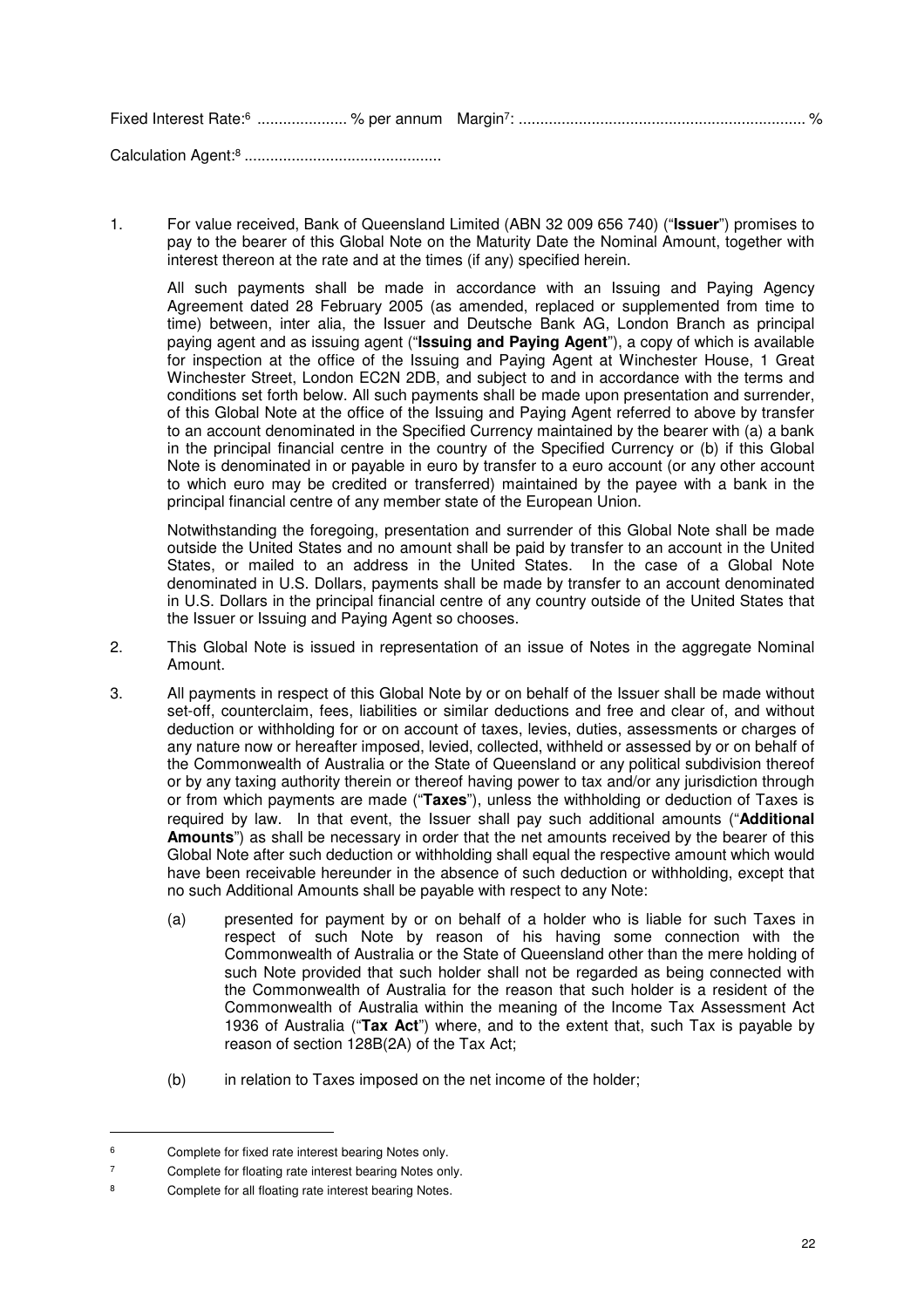- (c) presented for payment by or on behalf of a holder who could lawfully avoid (but has not so avoided) such withholding or deduction by complying or procuring that any third party complies with any statutory requirements or by making or procuring that any third party makes a declaration of non-residence or other similar claim for exemption to any tax authority in the place where such Note is presented for payment;
- (d) presented for payment more than 30 days after the Relevant Date (as defined below) except to the extent that the holder thereof would have been entitled to an Additional Amount on presenting the same for payment on such thirtieth day;
- (e) where such withholding or deduction is required to be made pursuant to a notice or direction issued by the Commissioner of Taxation under section 255 of the Tax Act or section 260-5 of Schedule 1 to the Taxation Administration Act 1953 of Australia or any similar law;
- (f) where such Taxes are payable in respect of a payment to, or to a party on behalf of, a holder of such Note, if that person has not supplied an appropriate tax file number or Australian Business Number (or details of an applicable exemption from these requirements);
- (g) to the extent that the Issuer is obliged to pay tax in respect of a payment made to, or to a party on behalf of, a holder of such Note under section 126 of the Tax Act by reason of the holder being an Australian resident or a non-resident that carries on business at or through a permanent establishment in Australia and not having disclosed to the Issuer its name and address;
- (h) presented for payment by or on behalf of a holder who is liable to such Taxes in respect of the relevant Note by reason of their being an Offshore Associate of the Issuer; or
- (i) to a holder that is not the beneficial owner of such Note to the extent that the beneficial owner thereof would not have been entitled to the payment of such Additional Amounts had such beneficial owner been the holder of such Note.

Notwithstanding any other provision of these terms and conditions, if the Issuer, or any other person through whom payments on the Notes are made, is required to withhold or deduct amounts under or in connection with, or in order to ensure compliance with FATCA, the Issuer or that other person shall be entitled to make such withholding or deduction and shall have no obligation to gross up any payment under these terms and conditions or to pay any Additional Amount or other amount for such withholding or deduction.

As used herein:

"**FATCA**" means:

- (a) sections 1471 to 1474 of the U.S. Internal Revenue Code of 1986 (as amended) or any associated regulations;
- (b) any treaty, law or regulation of any other jurisdiction, or relating to an intergovernmental agreement between the U.S. and any other jurisdiction, which (in either case) facilitates the implementation of any law or regulation referred to in paragraph (a) above; or
- (c) any agreement pursuant to the implementation of any treaty, law or regulation referred to in paragraphs (a) or (b) above with the U.S. Internal Revenue Service, the U.S. government or any governmental or taxation authority in any other jurisdiction;

"**Relevant Date**" means the date on which such payment first becomes due, except that, if the full amount of the moneys payable has not been duly received by the Issuing and Paying Agent on or prior to such due date, it means the date on which, the full amount of such moneys having been so received, notice to that effect is duly given to the holders; and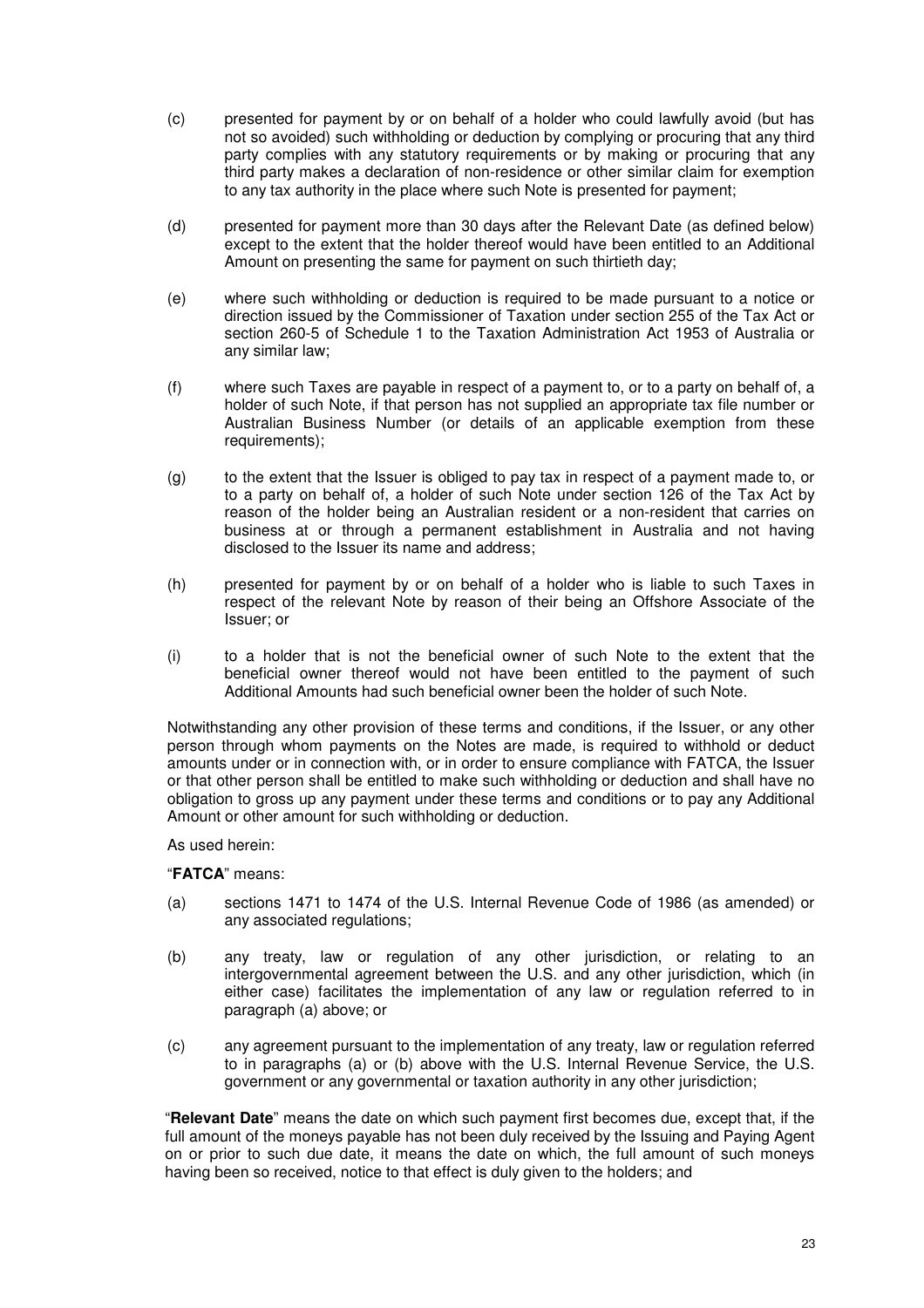"**Offshore Associate**" means an associate (as defined in section 128F(9) of the Tax Act) that is either:

- (a) a non-resident of Australia for Australian tax purposes which does not acquire the Note in the course of carrying on a business at or through a permanent establishment in Australia; or
- (b) a resident of Australia for Australian tax purposes that acquires the Note in the course of carrying on a business at or through a permanent establishment outside Australia,

which is not:

- (c) acquiring the Note in the capacity of a dealer, manager or underwriter in relation to the placement of the Note, or in the capacity of a clearing house, custodian, fund manager or responsible entity of a registered scheme; or
- (d) receiving payment under the Note in the capacity of a clearing house, paying agent, custodian, fund manager or responsible entity of a registered scheme.
- 4. If the Maturity Date or, if applicable, the relevant Interest Payment Date is not a Payment Business Day (as defined herein), payment in respect hereof will not be made and credit or transfer instructions shall not be given until the next following Payment Business Day (unless that date falls more than 364 days after the Issue Date, in which case payment shall be made on the immediately preceding Payment Business Day) and neither the bearer of this Global Note nor the holder or beneficial owner of any interest herein or rights in respect hereof shall be entitled to any interest or other sums in respect of such postponed payment.

#### As used in this Global Note:

"**Payment Business Day**" means any day, other than a Saturday or a Sunday, which is either (a) if the above-mentioned Specified Currency is any currency other than euro, a day on which commercial banks and foreign exchange markets settle payments and are open for general business (including dealings in foreign exchange and foreign currency deposits) in the principal financial centre of the country of the relevant Specified Currency (which, in the case of Australian Dollars shall be Sydney) or (b) if the Specified Currency is euro, a day which is a TARGET Business Day; and

"**TARGET Business Day**" means a day on which the Trans-European Automated Real-time Gross Settlement Express Transfer (TARGET2) System, which utilises a single shared platform and which was launched on 19 November 2007, or any successor thereto, is operating credit or transfer instructions in respect of payments in euro.

Provided that if the Issuing and Paying Agent determines with the agreement of the Issuer that the market practice in respect of euro denominated internationally offered securities is different from that specified above, the above shall be deemed to be amended so as to comply with such market practice and the Issuing and Paying Agent shall procure that a notice of such amendment is published in accordance with paragraph 11(g) not less than 15 days prior to the date on which any payment in euro falls due to be made in such manner as the Issuing and Paying Agent may determine.

- 5. The payment obligation of the Issuer represented by this Global Note constitutes and at all times shall constitute a direct and unsecured obligation of the Issuer ranking at least *pari passu* with all present and future unsecured and unsubordinated obligations of the Issuer other than obligations mandatorily preferred by law (which include the claims referred to in section 13A of the Banking Act 1959 of Australia and section 86 of the Reserve Bank Act 1959 of Australia).
- 6. This Global Note is negotiable and, accordingly, title hereto shall pass by delivery and the bearer shall be treated as being absolutely entitled to receive payment upon due presentation hereof free and clear of any equity, set-off or counterclaim on the part of the Issuer against any previous bearer hereof.
- 7. This Global Note is issued in respect of an issue of Notes of the Issuer and is exchangeable (free of charge) in whole (but not in part only) for duly executed and authenticated bearer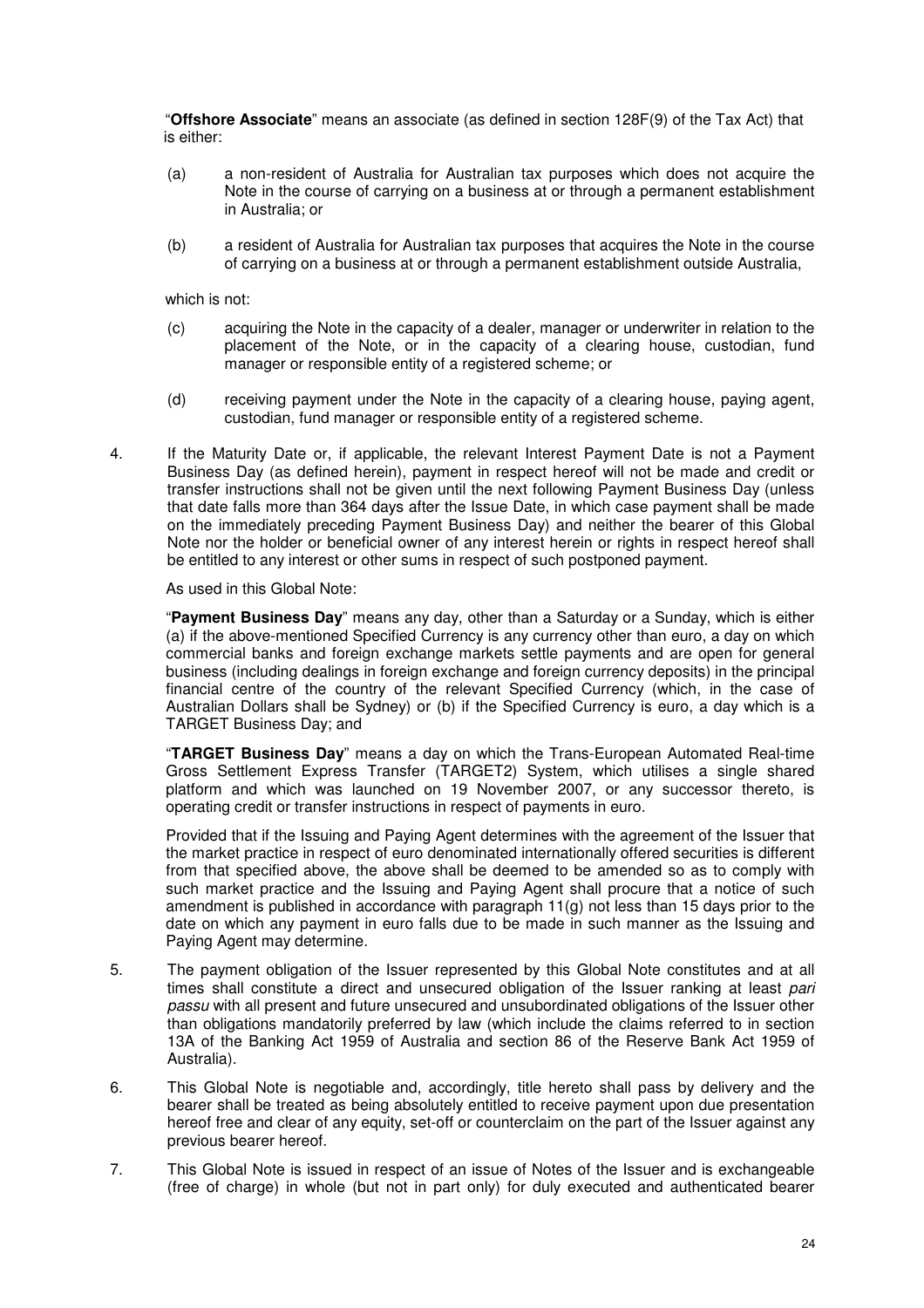Notes in definitive form ("**Definitive Notes**") (whether before, on or, subject as provided below, after the Maturity Date):

- (a) if one or both of Euroclear and Clearstream, Luxembourg or any other relevant clearing system(s) in which this Global Note is held at the relevant time is closed for business for a continuous period of 14 days or more (other than by reason of weekends or public holidays, statutory or otherwise) or if any such clearing system announces an intention to, or does in fact, permanently to cease to do business; or
- (b) if default is made in the payment of any amount payable in respect of this Global Note.

If an event in paragraph (a) or (b) above occurs, the Issuer hereby undertakes that, upon presentation and surrender of this Global Note during normal business hours to the Issuer at the above specified office of Deutsche Bank AG, London Branch acting as Issuing and Paying Agent (or to any other person or at any other office outside the United States as may be designated in writing by the Issuer to the bearer), the Issuer will procure that the Issuing and Paying Agent shall authenticate and deliver, in exchange for this Global Note, bearer Definitive Notes denominated in the Specified Currency in an aggregate nominal amount equal to the Nominal Amount of this Global Note.

- 8. If, upon any such default and following such surrender, Definitive Notes are not issued in full exchange for this Global Note before 5.00pm (London time) on the thirtieth day after surrender, this Global Note (including the obligation hereunder to issue Definitive Notes) will become void and the bearer will have no further rights under this Global Note (but without prejudice to the rights which the bearer or any other person may have under the Deed of Covenant dated 28 February 2005 (as amended, re-stated or supplemented as of the date of issue of the Notes) entered into by the Issuer).
- 9. If this is an interest bearing Global Note, then:
	- (a) notwithstanding the provisions of paragraph 1 above, if any payment of interest in respect of this Global Note falling due for payment prior to the Maturity Date remains unpaid on the fifteenth day after falling so due, the Nominal Amount shall be payable on such fifteenth day or, if earlier, on the Maturity Date;
	- (b) upon each payment of interest (if any) prior to the Maturity Date in respect of this Global Note, the Schedule hereto shall be duly completed by the Issuing and Paying Agent to reflect such payment; and
	- (c) if no Interest Payment Dates are specified on this Global Note, the Interest Payment Date shall be the Maturity Date.
- 10. If this is a fixed rate interest bearing Global Note, interest shall be calculated on the Nominal Amount as follows:
	- (a) interest shall be payable on the Nominal Amount in respect of each successive Interest Period (as defined below) from the Issue Date to the Maturity Date only, in arrear on the relevant Interest Payment Date, on the basis of the actual number of days in such Interest Period and a year of 360 days or, if this Global Note is denominated in Sterling or if market practice so dictates (as determined by the Issuing and Paying Agent), 365 days at the Fixed Interest Rate with the resulting figure being rounded to the nearest amount of the Specified Currency which is available as legal tender in the country or countries (in the case of the euro) of the Specified Currency (with halves being rounded upwards); and
	- (b) the period beginning on (and including) the Issue Date and ending on (but excluding) the first Interest Payment Date and each successive period beginning on (and including) an Interest Payment Date and ending on (but excluding) the next succeeding Interest Payment Date is an "**Interest Period**" for the purposes of this paragraph.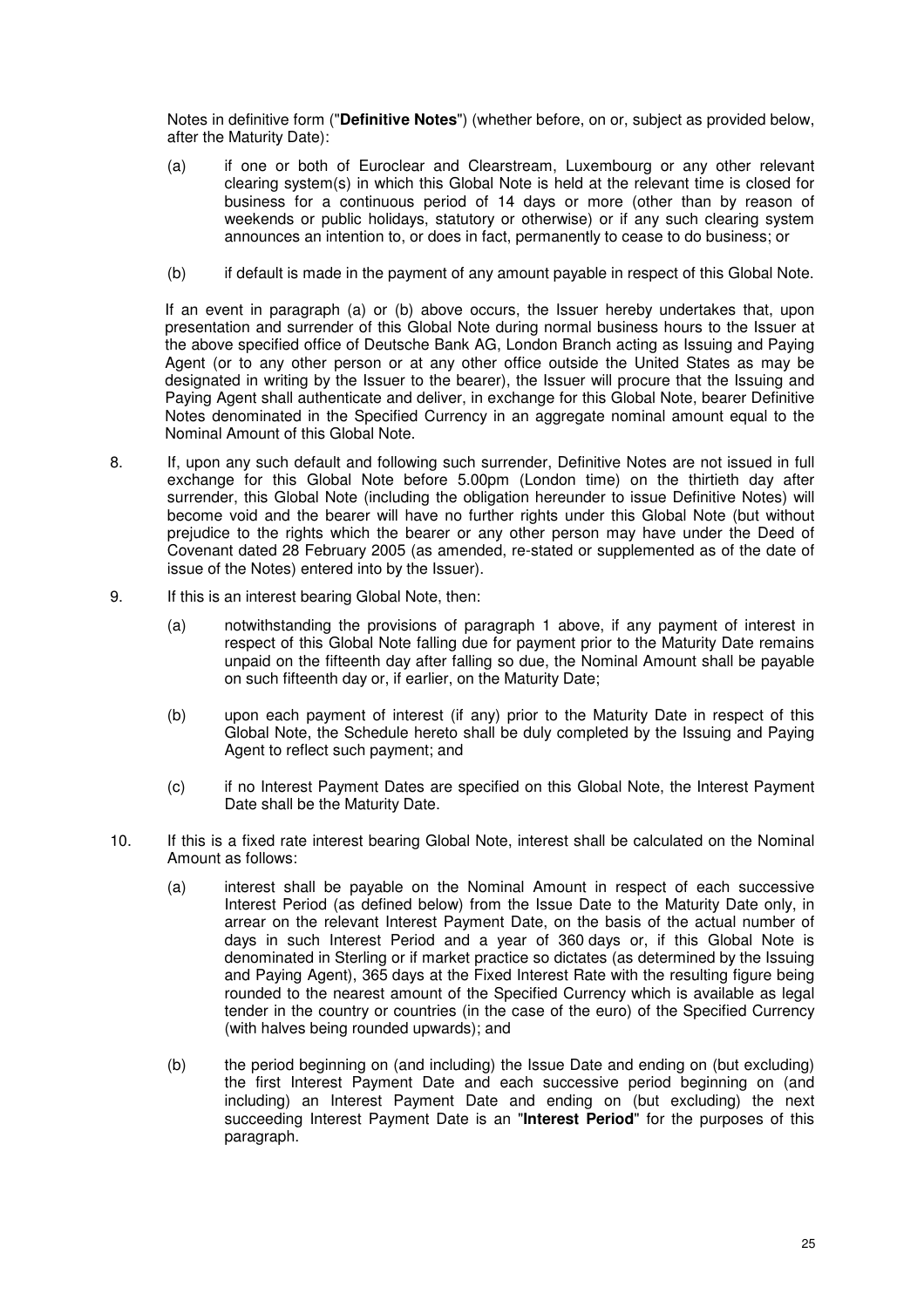- 11. If this is a floating rate interest bearing Global Note, interest shall be calculated on the Nominal Amount as follows:
	- (a) in the case of a Global Note which specifies LIBOR as the Reference Rate on its face, the Rate of Interest will be the aggregate of LIBOR and the Margin (if any) above or below LIBOR. Interest shall be payable on the Nominal Amount in respect of each successive Interest Period (as defined below) from the Issue Date to the Maturity Date only, in arrear on the relevant Interest Payment Date, on the basis of the actual number of days in such Interest Period and a year of 360 days or, if this Global Note is denominated in Sterling or if market practice so dictates (as determined by the Issuing and Paying Agent), 365 days.

As used in this Global Note:

"**LIBOR**" shall be equal to the rate defined as "LIBOR-BBA" in respect of the Specified Currency (as defined in the 2006 ISDA Definitions published by the International Swaps and Derivatives Association, Inc., as amended, updated or replaced as at the date of this Global Note, (the "**ISDA Definitions**")) as at 11.00 a.m. (London time) or as near thereto as practicable on the second London Banking Day before the first day of the relevant Interest Period (or, if this Global Note is denominated in Sterling, on the first day thereof) (a "**LIBOR Interest Determination Date**"), as if the Reset Date (as defined in the ISDA Definitions) was the first day of such Interest Period and the Designated Maturity (as defined in the ISDA Definitions) was the number of months specified on the face of this Global Note in relation to the Reference Rate; and

"**London Banking Day**" shall mean a day on which commercial banks are open for general business (including dealings in foreign exchange and foreign currency deposits) in London;

(b) in the case of a Global Note which specifies EURIBOR as the Reference Rate on its face, the Rate of Interest will be the aggregate of EURIBOR and the Margin (if any) above or below EURIBOR. Interest shall be payable on the Nominal Amount in respect of each successive Interest Period (as defined below) from the Issue Date to the Maturity Date only, in arrear on the relevant Interest Payment Date, on the basis of the actual number of days in such Interest Period and a year of 360 days.

As used in this Global Note, "**EURIBOR**" shall be equal to EUR-EURIBOR-Reuters (as defined in the ISDA Definitions) as at 11.00 a.m. (Brussels time) or as near thereto as practicable on the second TARGET Business Day before the first day of the relevant Interest Period (a "**EURIBOR Interest Determination Date**"), as if the Reset Date (as defined in the ISDA Definitions) was the first day of such Interest Period and the Designated Maturity (as defined in the ISDA Definitions) was the number of months specified on the face of this Global Note in relation to the Reference Rate;

- (c) in the case of a Global Note which specifies any other Reference Rate on its face, the Rate of Interest will be the aggregate of such Reference Rate and the Margin (if any) above or below such Reference Rate. Interest shall be payable on the Nominal Amount in respect of each successive Interest Period (as defined below) from the Issue Date to the Maturity Date only, in arrear on the relevant Interest Payment Date, on the basis of the Day Count Fraction specified hereon. As used in this Global Note, the Reference Rate shall be equal to the Reference Rate which appears on the relevant Screen Page as at the Relevant Time on the Interest Determination Date as each such term is specified hereon;
- (d) the Calculation Agent will, as soon as practicable after 11.00a.m. (London time) on each LIBOR Interest Determination Date or 11.00am (Brussels time) on each EURIBOR Interest Determination Date or at the Relevant Time on each other specified Interest Determination Date (as the case may be), determine the Rate of Interest and calculate the amount of interest payable (the "**Amount of Interest**") for the relevant Interest Period. "**Rate of Interest**" means the rate which is determined in accordance with the provisions of paragraph  $11(a)$ , (b) or (c) (as the case may be). The Amount of Interest payable per Note shall be calculated by applying the Rate of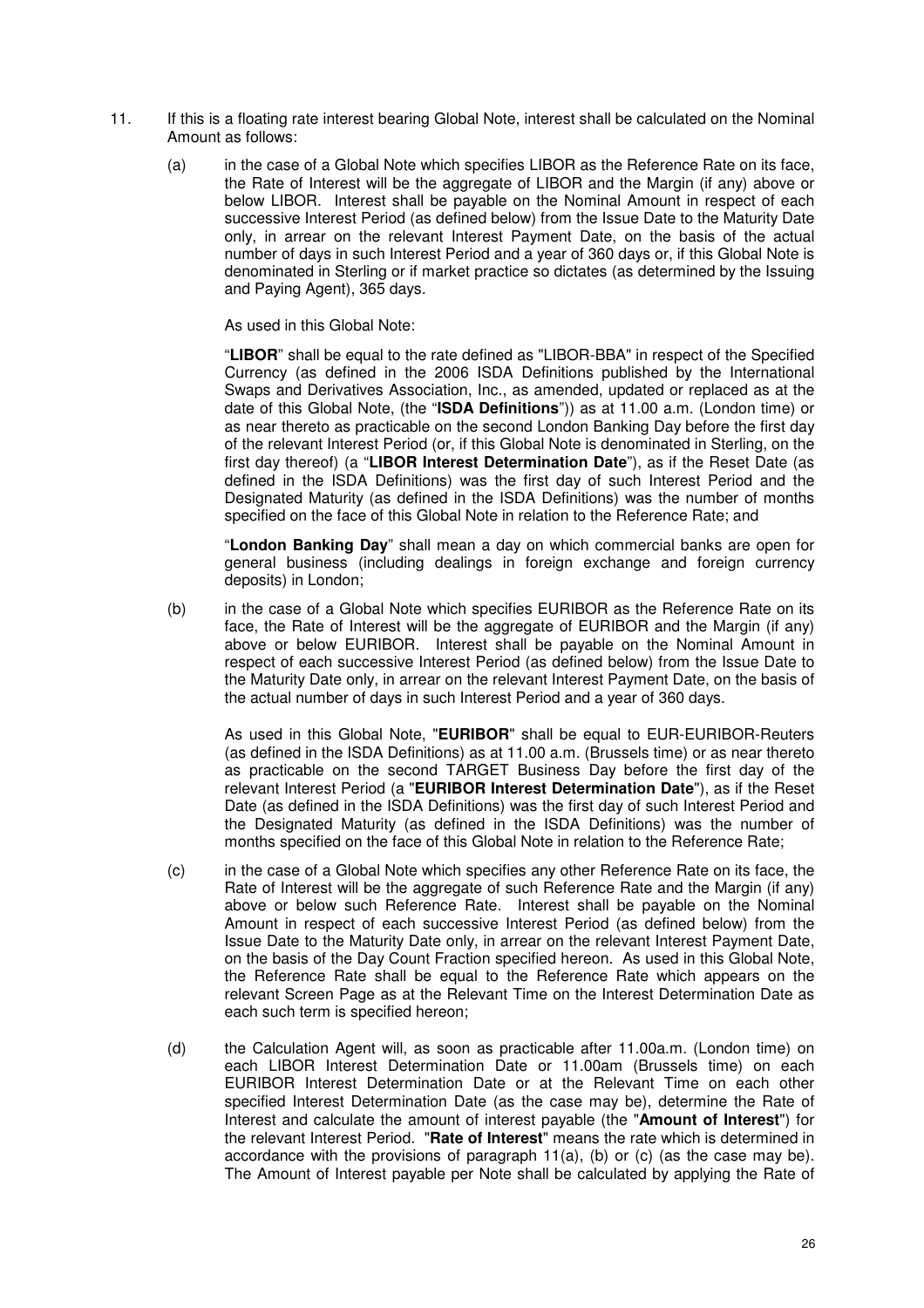Interest to the Nominal Amount, multiplying such product by the actual number of days in the Interest Period concerned divided by 360 or, if this Global Note is denominated in Sterling, by 365 or the relevant Day Count Fraction and rounding the resulting figure to the nearest amount of the Specified Currency which is available as legal tender in the country or countries (in the case of the euro) of the Specified Currency (with halves being rounded upwards). The determination of the Rate of Interest and the Amount of Interest by the Calculation Agent named above shall (in the absence of manifest error) be final and binding upon all parties;

- (e) the period beginning on (and including) the Issue Date and ending on (but excluding) the first Interest Payment Date and each successive period beginning on (and including) an Interest Payment Date and ending on (but excluding) the next succeeding Interest Payment Date is called an "**Interest Period**" for the purposes of this paragraph; and
- (f) the Issuer will procure that a notice specifying the Rate of Interest payable in respect of each Interest Period be published as soon as practicable after the determination of the Rate of Interest. Such notice will be delivered to the clearing system(s) in which this Global Note is held at the relevant time or, if this Global Note has been exchanged for bearer Definitive Notes pursuant to paragraph 7, to the bearer of this Global Note, or if that is not practicable, will be published in a leading English language daily newspaper published in London (which is expected to be the *Financial Times*).
- 12. If the proceeds of this Global Note are accepted in the United Kingdom, the Nominal Amount shall not be less than £100,000 (or the equivalent in any other currency).
- 13. Instructions for payment must be received at the offices of the Issuing and Paying Agent referred to above together with this Global Note as follows:
	- (a) if this Global Note is denominated in Australian dollars, at least two Business Days prior to the relevant payment date;
	- (b) if this Global Note is denominated in United States dollars, euro or Sterling, at least one Business Day prior to the relevant payment date; and
	- (c) in all other cases, at least two Business Days prior to the relevant payment date.

As used in this paragraph, "**Business Day**" means:

- (i) a day other than a Saturday or Sunday on which commercial banks are open for general business (including dealings in foreign exchange and foreign currency deposits) in London; and
- (ii) in the case of payments in euro, a TARGET Business Day and, in all other cases, a day on which commercial banks are open for general business (including dealings in foreign exchange and foreign currency deposits) in the principal financial centre in the country of the Specified Currency.
- 14. This Global Note shall not be validly issued unless manually authenticated by the Issuing and Paying Agent.
- 15. This Global Note will become void unless presented for payment within a period of ten years from the Maturity Date.
- 16. This Global Note and any non-contractual obligations arising out of or in connection with it are governed by, and will be construed in accordance with, English law.

The English courts have exclusive jurisdiction to settle any dispute arising out of or in connection with this Global Note (including a dispute regarding the existence, validity or termination of this Global Note). The parties to this Global Note agree that the English courts are the most appropriate and convenient courts to settle any such dispute and accordingly no such party will argue to the contrary.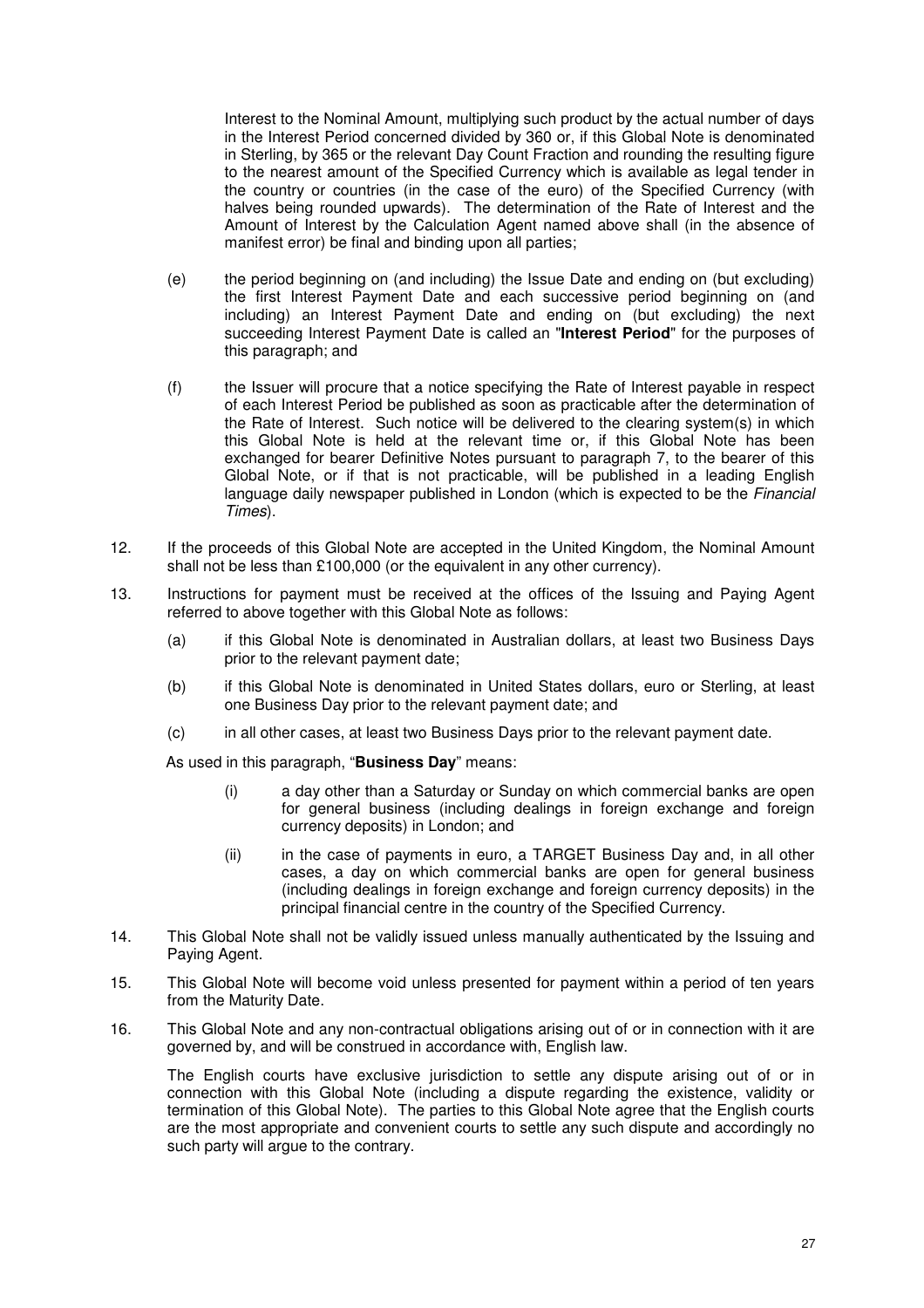The Issuer irrevocably appoints Law Debenture Corporate Services Limited at its offices in London (currently at Fifth Floor, 100 Wood Street, London EC2V 7EX) as its agent for service of process in any proceedings before the English courts in connection with this Global Note. If any person appointed as process agent is unable for any reason to act as agent for service of process, the Issuer will appoint another agent, and failing such appointment within 15 days, the bearer shall be entitled to appoint such a person by written notice addressed to the Issuer and delivered to the Issuer or to the Specified Office of the Issuing and Paying Agent. The Issuer agrees that failure by a process agent to notify it of any process will not invalidate the relevant proceedings. This paragraph 16 does not affect any other method of service allowed by law.

17. No person shall have any right to enforce any provision of this Note under the Contracts (Rights of Third Parties) Act 1999 but this does not affect any right or remedy of any person which exists or is available apart from that Act.

Signed in facsimile on behalf of **Bank of Queensland Limited** 

By: By: (Authorised Signatory) (Authorised Signatory)

**AUTHENTICATED** by **Deutsche Bank AG, London Branch**  Without recourse, warranty or liability and for authentication purposes only

By: By: (Authorised Signatory) (Authorised Signatory)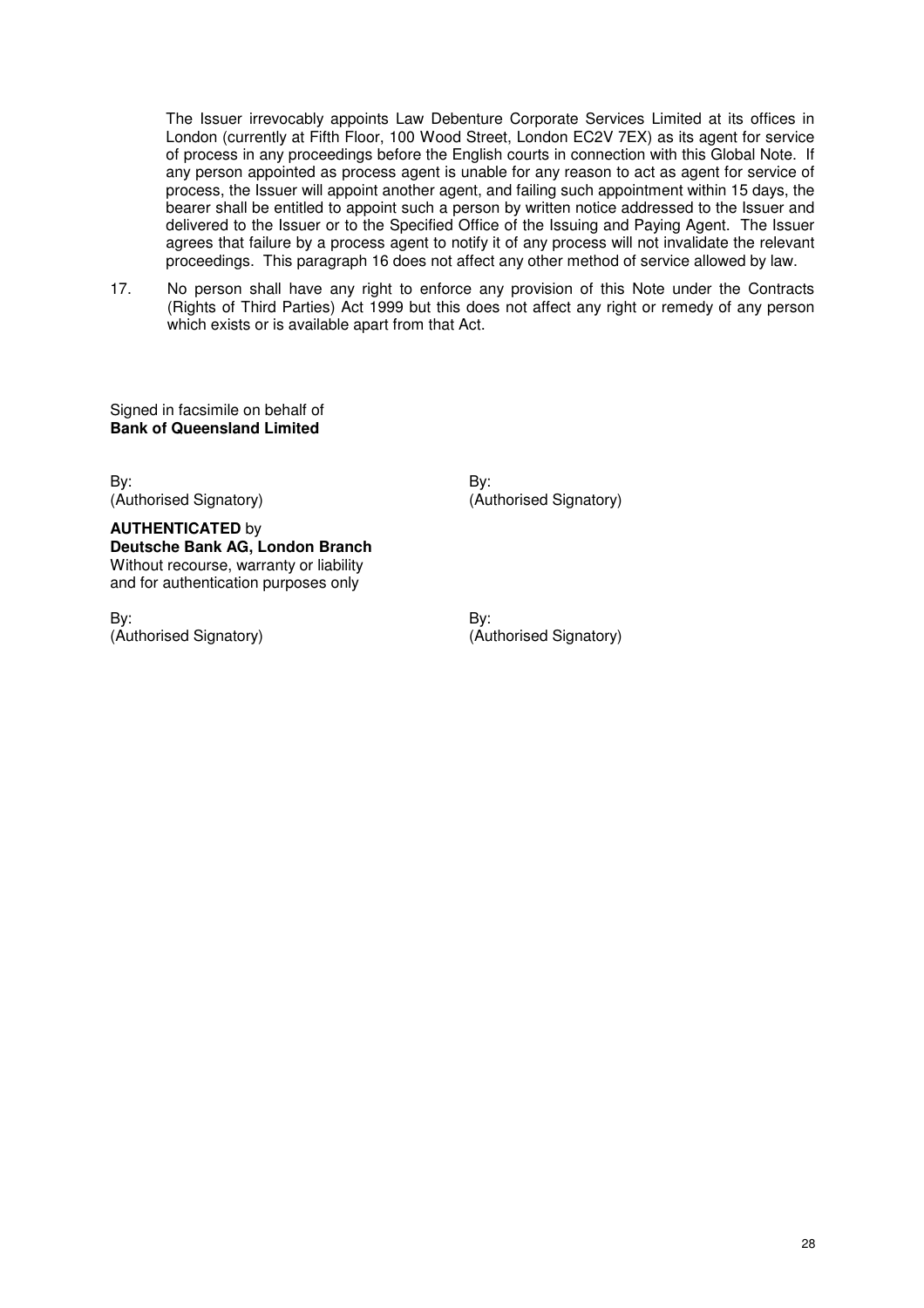## **SCHEDULE**

## **Payments of Interest**

The following payments of interest in respect of this Global Note have been made:

| <b>Date Made</b> | <b>Payment From</b> | <b>Payment To</b> | <b>Amount Paid</b> | <b>Notation on</b><br>behalf of Issuing<br>and Paying Agent |
|------------------|---------------------|-------------------|--------------------|-------------------------------------------------------------|
|                  |                     |                   |                    |                                                             |
|                  |                     |                   |                    |                                                             |
|                  |                     |                   |                    |                                                             |
|                  |                     |                   |                    |                                                             |
|                  |                     |                   |                    |                                                             |
|                  |                     |                   |                    |                                                             |
|                  |                     |                   |                    |                                                             |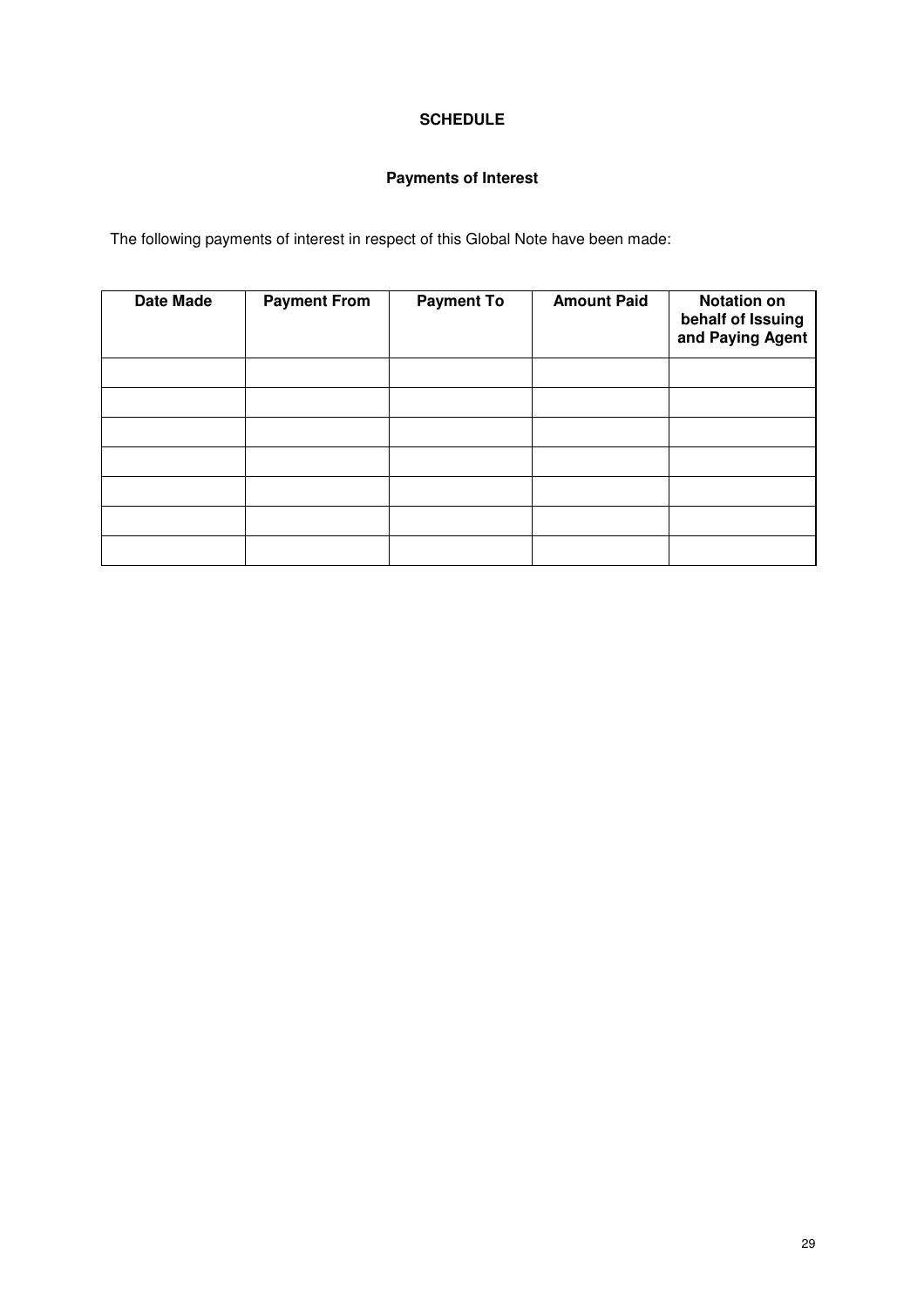#### **Part 2 - Form of Definitive Note**

#### **BANK OF QUEENSLAND LIMITED ABN 32 009 656 740**  *(Incorporated with limited liability in Australia)*

THE SECURITIES REPRESENTED BY THIS DEFINITIVE NOTE HAVE NOT BEEN AND WILL NOT BE REGISTERED UNDER THE UNITED STATES SECURITIES ACT OF 1933, AS AMENDED ("**SECURITIES ACT**") OR ANY U.S. STATE SECURITIES LAWS AND MAY NOT BE OFFERED, SOLD OR DELIVERED WITHIN THE UNITED STATES OR TO, OR FOR THE ACCOUNT OR BENEFIT OF, U.S. PERSONS (AS DEFINED IN REGULATION S UNDER THE SECURITIES ACT ("**REGULATION S**")) UNLESS AN EXEMPTION FROM THE REGISTRATION REQUIREMENTS OF THE SECURITIES ACT IS AVAILABLE AND IN ACCORDANCE WITH ALL APPLICABLE SECURITIES LAWS OF ANY STATE OF THE UNITED STATES AND ANY OTHER JURISDICTION. TERMS USED IN THIS PARAGRAPH HAVE THE MEANINGS GIVEN TO THEM IN REGULATION S.

[**MIFID II PRODUCT GOVERNANCE / PROFESSIONAL INVESTORS AND ECPS ONLY TARGET MARKET** – SOLELY FOR THE PURPOSES OF THE RELEVANT MANUFACTURER'S PRODUCT APPROVAL PROCESS, THE TARGET MARKET ASSESSMENT IN RESPECT OF THE SECURITIES REPRESENTED BY THIS DEFINITIVE NOTE HAS LED TO THE CONCLUSION THAT: (I) THE TARGET MARKET FOR THE SECURITIES IS ELIGIBLE COUNTERPARTIES AND PROFESSIONAL CLIENTS ONLY, EACH AS DEFINED IN DIRECTIVE 2014/65/EU (AS AMENDED, "**MIFID II**"); AND (II) ALL CHANNELS FOR DISTRIBUTION OF THE SECURITIES TO ELIGIBLE COUNTERPARTIES<br>AND PROFESSIONAL CLIENTS ARE APPROPRIATE. ANY PERSON SUBSEQUENTLY AND PROFESSIONAL CLIENTS ARE APPROPRIATE. OFFERING, SELLING OR RECOMMENDING THE SECURITIES (A "**DISTRIBUTOR**") SHOULD TAKE INTO CONSIDERATION THE MANUFACTURER'S TARGET MARKET ASSESSMENT; HOWEVER, A DISTRIBUTOR SUBJECT TO MIFID II IS RESPONSIBLE FOR UNDERTAKING ITS OWN TARGET MARKET ASSESSMENT IN RESPECT OF THE SECURITIES (BY EITHER ADOPTING OR REFINING THE MANUFACTURER'S TARGET MARKET ASSESSMENT) AND DETERMINING APPROPRIATE DISTRIBUTION CHANNELS.<sup>11</sup>

l

<sup>1</sup> To be used where the Dealer on a Trade is a MiFID II Firm.

<sup>2</sup> Not to be more than 364 days from (and including) the Issue Date. For Hong Kong dollar denominated Fixed Rate Notes consider applying modified following business day convention to the Interest Payment Date and the Maturity Date.

<sup>3</sup> Use words and figures if a Sterling denominated Note.

<sup>4</sup> Complete/delete as appropriate.

<sup>5</sup> Complete for floating rate interest bearing Notes only if a Reference Rate other than LIBOR, EURIBOR is specified. If the specified Reference Rate is LIBOR OR EURIBOR leave blank as these provisions are covered in Condition 11.

<sup>6</sup> Complete for fixed rate interest bearing Notes only.

<sup>7</sup> Complete for floating rate interest bearing Notes only.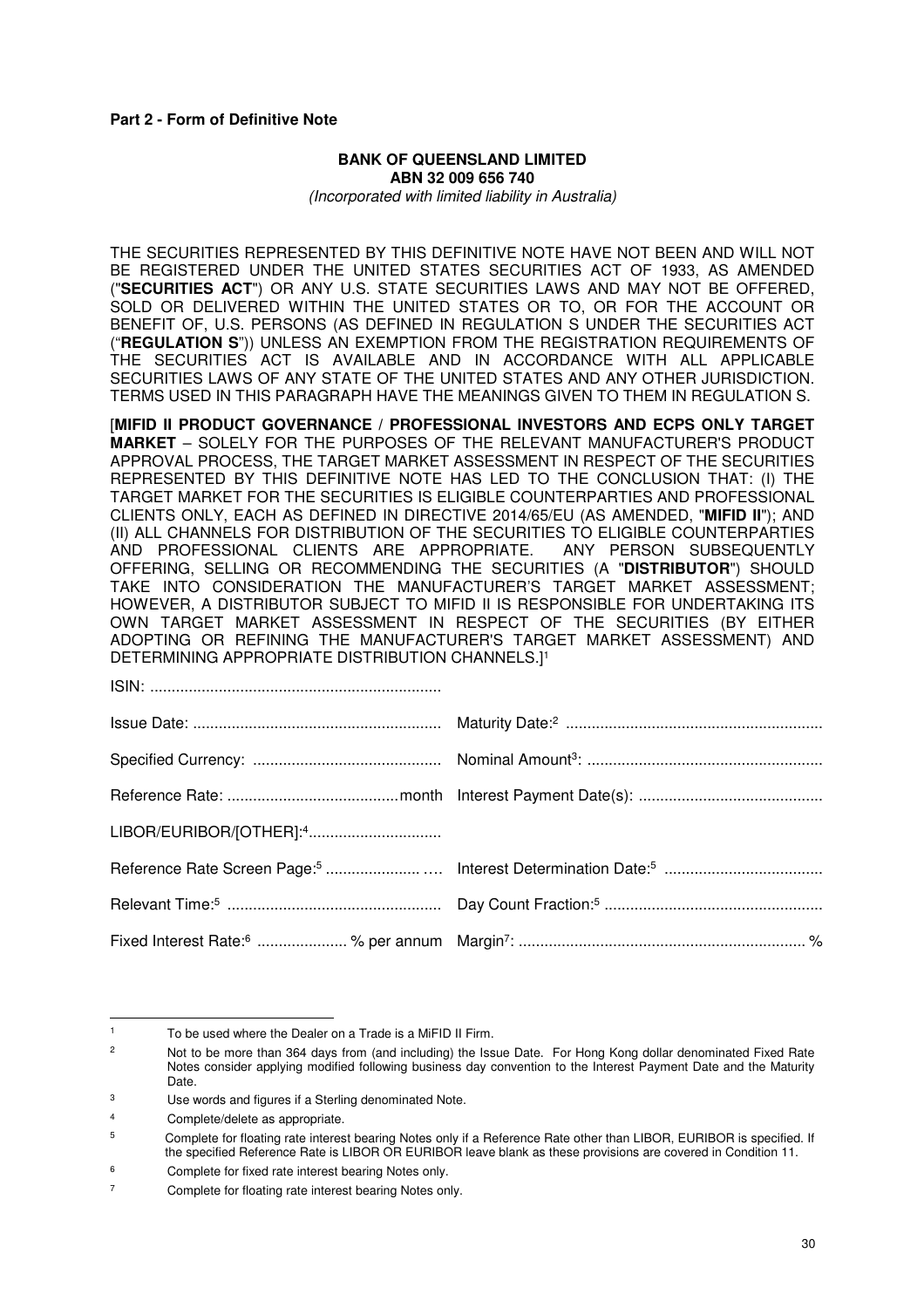Calculation Agent:<sup>8</sup> ..............................................

1. For value received, Bank of Queensland Limited (ABN 32 009 656 740) ("**Issuer**") promises to pay to the bearer of this Definitive Note on the Maturity Date the Nominal Amount, together with interest thereon at the rate and at the times (if any) specified herein.

 All such payments shall be made in accordance with an Issuing and Paying Agency Agreement dated 28 February 2005 (as amended, replaced or supplemented from time to time) between, inter alia, the Issuer and Deutsche Bank AG, London Branch as principal paying agent and as issuing agent ("**Issuing and Paying Agent**"), a copy of which is available for inspection at the office of the Issuing and Paying Agent at Winchester House, 1 Great Winchester Street, London EC2N 2DB, and subject to and in accordance with the terms and conditions set forth below. All such payments shall be made upon presentation and surrender, of this Definitive Note at the office of the Issuing and Paying Agent referred to above by transfer to an account denominated in the Specified Currency maintained by the bearer with (a) a bank in the principal financial centre in the country of the Specified Currency or (b) if this Definitive Note is denominated in or payable in euro by transfer to a euro account (or any other account to which euro may be credited or transferred) maintained by the payee with a bank in the principal financial centre of any member state of the European Union.

 Notwithstanding the foregoing, presentation and surrender of this Definitive Note shall be made outside the United States and no amount shall be paid by transfer to an account in the United States, or mailed to an address in the United States. In the case of a Definitive Note denominated in U.S. Dollars, payments shall be made by transfer to an account denominated in U.S. Dollars in the principal financial centre of any country outside of the United States that the Issuer or Issuing and Paying Agent so chooses.

- 2. All payments in respect of this Definitive Note by or on behalf of the Issuer shall be made without set-off, counterclaim, fees, liabilities or similar deductions and free and clear of, and without deduction or withholding for or on account of taxes, levies, duties, assessments or charges of any nature now or hereafter imposed, levied, collected, withheld or assessed by or on behalf of the Commonwealth of Australia or the State of Queensland or any political subdivision thereof or by any taxing authority therein or thereof having power to tax and/or any jurisdiction through or from which payments are made ("**Taxes**"), unless the withholding or deduction of Taxes is required by law. In that event, the Issuer shall pay such additional amounts ("**Additional Amounts**") as shall be necessary in order that the net amounts received by the bearer of this Definitive Note after such deduction or withholding shall equal the respective amount which would have been receivable hereunder in the absence of such deduction or withholding, except that no such Additional Amounts shall be payable with respect to any Note:
	- (a) presented for payment by or on behalf of a holder who is liable for such Taxes in respect of such Note by reason of his having some connection with the Commonwealth of Australia or the State of Queensland other than the mere holding of such Note provided that such holder shall not be regarded as being connected with the Commonwealth of Australia for the reason that such holder is a resident of the Commonwealth of Australia within the meaning of the Income Tax Assessment Act 1936 of Australia ("**Tax Act**") where, and to the extent that, such Tax is payable by reason of section 128B(2A) of the Tax Act;
	- (b) in relation to Taxes imposed on the net income of the holder;
	- (c) presented for payment by or on behalf of a holder who could lawfully avoid (but has not so avoided) such withholding or deduction by complying or procuring that any third party complies with any statutory requirements or by making or procuring that any third party makes a declaration of non-residence or other similar claim for exemption to any tax authority in the place where such Note is presented for payment;

l 8

Complete for all floating rate interest bearing Notes.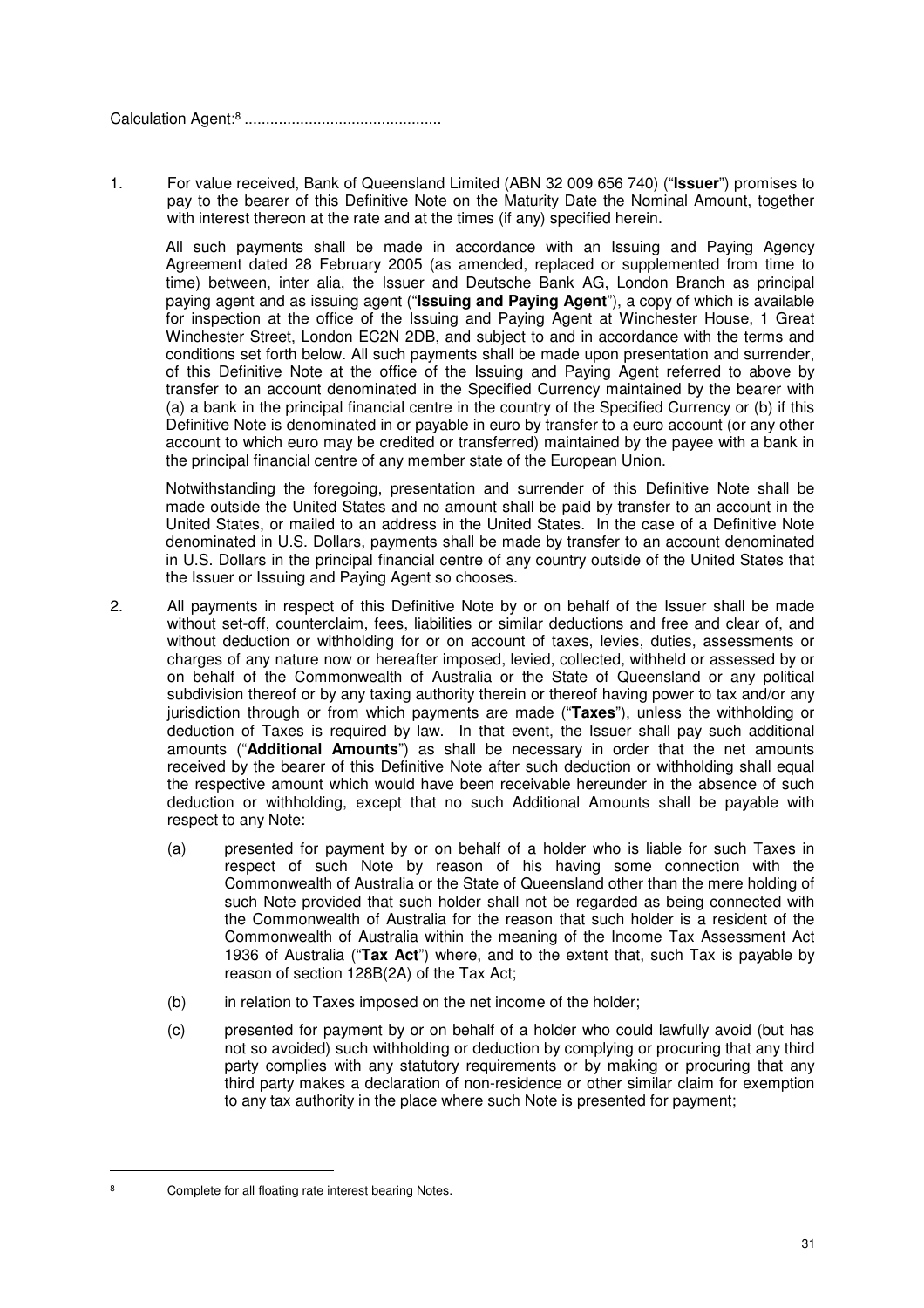- (d) presented for payment more than 30 days after the Relevant Date (as defined below) except to the extent that the holder thereof would have been entitled to an Additional Amount on presenting the same for payment on such thirtieth day;
- (e) where such withholding or deduction is required to be made pursuant to a notice or direction issued by the Commissioner of Taxation under section 255 of the Tax Act or section 260-5 of Schedule 1 to the Taxation Administration Act 1953 of Australia or any similar law;
- (f) where such Taxes are payable in respect of a payment to, or to a party on behalf of, a holder of such Note, if that person has not supplied an appropriate tax file number or Australian Business Number (or details of an applicable exemption from these requirements);
- (g) to the extent that the Issuer is obliged to pay tax in respect of a payment made to, or to a party on behalf of, a holder of such Note under section 126 of the Tax Act by reason of the holder being an Australian resident or a non-resident that carries on business at or through a permanent establishment in Australia and not having disclosed to the Issuer its name and address;
- (h) presented for payment by or on behalf of a holder who is liable to such Taxes in respect of the relevant Note by reason of their being an Offshore Associate of the Issuer; or
- (i) to a holder that is not the beneficial owner of such Note to the extent that the beneficial owner thereof would not have been entitled to the payment of such Additional Amounts had such beneficial owner been the holder of such Note.

Notwithstanding any other provision of these terms and conditions, if the Issuer, or any other person through whom payments on the Notes are made, is required to withhold or deduct amounts under or in connection with, or in order to ensure compliance with FATCA, the Issuer or that other person shall be entitled to make such withholding or deduction and shall have no obligation to gross up any payment under these terms and conditions or to pay any Additional Amount or other amount for such withholding or deduction.

As used herein:

#### "**FATCA**" means:

- (a) sections 1471 to 1474 of the U.S. Internal Revenue Code of 1986 (as amended) or any associated regulations;
- (b) any treaty, law or regulation of any other jurisdiction, or relating to an intergovernmental agreement between the U.S. and any other jurisdiction, which (in either case) facilitates the implementation of any law or regulation referred to in paragraph (a) above; or
- (c) any agreement pursuant to the implementation of any treaty, law or regulation referred to in paragraphs (a) or (b) above with the U.S. Internal Revenue Service, the U.S. government or any governmental or taxation authority in any other jurisdiction;

"**Relevant Date**" means the date on which such payment first becomes due, except that, if the full amount of the moneys payable has not been duly received by the Issuing and Paying Agent on or prior to such due date, it means the date on which, the full amount of such moneys having been so received, notice to that effect is duly given to the holders; and

"**Offshore Associate**" means an associate (as defined in section 128F(9) of the Tax Act) that is either:

- (a) a non-resident of Australia for Australian tax purposes which does not acquire the Note in the course of carrying on a business at or through a permanent establishment in Australia; or
- (b) a resident of Australia for Australian tax purposes that acquires the Note in the course of carrying on a business at or through a permanent establishment outside Australia,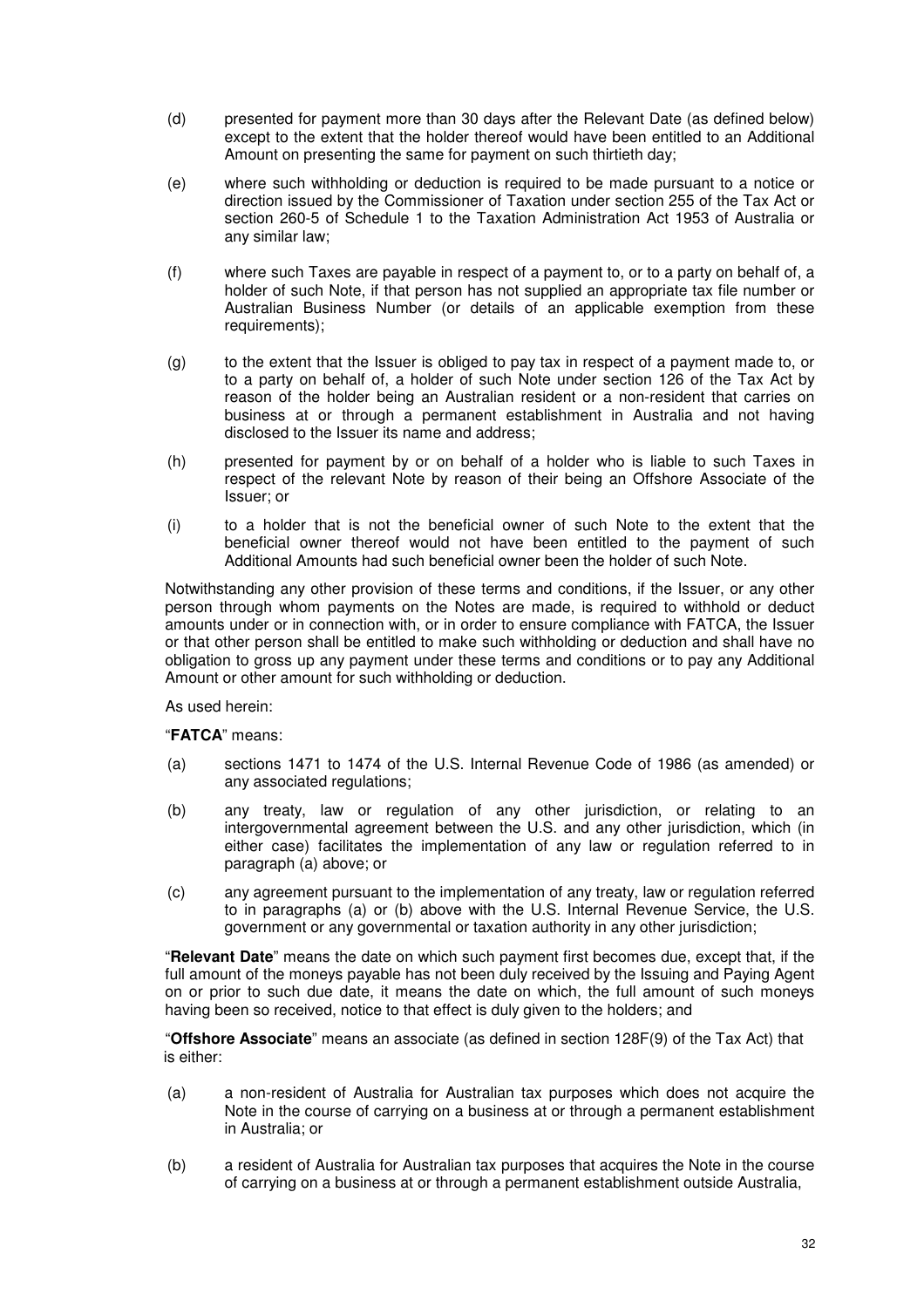which is not:

- (c) acquiring the Note in the capacity of a dealer, manager or underwriter in relation to the placement of the Note, or in the capacity of a clearing house, custodian, fund manager or responsible entity of a registered scheme; or
- (d) receiving payment under the Note in the capacity of a clearing house, paying agent, custodian, fund manager or responsible entity of a registered scheme.
- 3. If the Maturity Date or, if applicable, the relevant Interest Payment Date is not a Payment Business Day (as defined herein), payment in respect hereof will not be made and credit or transfer instructions shall not be given until the next following Payment Business Day (unless that date falls more than 364 days after the Issue Date, in which case payment shall be made on the immediately preceding Payment Business Day) and neither the bearer of this Definitive Note nor the holder or beneficial owner of any interest herein or rights in respect hereof shall be entitled to any interest or other sums in respect of such postponed payment.

As used in this Definitive Note:

"**Payment Business Day**" means any day, other than a Saturday or a Sunday, which is either (a) if the above-mentioned Specified Currency is any currency other than euro, a day on which commercial banks and foreign exchange markets settle payments and are open for general business (including dealings in foreign exchange and foreign currency deposits) in the principal financial centre of the country of the relevant Specified Currency (which, in the case of Australian Dollars, shall be Sydney) or (b) if the Specified Currency is euro, a day which is a TARGET Business Day); and

"**TARGET Business Day**" means a day on which the Trans-European Automated Real-time Gross Settlement Express Transfer (TARGET2) System, which utilises a single shared platform and which was launched on 19 November 2007, or any successor thereto, is operating credit or transfer instructions in respect of payments in euro.

Provided that if the Issuing and Paying Agent determines with the agreement of the Issuer that the market practice in respect of euro denominated internationally offered securities is different from that specified above, the above shall be deemed to be amended so as to comply with such market practice and the Issuing and Paying Agent shall procure that a notice of such amendment is published in accordance with paragraph 8(g) not less than 15 days prior to the date on which any payment in euro falls due to be made in such manner as the Issuing and Paying Agent may determine.

- 4. The payment obligation of the Issuer represented by this Definitive Note constitutes and at all times shall constitute a direct and unsecured obligation of the Issuer ranking at least *pari passu* with all present and future unsecured and unsubordinated obligations of the Issuer other than obligations mandatorily preferred by law (which include the claims referred to in section 13A of the Banking Act 1959 of Australia and section 86 of the Reserve Bank Act 1959 of Australia).
- 5. This Definitive Note is negotiable and, accordingly, title hereto shall pass by delivery and the bearer shall be treated as being absolutely entitled to receive payment upon due presentation hereof free and clear of any equity, set-off or counterclaim on the part of the Issuer against any previous bearer hereof.
- 6. If this is an interest bearing Definitive Note, then:
	- (a) notwithstanding the provisions of paragraph 1 above, if any payment of interest in respect of this Definitive Note falling due for payment prior to the Maturity Date remains unpaid on the fifteenth day after falling so due, the Nominal Amount shall be payable on such fifteenth day or, if earlier, on the Maturity Date;
	- (b) upon each payment of interest (if any) prior to the Maturity Date in respect of this Definitive Note, the Schedule hereto shall be duly completed by the Issuing and Paying Agent to reflect such payment; and
	- (c) if no Interest Payment Dates are specified on this Definitive Note, the Interest Payment Date shall be the Maturity Date.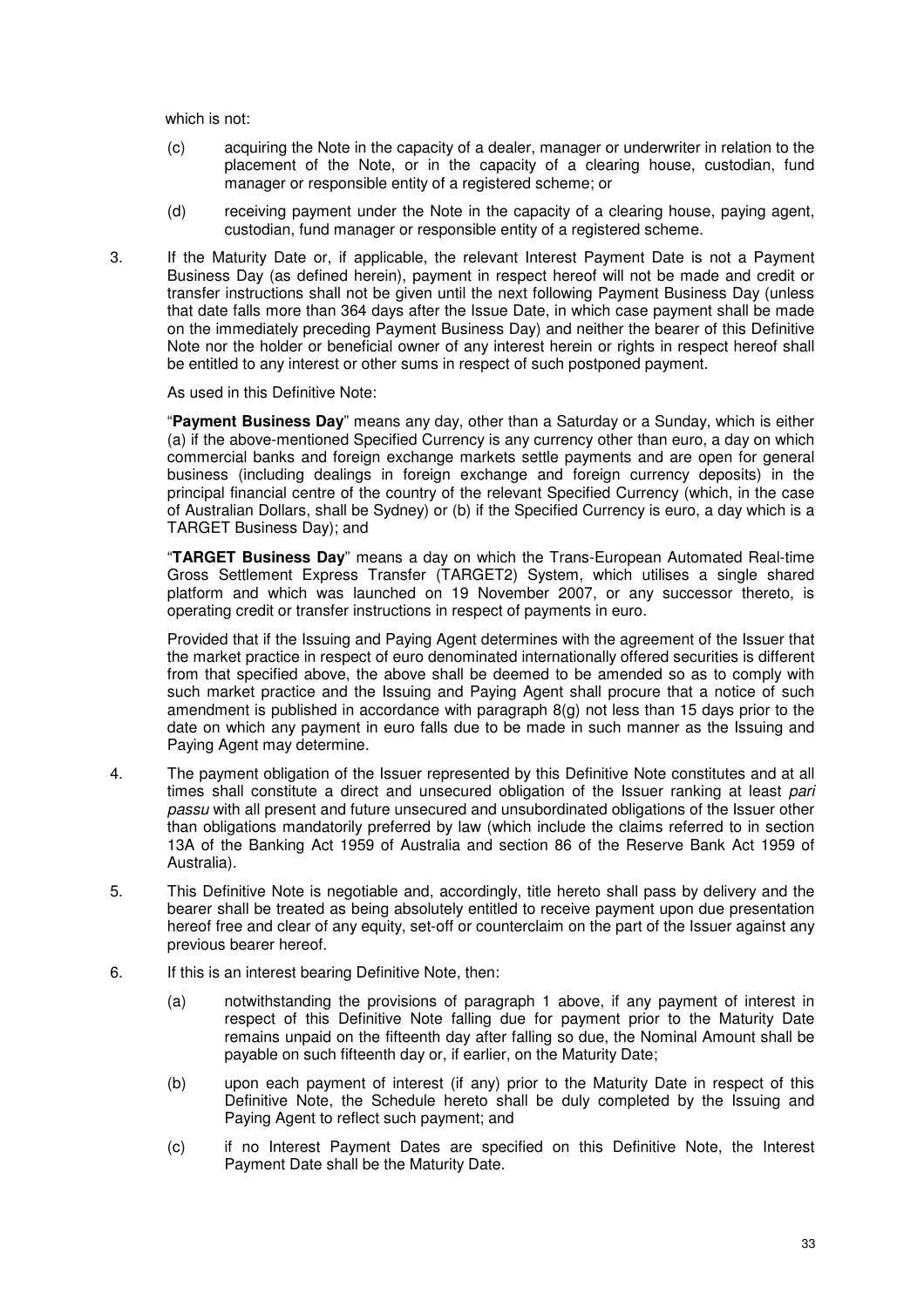- 7. If this is a fixed rate interest bearing Definitive Note, interest shall be calculated on the Nominal Amount as follows:
	- (a) interest shall be payable on the Nominal Amount in respect of each successive Interest Period (as defined below) from the Issue Date to the Maturity Date only, in arrear on the relevant Interest Payment Date, on the basis of the actual number of days in such Interest Period and a year of 360 days or, if this Definitive Note is denominated in Sterling or if market practice so dictates (as determined by the Issuing and Paying Agent), 365 days at the Fixed Interest Rate with the resulting figure being rounded to the nearest amount of the Specified Currency which is available as legal tender in the country or countries (in the case of the euro) of the Specified Currency (with halves being rounded upwards); and
	- (b) the period beginning on (and including) the Issue Date and ending on (but excluding) the first Interest Payment Date and each successive period beginning on (and including) an Interest Payment Date and ending on (but excluding) the next succeeding Interest Payment Date is an "**Interest Period**" for the purposes of this paragraph.
- 8. If this is a floating rate interest bearing Definitive Note, interest shall be calculated on the Nominal Amount as follows:
	- (a) in the case of a Definitive Note which specifies LIBOR as the Reference Rate on its face, the Rate of Interest will be the aggregate of LIBOR and the Margin (if any) above or below LIBOR. Interest shall be payable on the Nominal Amount in respect of each successive Interest Period (as defined below) from the Issue Date to the Maturity Date only, in arrear on the relevant Interest Payment Date, on the basis of the actual number of days in such Interest Period and a year of 360 days or, if this Definitive Note is denominated in Sterling or if market practice so dictates (as determined by the Issuing and Paying Agent), 365 days.

As used in this Definitive Note:

"**LIBOR**" shall be equal to the rate defined as "LIBOR-BBA" in respect of the Specified Currency (as defined in the 2006 ISDA Definitions published by the International Swaps and Derivatives Association, Inc., as amended, updated or replaced as at the date of this Definitive Note, (the "**ISDA Definitions**")) as at 11.00 a.m. (London time) or as near thereto as practicable on the second London Banking Day before the first day of the relevant Interest Period (or, if this Definitive Note is denominated in Sterling, on the first day thereof) (a "**LIBOR Interest Determination Date**"), as if the Reset Date (as defined in the ISDA Definitions) was the first day of such Interest Period and the Designated Maturity (as defined in the ISDA Definitions) was the number of months specified on the face of this Definitive Note in relation to the Reference Rate; and

"**London Banking Day**" shall mean a day on which commercial banks are open for general business (including dealings in foreign exchange and foreign currency deposits) in London;

(b) in the case of a Definitive Note which specifies EURIBOR as the Reference Rate on its face, the Rate of Interest will be the aggregate of EURIBOR and the Margin (if any) above or below EURIBOR. Interest shall be payable on the Nominal Amount in respect of each successive Interest Period (as defined below) from the Issue Date to the Maturity Date only, in arrear on the relevant Interest Payment Date, on the basis of the actual number of days in such Interest Period and a year of 360 days.

As used in this Definitive Note, "**EURIBOR**" shall be equal to EUR-EURIBOR-Reuters (as defined in the ISDA Definitions) as at 11.00 a.m. (Brussels time) or as near thereto as practicable on the second TARGET Business Day before the first day of the relevant Interest Period (a "**EURIBOR Interest Determination Date**") as if the Reset Date (as defined in the ISDA Definitions) was the first day of such Interest Period and the Designated Maturity (as defined in the ISDA Definitions) was the number of months specified on the face of this Definitive Note in relation to the Reference Rate;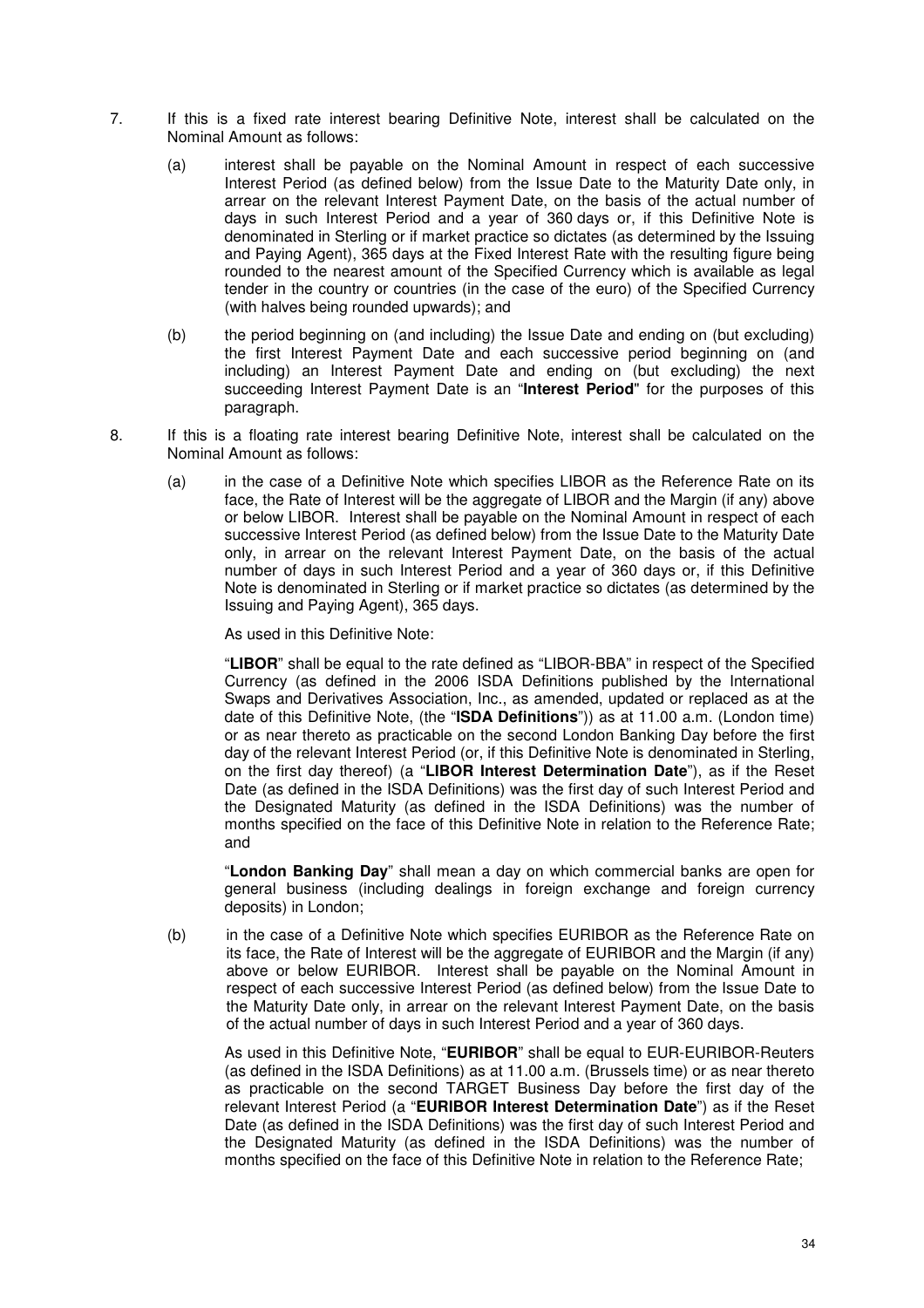- (c) in the case of a Definitive Note which specifies any other Reference Rate on its face, the Rate of Interest will be the aggregate of such Reference Rate and the Margin (if any) above or below such Reference Rate. Interest shall be payable on the Nominal Amount in respect of each successive Interest Period (as defined below) from the Issue Date to the Maturity Date only, in arrear on the relevant Interest Payment Date, on the basis of the Day Count Fraction specified hereon. As used in this Definitive Note, the Reference Rate shall be equal to the Reference Rate which appears on the relevant Screen Page as at the Relevant Time on the Interest Determination Date as each such term is specified hereon;
- (d) the Calculation Agent will, as soon as practicable after 11.00am (London time) on each LIBOR Interest Determination Date or 11.00am (Brussels time) on each EURIBOR Interest Determination Date or at the Relevant Time on each other specified Interest Determination Date (as the case may be), determine the Rate of Interest and calculate the amount of interest payable (the "**Amount of Interest**") for the relevant Interest Period. "**Rate of Interest**" means the rate which is determined in accordance with the provisions of paragraph  $8(a)$ , (b) or (c) (as the case may be). The Amount of Interest payable per Note shall be calculated by applying the Rate of Interest to the Nominal Amount, multiplying such product by the actual number of days in the Interest Period concerned divided by 360 or, if this Definitive Note is denominated in Sterling, by 365 or the relevant Day Count Fraction and rounding the resulting figure to the nearest amount of the Specified Currency which is available as legal tender in the country or countries (in the case of the euro) of the Specified Currency (with halves being rounded upwards). The determination of the Rate of Interest and the Amount of Interest by the Calculation Agent named above shall (in the absence of manifest error) be final and binding upon all parties;
- (e) the period beginning on (and including) the Issue Date and ending on (but excluding) the first Interest Payment Date and each successive period beginning on (and including) an Interest Payment Date and ending on (but excluding) the next succeeding Interest Payment Date is called an "Interest Period" for the purposes of this paragraph; and
- (f) the Issuer will procure that a notice specifying the Rate of Interest payable in respect of each Interest Period be published as soon as practicable after the determination of the Rate of Interest. Such notice will be delivered to the bearer of this Definitive Note, or if that is not practicable, will be published in a leading English language daily newspaper published in London (which is expected to be the *Financial Times*).
- 9. If the proceeds of this Definitive Note are accepted in the United Kingdom, the Nominal Amount shall not be less than £100,000 (or the equivalent in any other currency).
- 10. Instructions for payment must be received at the offices of the Issuing and Paying Agent referred to above together with this Definitive Note as follows:
	- (a) if this Definitive Note is denominated in Australian dollars, at least two Business Days prior to the relevant payment date;
	- (b) if this Definitive Note is denominated in United States dollars, euro or Sterling, at least one Business Day prior to the relevant payment date; and

in all other cases, at least two Business Days prior to the relevant payment date.

As used in this paragraph, "**Business Day**" means:

- (i) a day other than a Saturday or Sunday on which commercial banks are open for general business (including dealings in foreign exchange and foreign currency deposits) in London; and
- (ii) in the case of payments in euro, a TARGET Business Day and, in all other cases, a day on which commercial banks are open for general business (including dealings in foreign exchange and foreign currency deposits) in the principal financial centre in the country of the Specified Currency.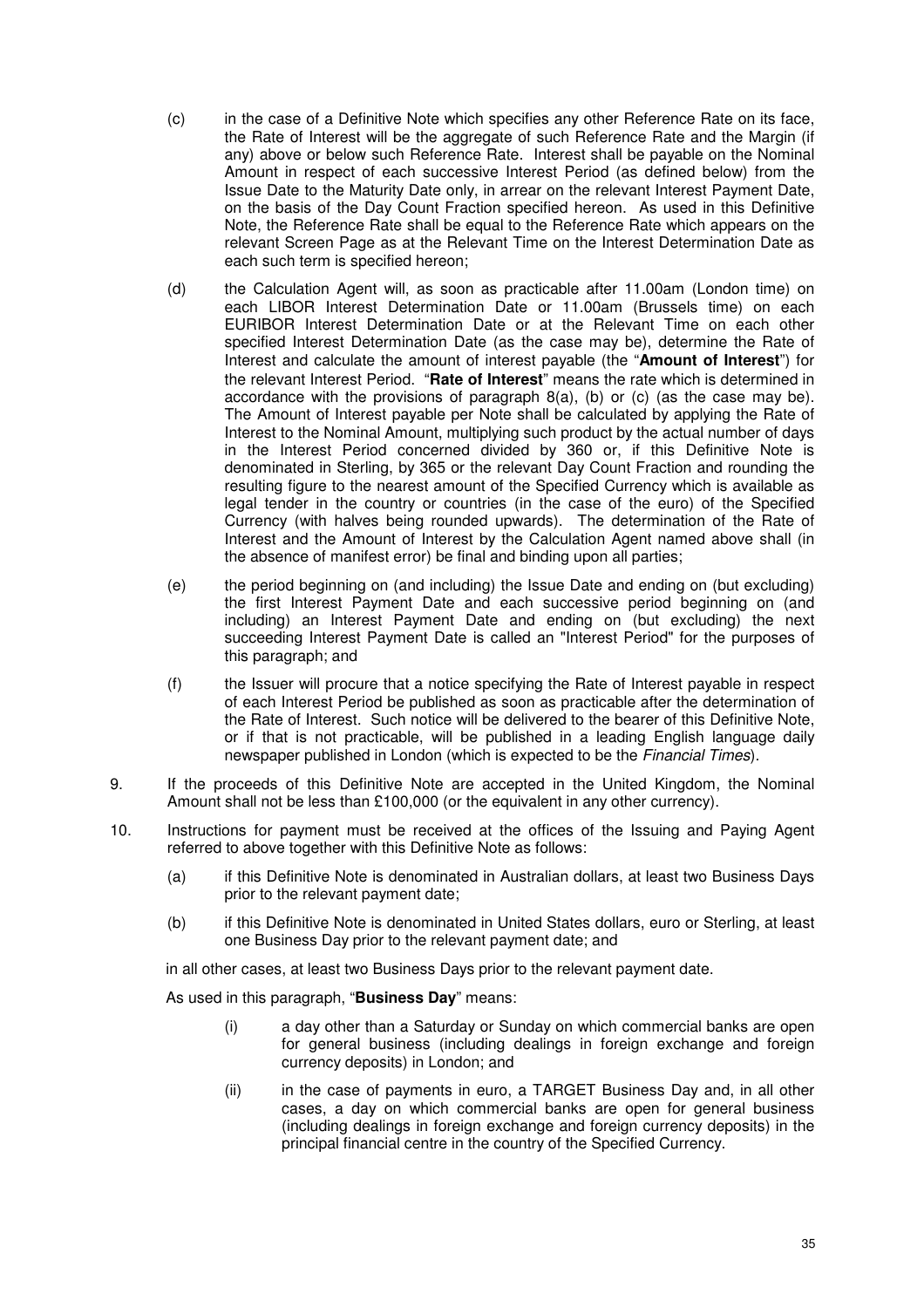- 11. This Definitive Note shall not be validly issued unless manually authenticated by the Issuing and Paying Agent.
- 12. This Definitive Note will become void unless presented for payment within a period of ten years from the Maturity Date.
- 13. This Definitive Note and any non-contractual obligations arising out of or in connection with it are governed by, and will be construed in accordance with, English law.

The English courts have exclusive jurisdiction to settle any dispute arising out of or in connection with this Definitive Note (including a dispute regarding the existence, validity or termination of this Definitive Note). The parties to this Definitive Note agree that the English courts are the most appropriate and convenient courts to settle any such dispute and accordingly no such party will argue to the contrary.

The Issuer irrevocably appoints Law Debenture Corporate Services Limited at its offices in London (currently at Fifth Floor, 100 Wood Street, London EC2V 7EX) as its agent for service of process in any proceedings before the English courts in connection with this Definitive Note. If any person appointed as process agent is unable for any reason to act as agent for service of process, the Issuer will appoint another agent, and failing such appointment within 15 days, the bearer shall be entitled to appoint such a person by written notice addressed to the Issuer and delivered to the Issuer or to the Specified Office of the Issuing and Paying Agent. The Issuer agrees that failure by a process agent to notify it of any process will not invalidate the relevant proceedings. This paragraph 13 does not affect any other method of service allowed by law.

14. No person shall have any right to enforce any provision of this Note under the Contracts (Rights of Third Parties) Act 1999 but this does not affect any right or remedy of any person which exists or is available apart from that Act.

Signed in facsimile on behalf of **Bank of Queensland Limited** 

By: (Authorised Signatory)

**AUTHENTICATED** by **Deutsche Bank AG, London Branch**  Without recourse, warranty or liability and for authentication purposes only

By: (Authorised Signatory) By: (Authorised Signatory)

By: (Authorised Signatory)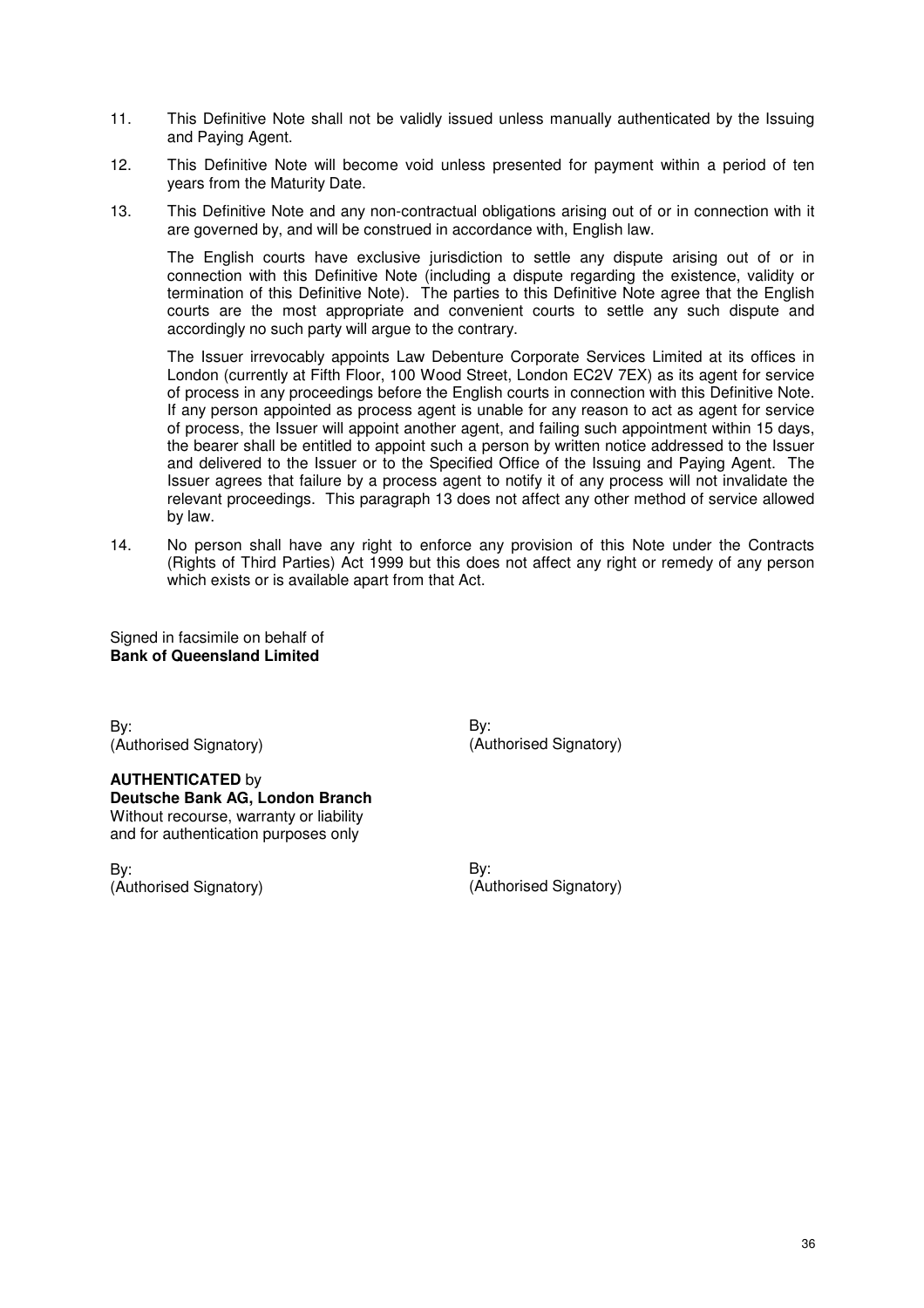## **SCHEDULE**

## **Payments of Interest**

The following payments of interest in respect of this Definitive Note have been made:

| <b>Date Made</b> | <b>Payment From</b> | <b>Payment To</b> | <b>Amount Paid</b> | <b>Notation on</b><br>behalf of Issuing<br>and Paying<br>Agent |
|------------------|---------------------|-------------------|--------------------|----------------------------------------------------------------|
|                  |                     |                   |                    |                                                                |
|                  |                     |                   |                    |                                                                |
|                  |                     |                   |                    |                                                                |
|                  |                     |                   |                    |                                                                |
|                  |                     |                   |                    |                                                                |
|                  |                     |                   |                    |                                                                |
|                  |                     |                   |                    |                                                                |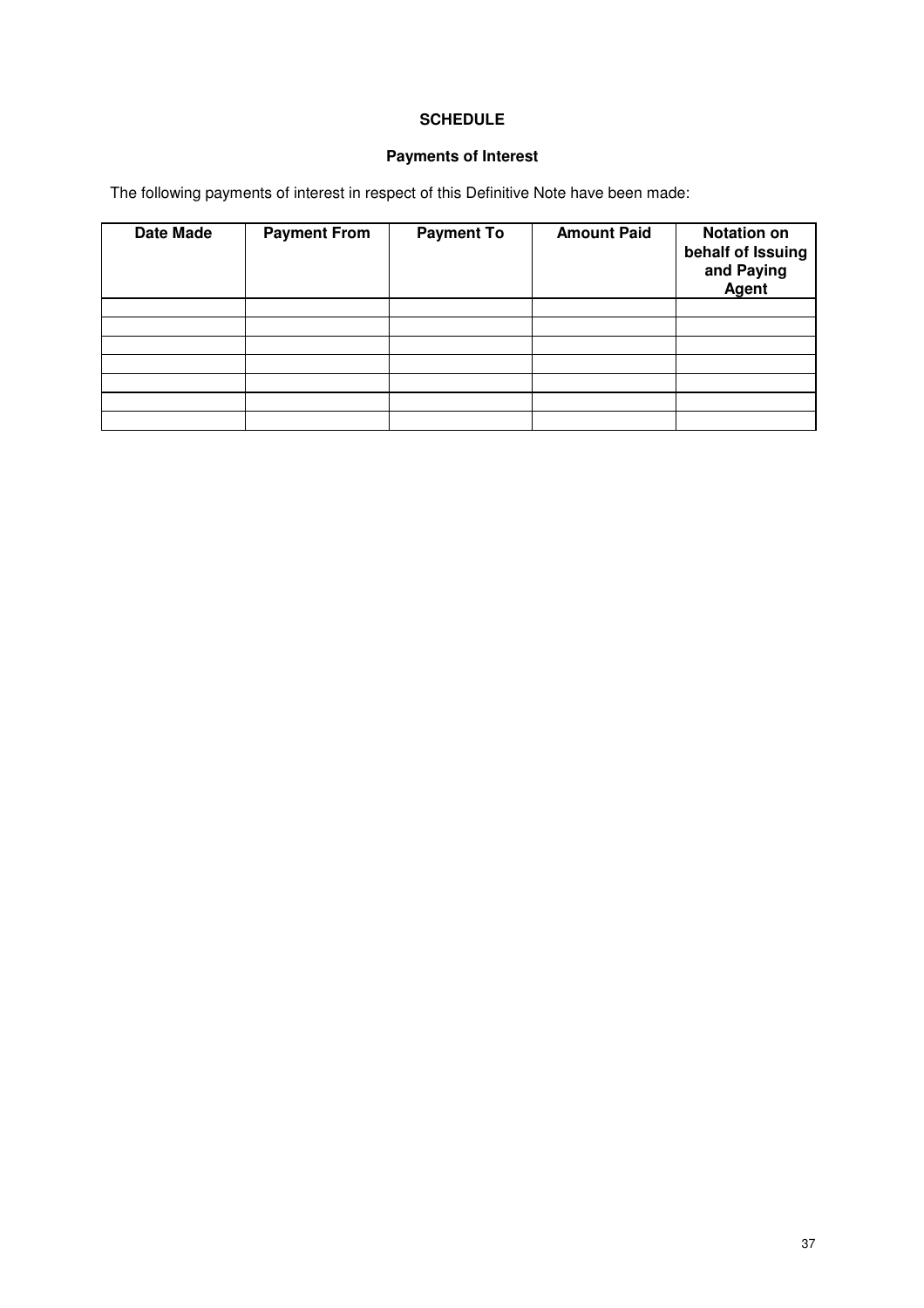#### **ISSUER**

#### **Bank of Queensland Limited**

Level 6, 100 Skyring Terrace Newstead QLD 4006 Australia Telephone: +61 7 3212 3438 Fax: +61 7 3067 9320 Contact: Treasury Department

#### **ARRANGER**

#### **UBS Limited**

5 Broadgate London EC2M 2QS United Kingdom Telephone: +44 20 7567 2324 Contact: ECP Desk

#### **DEALERS**

### **Bank of America Merrill Lynch International Limited**

2 King Edward Street London EC1A 1HQ United Kingdom Telephone: +44 20 7996 8904 Fax: +44 20 7995 0048 Contact: ECP Desk

## **Citigroup Global Markets Limited**

Citigroup Centre Canada Square Canary Wharf London E14 5LB United Kingdom Telephone: +44 20 7986 9070 Fax: +44 20 7986 6837 Contact: Short-Term Fixed Income Desk

#### **National Australia Bank Limited, Hong Kong Branch**

Level 27, One Pacific Place 88 Queensway Hong Kong Telephone: +852 2810 0925 Fax: +852 2526 5891 Contact: ECP Desk

#### **Barclays Capital Asia Limited**

41/F Cheung Kong Center 2 Queen's Road Central Hong Kong

Telephone: +852 2903 2000 Fax: +852 2903 2999 Contact: Debt Syndicate

#### **ING Bank N.V.**

Foppingadreef 7 1102 BD Amsterdam The Netherlands

Telephone: +31 20 563 8181 Fax: +31 20 501 3888 Contact: ECP Desk/TRC 00.114

#### **UBS Limited**

5 Broadgate London EC2M 2QS United Kingdom Telephone: +44 20 7567 2324 Contact: ECP Desk